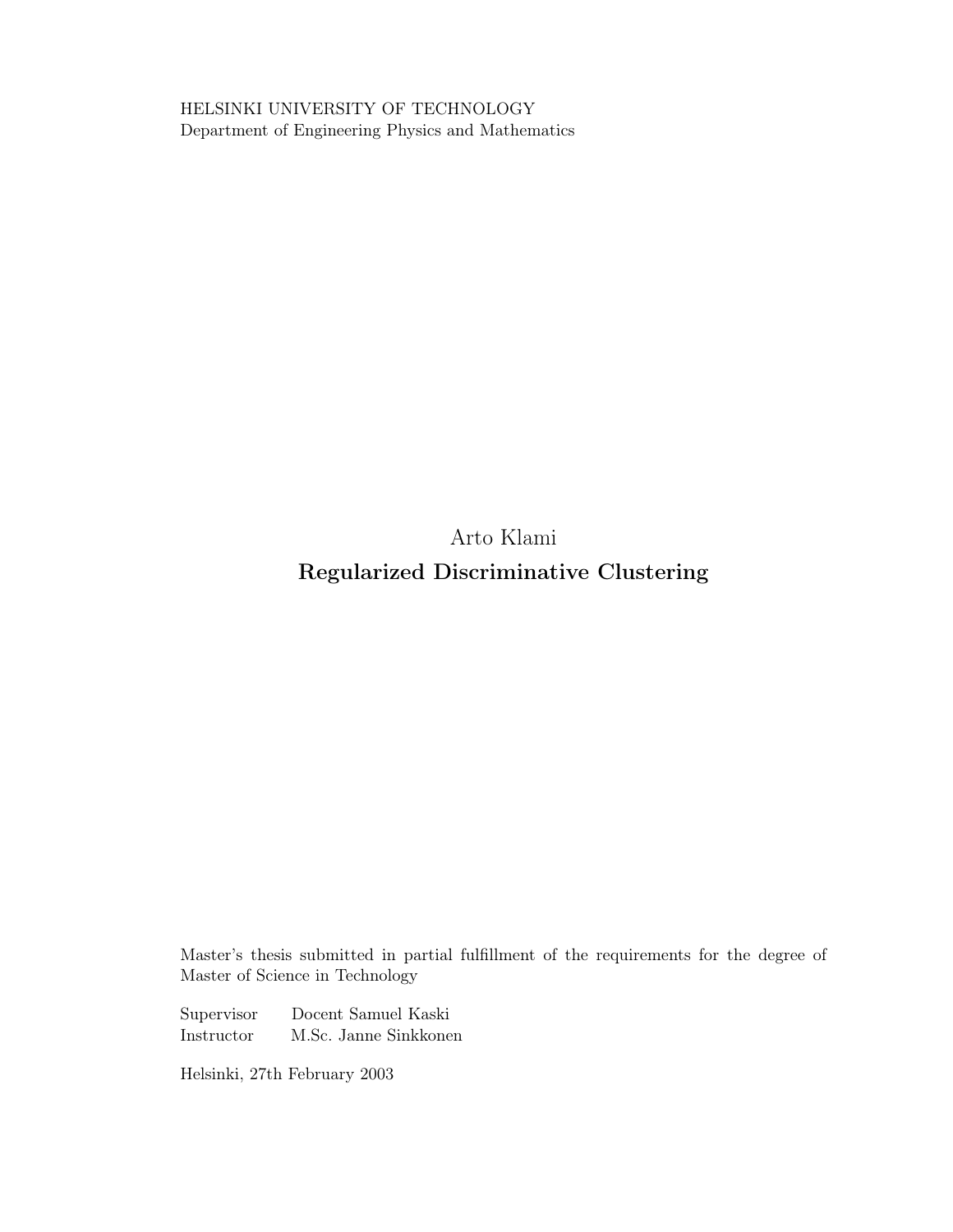### TEKNILLINEN KORKEAKOULU DIPLOMITYÖN TIIVISTELMÄ

| Tekijä:        | Arto Klami                                    |
|----------------|-----------------------------------------------|
| Työn nimi:     | Regularisoitu diskriminatiivinen klusterointi |
| English title: | Regularized Discriminative Clustering         |
| Päivämäärä:    | Sivumäärä: 68<br>27. helmikuuta 2003          |
|                |                                               |
| Osasto:        | Teknillisen fysiikan ja matematiikan osasto   |
| Professuuri:   | T-61, Informaatiotekniikka                    |
| Työn valvoja:  | dosentti Samuel Kaski                         |

Työssä tutkitaan ja kehitetään eksploratiivisen data-analyysin työkalua, jota kutsutaan diskriminatiiviseksi klusteroinniksi. Menetelmää voidaan käyttää vektorimuotoisten aineistojen analysointiin, kun jokaista näytettä kohden on saatavilla lisätietoa antava luokkamuuttuja. Menetelmä pyrkii löytämään aineistosta klustereita jotka kertovat mahdollisimman paljon tästä lisäaineistosta.

Diskriminatiivinen klusterointi perustuu oppivan metriikan periaatteeseen. Periaate antaa perustellun tavan oppia metriikka data-avaruuteen tarjolla olevan lisätiedon avulla. Tätä voidaan pitää puolittain ohjattuna oppimisena, koska metriikka opitaan ohjatusti, mutta sitä voidaan käyttää ohjaamattoman oppimisen menetelmien yhteydessä.

Diskriminatiivinen klusterointi jakaa data-avaruuden ja sen mukana opetusaineiston erillisiin alueisiin. Se etsii klustereita, jotka ovat paikallisia alkuperäisessä metriikassa, ja joiden sisällä lisäaineiston jakauma on mahdollisimman homogeeninen. Niinpä diskriminatiivisen klusteroinnin tuloksia on helppo tulkita alkuperäisen data-avaruuden kannalta, mutta klusterit kertovat toisaalta paljon myös lisäaineistosta. Menetelmää kutsutaan diskriminatiiviseksi, koska klusterien sisäisestä homogeenisuudesta seuraa klusterien välinen mahdollisimman suuri erilaisuus.

Tässä työssä tutkin diskriminatiiviseen klusterointiin liittyvää optimointiprosessia. Esittelen kolme eri optimointimenetelmää ja vertailen niitä keskenään sekä kokeellisesti että teoreettisesti. Lisäksi käsittelen ja vertailen kolmea regularisointimenetelmää, jotka pohjautuvat informaatioteoriaan ja Bayesilaiseen päättelyyn. Regularisoinnilla tarkoitetaan menetelmän muokkaamista sen optimoinnin helpottamiseksi ja erityisesti yleistyskyvyn parantamiseksi.

Työn kokeelliset tulokset osoittavat, että diskriminatiivinen klusterointi toimii tehtävässään paremmin kuin kolme vertailtavaksi valittua perinteistä klusterointimenetelmää. Regularisoinnin käyttö parantaa menetelmän yleistyskykyä eli toimivuutta aineistoilla joita ei käytetty mallin opettamiseen. Tulosten perusteella suosittelen yhtä optimointimenetelmistä käytettäväksi diskriminatiivisen klusteroinnin yhteydessä. Toisaalta regularisointimenetelmien välille ei löydy selkeää paremmuusjärjestystä.

Avainsanat: Diskriminatiivinen klusterointi, oppiva metriikka, regularisointi, eksploratiivinen data-analyysi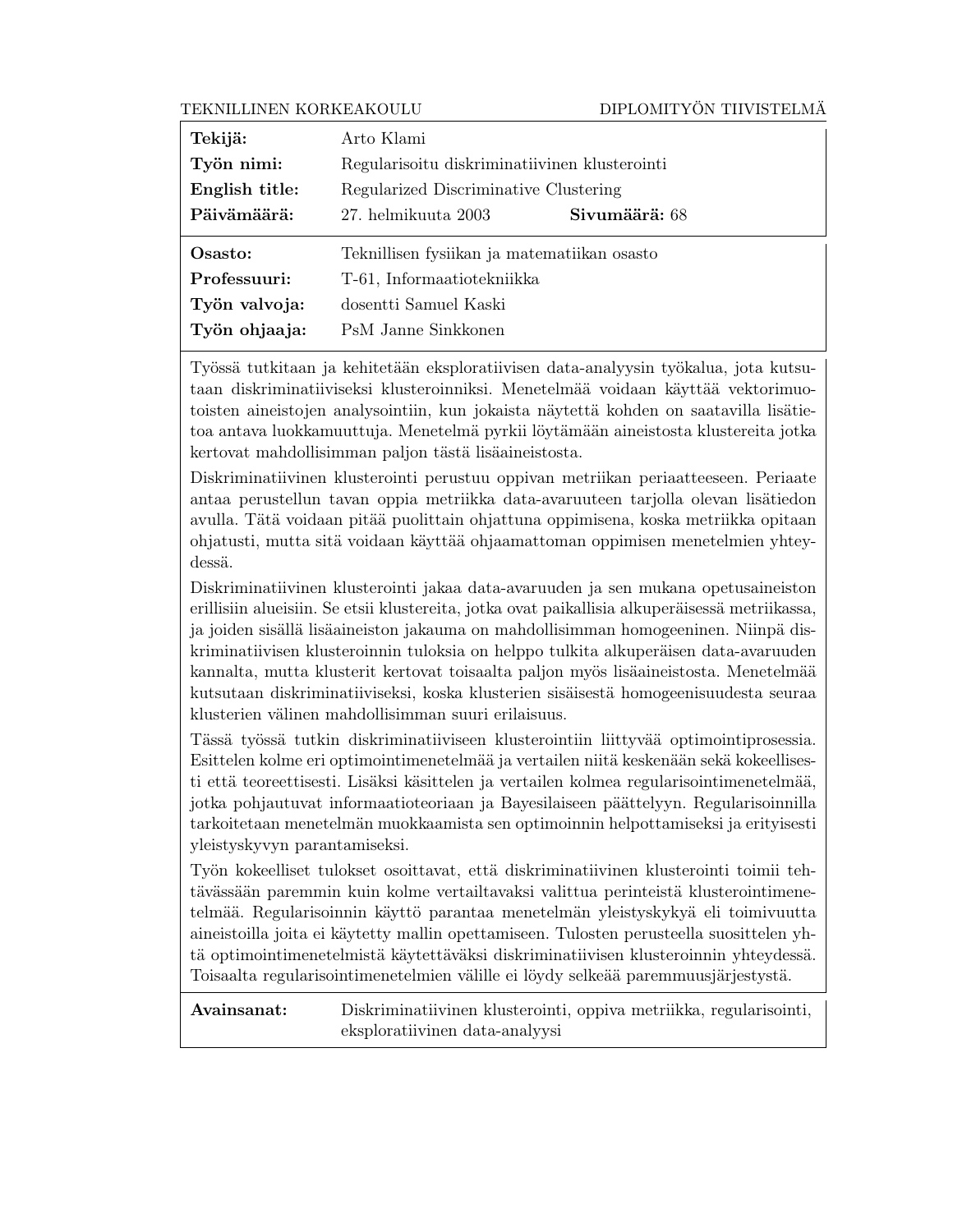### HELSINKI UNIVERSITY OF TECHNOLOGY ABSTRACT OF MASTER'S THESIS

| Author:          | Arto Klami                                        |
|------------------|---------------------------------------------------|
| Title of thesis: | Regularized Discriminative Clustering             |
| Finnish title:   | Regularisoitu diskriminatiivinen klusterointi     |
| Date:            | 27th February 2003<br>Pages: 68                   |
|                  |                                                   |
| Department:      | Department of Engineering Physics and Mathematics |
| Chair:           | T-61, Computer and Information Science            |
| Supervisor:      | Docent Samuel Kaski                               |

An exploratory data analysis tool called discriminative clustering is studied in this work. The method analyzes vectorial data sets with a categorical auxiliary variable attached to each data sample. The goal is to find clusters of the data samples that would be maximally informative about the auxiliary variable.

Discriminative clustering is based on the principle of learning metrics that is a justified way of creating a good metric for the primary vectorial data space with an aid of auxiliary data. This can be seen as a kind of partially supervised learning, as supervision is used for learning the metric, yet the metric itself is usable with unsupervised methods.

Discriminative clustering partitions the data set to non-overlapping clusters. These clusters are local in the original metric, and homogeneous with respect to the distribution of the auxiliary variable. Hence, discriminative clustering finds clusters that are easy to interpret in terms of the primary data, but are informative about the auxiliary data. The method is called discriminative clustering, as it drives the distributions of different clusters to be maximally different.

I study the optimization process of discriminative clustering. Three different optimization algorithms are presented, and compared both experimentally and theoretically. In addition, three regularization methods, based on information theory and Bayesian inference, are discussed and experimentally analyzed. Regularization modifies the method to make it easier to optimize, and especially to increase the generalization capability.

The experiments show that discriminative clustering outperforms three classical clustering methods in its task. Using regularization improves the method's generalization capability, that is, performance on data sets that were not used for learning the model. Based on the results, I recommend one of the optimization algorithms. On the other hand, no definite ordering of the three regularization methods is found.

Keywords: Discriminative clustering, learning metrics, regularization, exploratory data analysis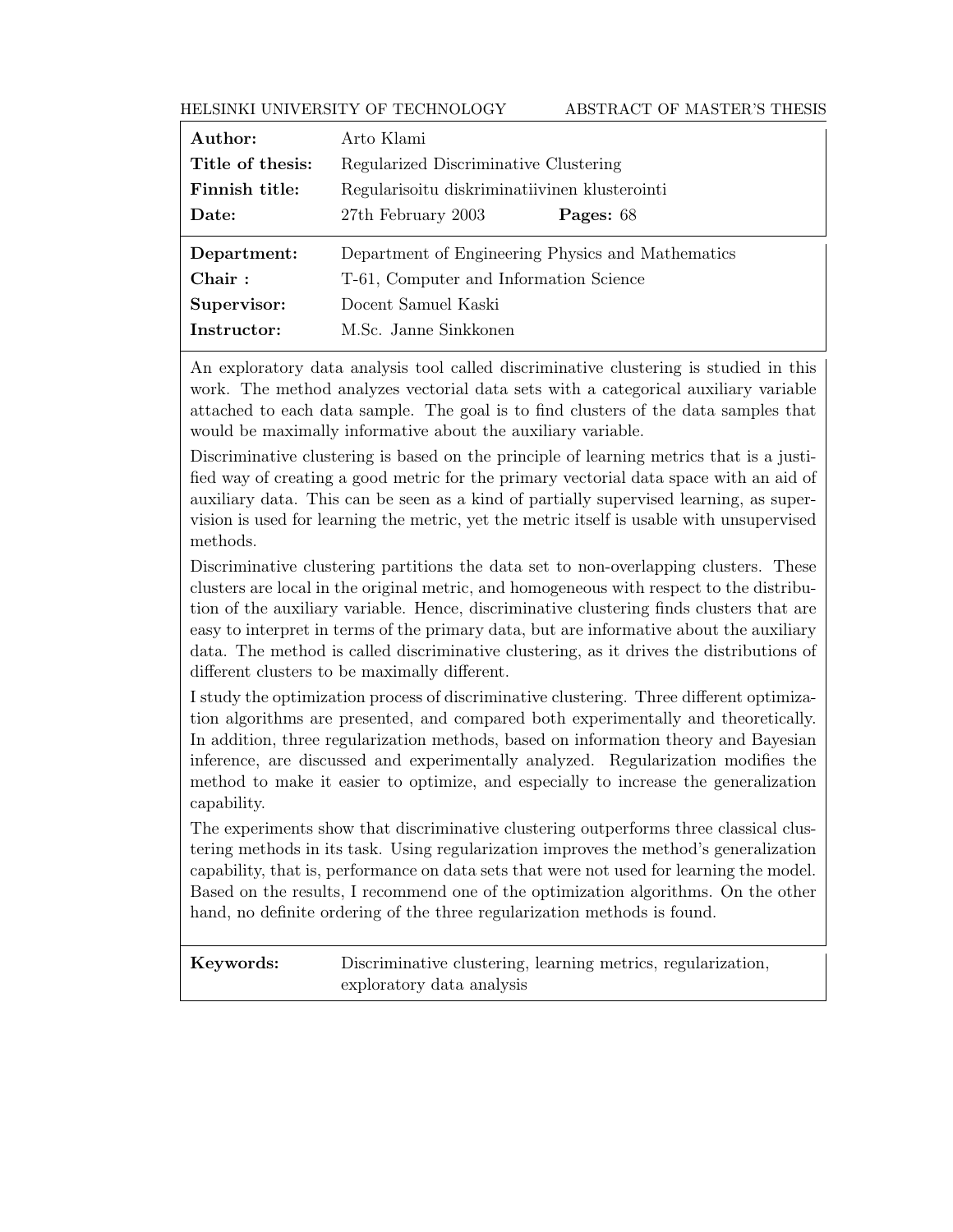# Preface

This work was carried out in the Laboratory of Computer and Information Science, Neural Networks Research Centre (NNRC) of the Helsinki University of Technology. The research was funded by the Academy of Finland.

I would like to thank Doc. Samuel Kaski for the supervision, and general guidance on various aspects of the academic world. I would also like to thank my instructor, M.Sc. Janne Sinkkonen, for invaluable directions and comments. The work would have been impossible to do without the two of you.

I have been working in the Learning Metrics for Exploratory Data Analysis group. I am grateful to my colleagues; the discussions in numerous group meetings have been very fruitful and profitable. I am also thankful to the head of the NNRC, Academy Professor Erkki Oja, for providing the excellent facilities and the opportunity to work in this nice environment.

Finally, I would like to thank my fiancée Mikaela for love and support.

Helsinki 27th February 2003

Arto Klami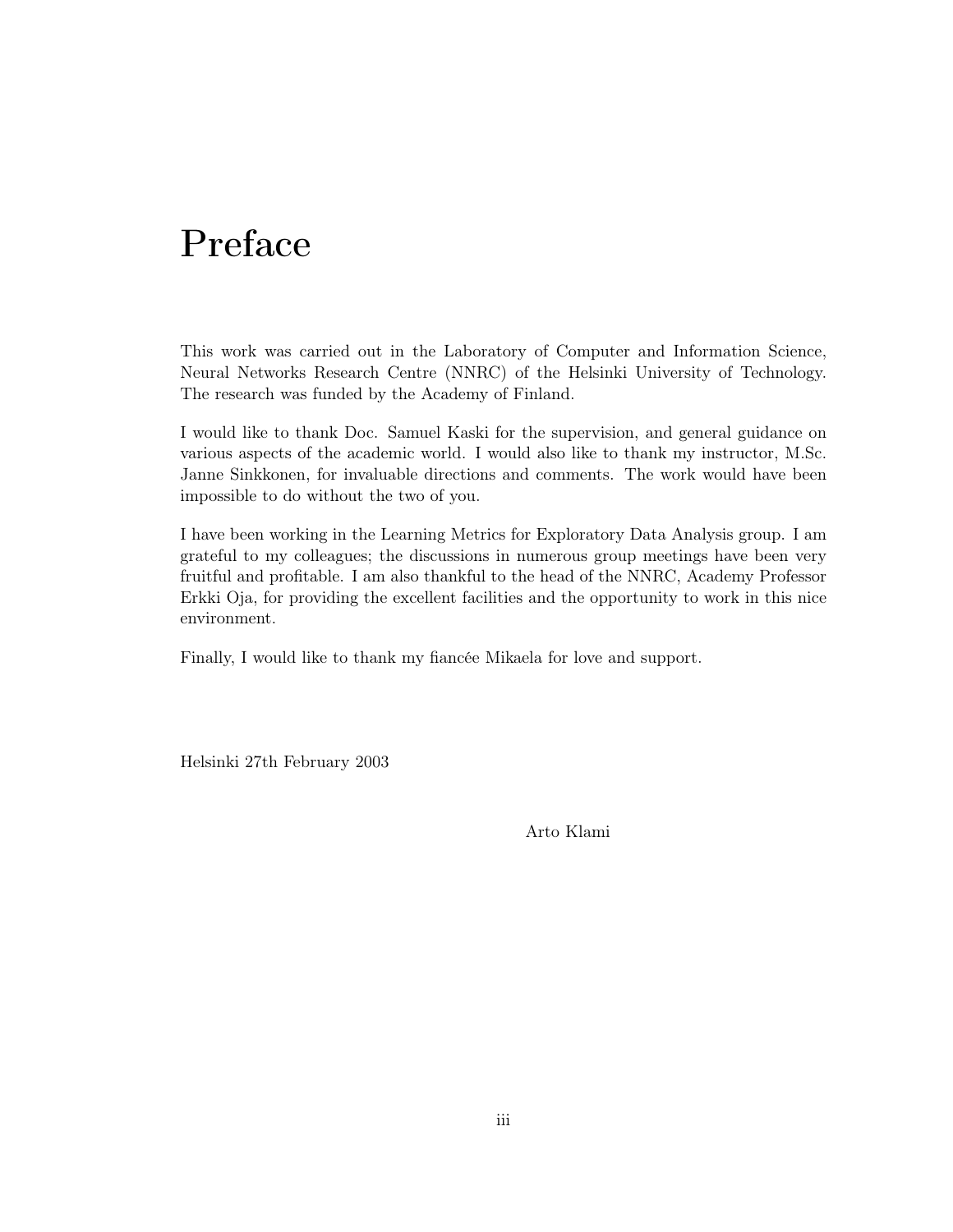# **Contents**

| $\mathbf{1}$ |     | Introduction      |                                                                                    | $\mathbf{1}$   |
|--------------|-----|-------------------|------------------------------------------------------------------------------------|----------------|
|              | 1.1 |                   |                                                                                    | 1              |
|              | 1.2 |                   |                                                                                    | $\overline{2}$ |
|              | 1.3 |                   |                                                                                    | $\overline{2}$ |
| $\bf{2}$     |     | <b>Background</b> |                                                                                    | $\overline{4}$ |
|              | 2.1 |                   | Brief review of information theory and probability $\ldots \ldots \ldots \ldots$   | $\overline{4}$ |
|              |     | 2.1.1             |                                                                                    | $\overline{4}$ |
|              |     | 2.1.2             |                                                                                    | 6              |
|              | 2.2 |                   |                                                                                    |                |
|              |     | 2.2.1             |                                                                                    | 8              |
|              | 2.3 |                   |                                                                                    |                |
|              | 2.4 |                   |                                                                                    | 10             |
|              |     | 2.4.1             |                                                                                    | 10             |
|              |     | 2.4.2             |                                                                                    | 11             |
|              | 2.5 |                   |                                                                                    | 12             |
| 3            |     |                   | <b>Traditional clustering</b>                                                      | 14             |
|              | 3.1 |                   |                                                                                    |                |
|              |     | 3.1.1             | Vector quantization and K-means clustering $\ldots \ldots \ldots \ldots \ldots$ 15 |                |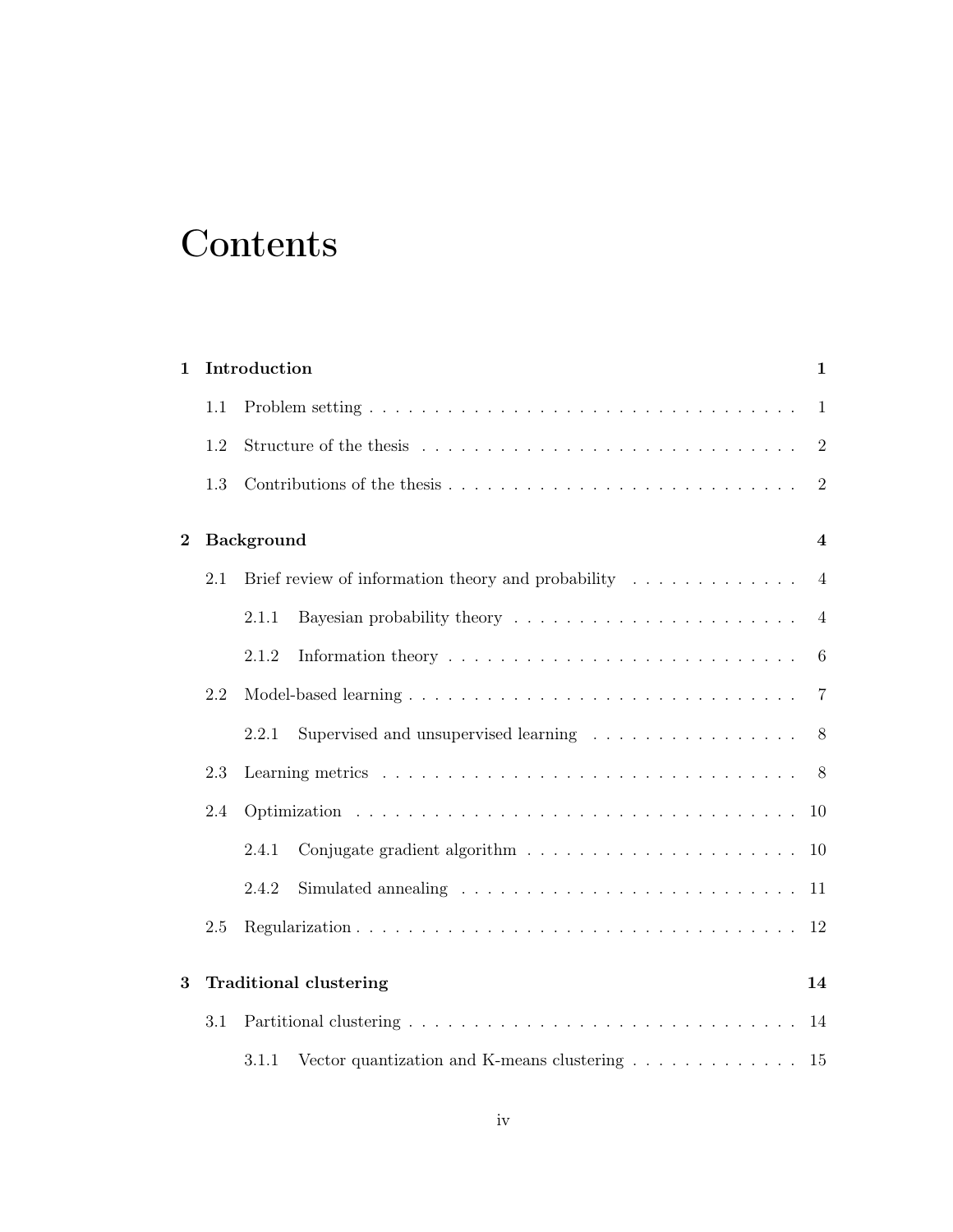### CONTENTS v

|                | 3.2 |                    |                                                                                        |      |
|----------------|-----|--------------------|----------------------------------------------------------------------------------------|------|
|                |     | 3.2.1              |                                                                                        |      |
|                |     | 3.2.2              |                                                                                        | 18   |
|                |     | 3.2.3              | Vector quantization as a probabilistic model $\ldots \ldots \ldots \ldots$             | - 18 |
|                | 3.3 |                    |                                                                                        | 19   |
|                | 3.4 |                    |                                                                                        | 20   |
| $\overline{4}$ |     |                    | Discriminative clustering                                                              | 22   |
|                | 4.1 |                    |                                                                                        | 22   |
|                | 4.2 |                    | Model for known probability distributions of infinite data sets $\dots \dots$          | 23   |
|                |     | 4.2.1              |                                                                                        | 24   |
|                | 4.3 |                    | Finite data version and optimization of the marginalized likelihood                    | 25   |
|                |     | 4.3.1              |                                                                                        | 27   |
|                |     | 4.3.2              | Optimization by simulated annealing $\ldots \ldots \ldots \ldots \ldots \ldots$        | 27   |
|                | 4.4 |                    |                                                                                        | 29   |
|                |     | 4.4.1              |                                                                                        | 29   |
|                |     | 4.4.2              | Connection to mutual information $\ldots \ldots \ldots \ldots \ldots \ldots$           | 30   |
|                |     | 4.4.3              | Connection to contingency tables $\ldots \ldots \ldots \ldots \ldots \ldots \ldots$ 31 |      |
| 5              |     |                    | Regularized discriminative clustering                                                  | 32   |
|                | 5.1 |                    |                                                                                        | 32   |
|                | 5.2 |                    | Regularization by modeling the joint density $\dots \dots \dots \dots \dots \dots$     | 33   |
|                |     | 5.2.1              | Euclidean vector quantization as prior density $\ldots \ldots \ldots \ldots$           | 34   |
|                |     | 5.2.2              | Mixture of Gaussians as prior density                                                  | 35   |
| 6              |     | <b>Experiments</b> |                                                                                        | 37   |
|                | 6.1 |                    |                                                                                        | 37   |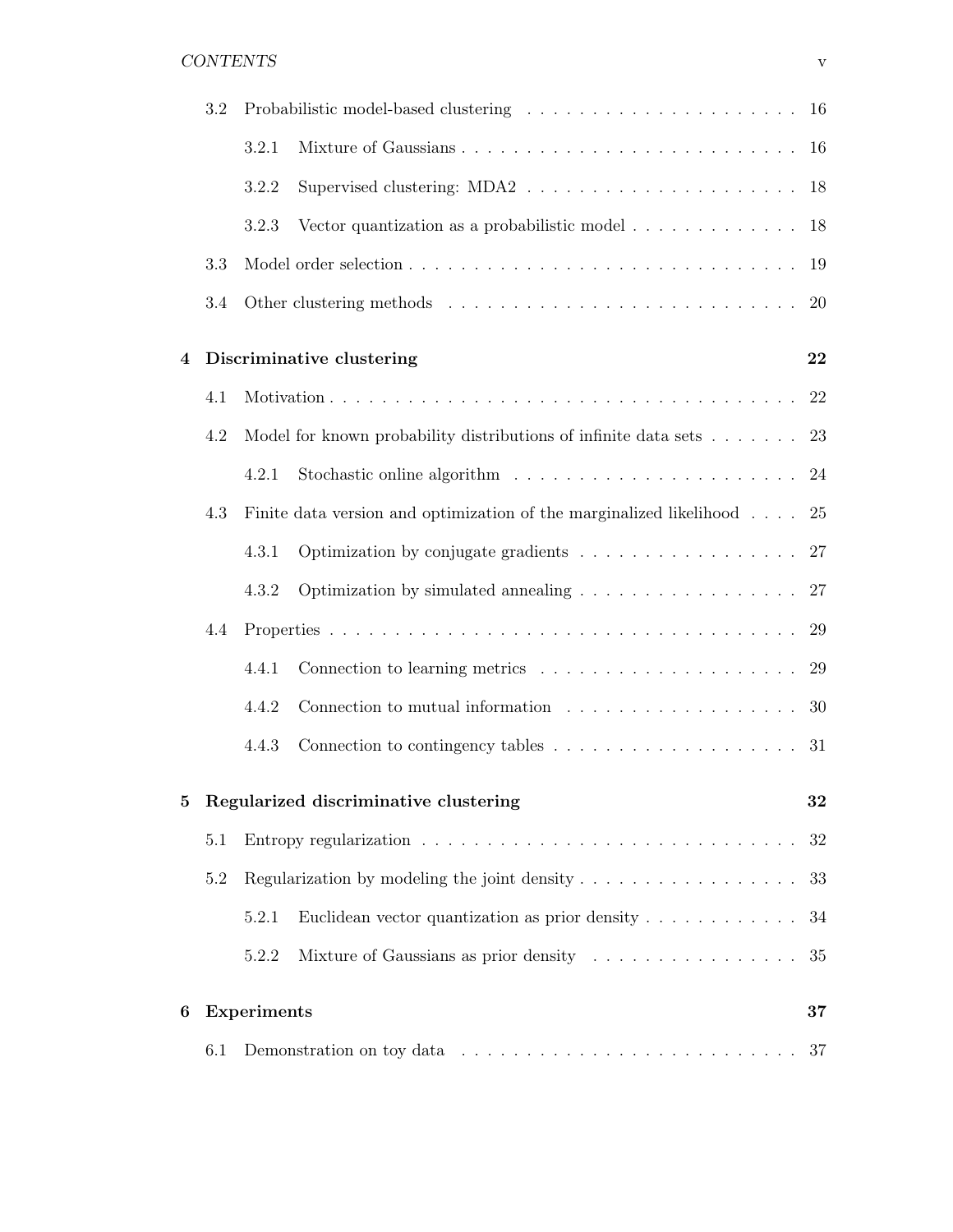## CONTENTS vi

|   | 6.2 |               |                                                                                                                       | 38 |
|---|-----|---------------|-----------------------------------------------------------------------------------------------------------------------|----|
|   |     | 6.2.1         | Data sets $\ldots \ldots \ldots \ldots \ldots \ldots \ldots \ldots \ldots \ldots \ldots$                              | 39 |
|   |     | 6.2.2         |                                                                                                                       | 39 |
|   |     | 6.2.3         | DC variants and benchmark methods                                                                                     | 40 |
|   |     | 6.2.4         | Selection of learning parameters                                                                                      | 41 |
|   |     | 6.2.5         |                                                                                                                       | 43 |
|   | 6.3 |               | Exploring TIMIT data and properties of DC regularization $\ldots \ldots$                                              | 46 |
|   |     | 6.3.1         |                                                                                                                       | 46 |
|   |     | 6.3.2         |                                                                                                                       | 49 |
|   |     | 6.3.3         |                                                                                                                       |    |
| 7 |     | Related works |                                                                                                                       | 54 |
|   | 7.1 |               |                                                                                                                       | 54 |
|   |     | 7.1.1         | Self-organizing map in learning metrics                                                                               | 54 |
|   |     | 7.1.2         |                                                                                                                       | 55 |
|   | 7.2 |               |                                                                                                                       | 56 |
| 8 |     | Conclusions   |                                                                                                                       | 58 |
|   | 8.1 |               |                                                                                                                       | 58 |
|   | 8.2 |               | Future work<br>$\mathbf{r}$ , $\mathbf{r}$ , $\mathbf{r}$ , $\mathbf{r}$ , $\mathbf{r}$ , $\mathbf{r}$ , $\mathbf{r}$ | 59 |
|   |     |               | A Gradient of maximum a posteriori DC                                                                                 | 61 |
|   |     |               | B Gradient of the mixture of Gaussians                                                                                | 62 |
|   |     |               | C Connection of MAP DC to mutual information                                                                          | 64 |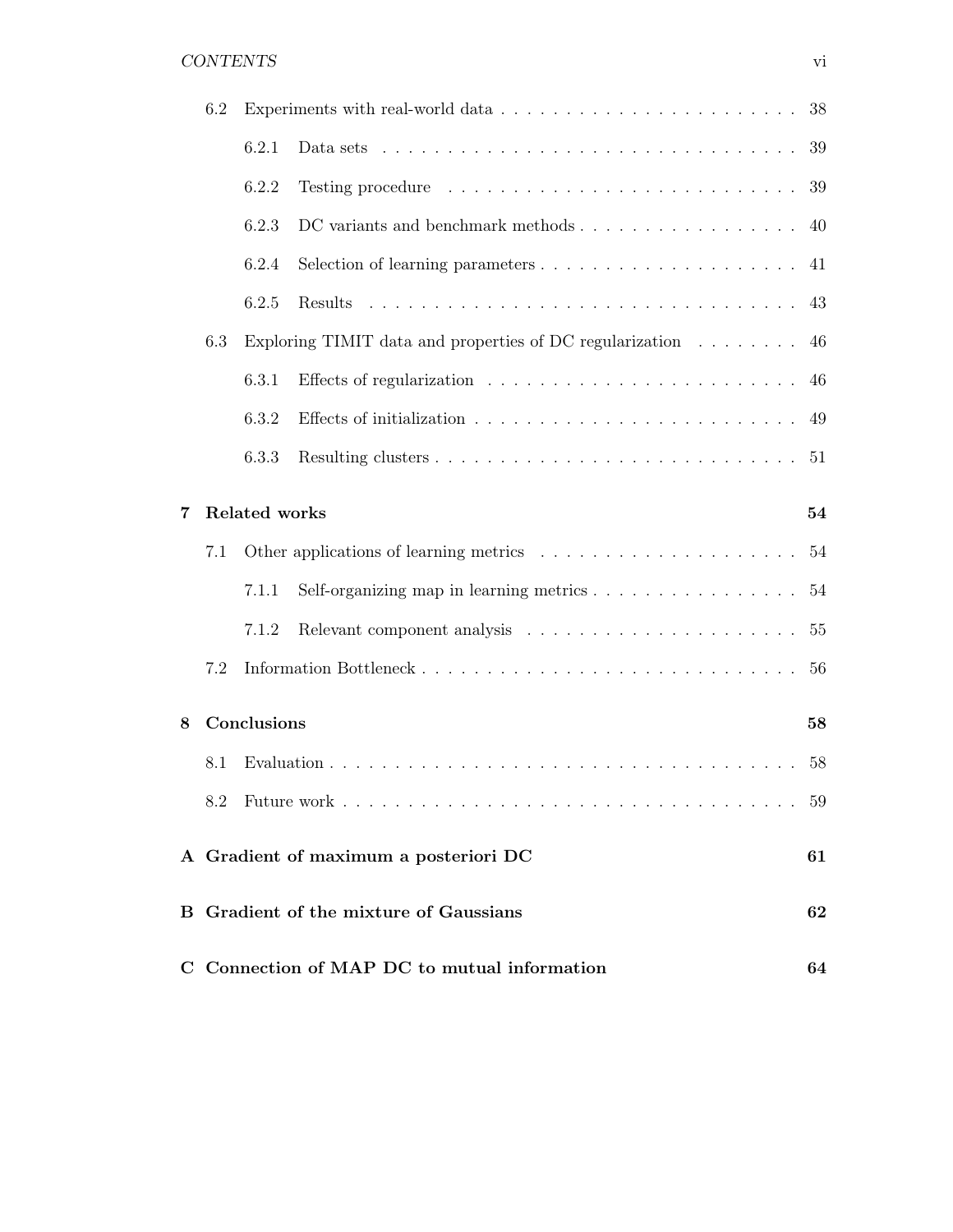# List of abbreviations

| BMU        | Best matching unit              |
|------------|---------------------------------|
| CG         | Conjugate gradient              |
| DС         | Discriminative clustering       |
| ΙB         | Information bottleneck          |
| MAP        | Maximum a posteriori            |
| MDA2       | Mixture discriminant analysis 2 |
| MLE        | Maximum likelihood estimation   |
| MoG        | Mixture of Gaussians            |
| <b>RCA</b> | Relevant component analysis     |
| SА         | Simulated annealing             |
| SOM        | Self-organizing map             |
|            | Vector quantization             |
|            |                                 |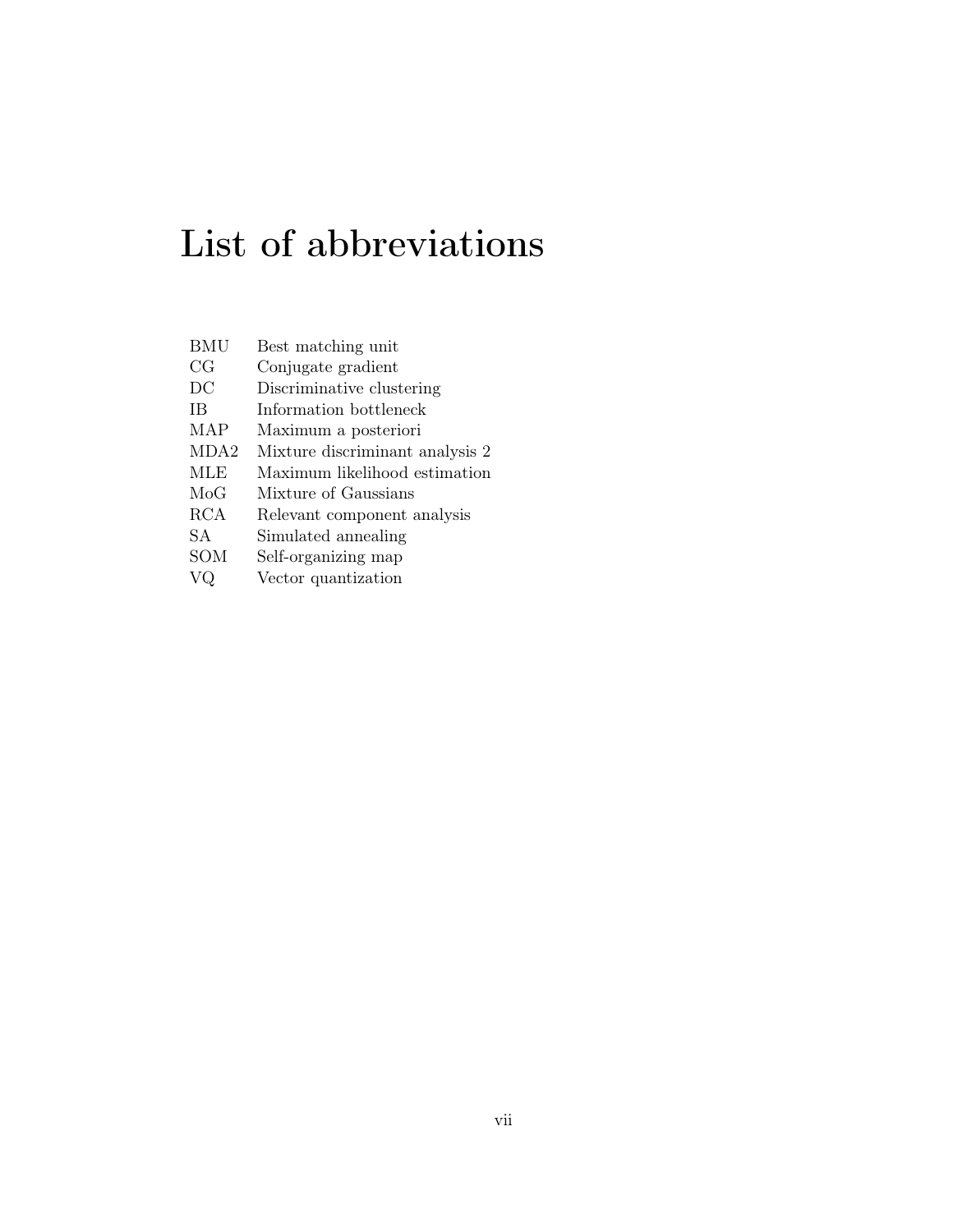# List of symbols

| Real-valued vector                                            |
|---------------------------------------------------------------|
| Probability or probability density of $x$                     |
| Set of possible realizations of random variable $X$           |
| Entropy of random variable $X$                                |
| Mutual information between random variables $X$ and $Y$       |
| Kullback-Leibler divergence between distributions $p$ and $q$ |
| Voronoi region of j <sup>th</sup> cluster                     |
| Distance between $x$ and $y$                                  |
| Cluster location prototype                                    |
| Set of cluster location prototypes                            |
| Cluster distributional prototype                              |
| Set of cluster distributional prototypes                      |
| Auxiliary variable attached to sample $x_i$                   |
| Smoothing parameter or width of a Gaussian function           |
| Regularization parameter                                      |
| Number of components or clusters                              |
| Number of data samples                                        |
| Dimensionality of feature vectors                             |
| Total dimensionality of an optimization problem               |
| Primary part of data set                                      |
| Auxiliary part of data set                                    |
| DC cost function                                              |
| VQ cost function                                              |
|                                                               |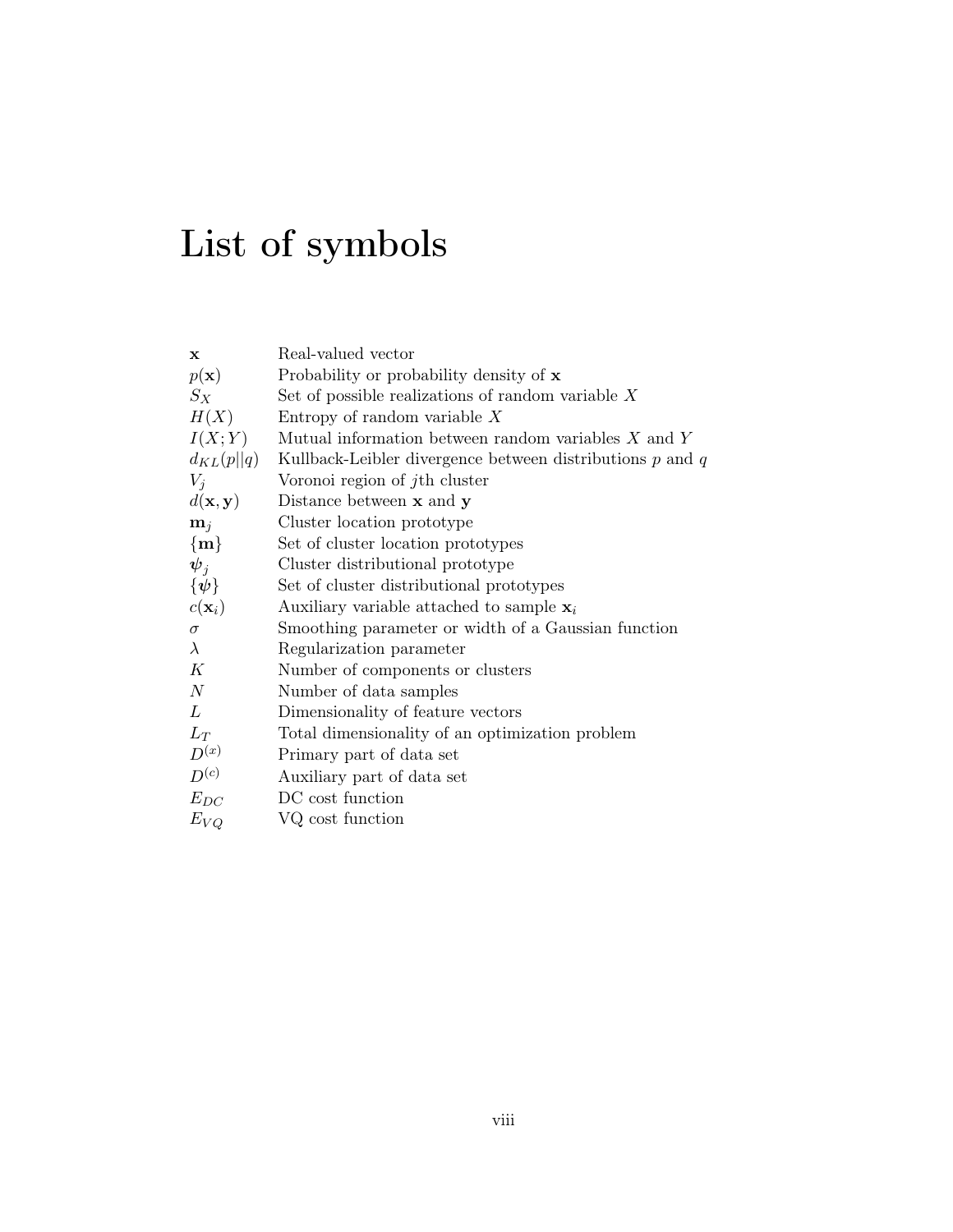# Chapter 1

# Introduction

# 1.1 Problem setting

Many natural and artificial processes generate vast amounts of data that can be collected with modern computer systems. For example, meteorological stations collect various weather measurements, and complex machines are monitored with several measurement devices. Analyzing such data helps to understand these processes. With the information obtained from the analysis, we can e.g. predict future measurements or develop the machine to work more efficiently.

Unsupervised learning methods aim to ease this analysis by reducing the amount, dimensionality, or complexity of data. The amount of data is usually so high that it is extremely difficult for humans to see any interesting properties in it. With learning methods, we can visualize or summarize the data to simplify further analysis.

This thesis is focused on a particular area of unsupervised learning called clustering, which can be seen as a way of reducing the complexity of data by grouping similar samples together. Consider, for example, a data set of daily weather measurements collected over a period of one year. We can group similar days to clusters, and analyze the clusters instead of the original 365 days. Analyzing all the days separately would have been possible here, but in real applications the number of data samples can be hundreds of thousands or even more.

Traditionally clustering is a fully unsupervised process, that is, data is clustered based only on the data samples that were collected. No criterion for selecting which measurements are important is used, and all variations in data are modeled. In many cases, there exists some additional information about the importance of variation in data. We can, for example, say that the value of some measurement is more important than the values of other measurements. It is reasonable to expect that using such extra information would improve the clustering results.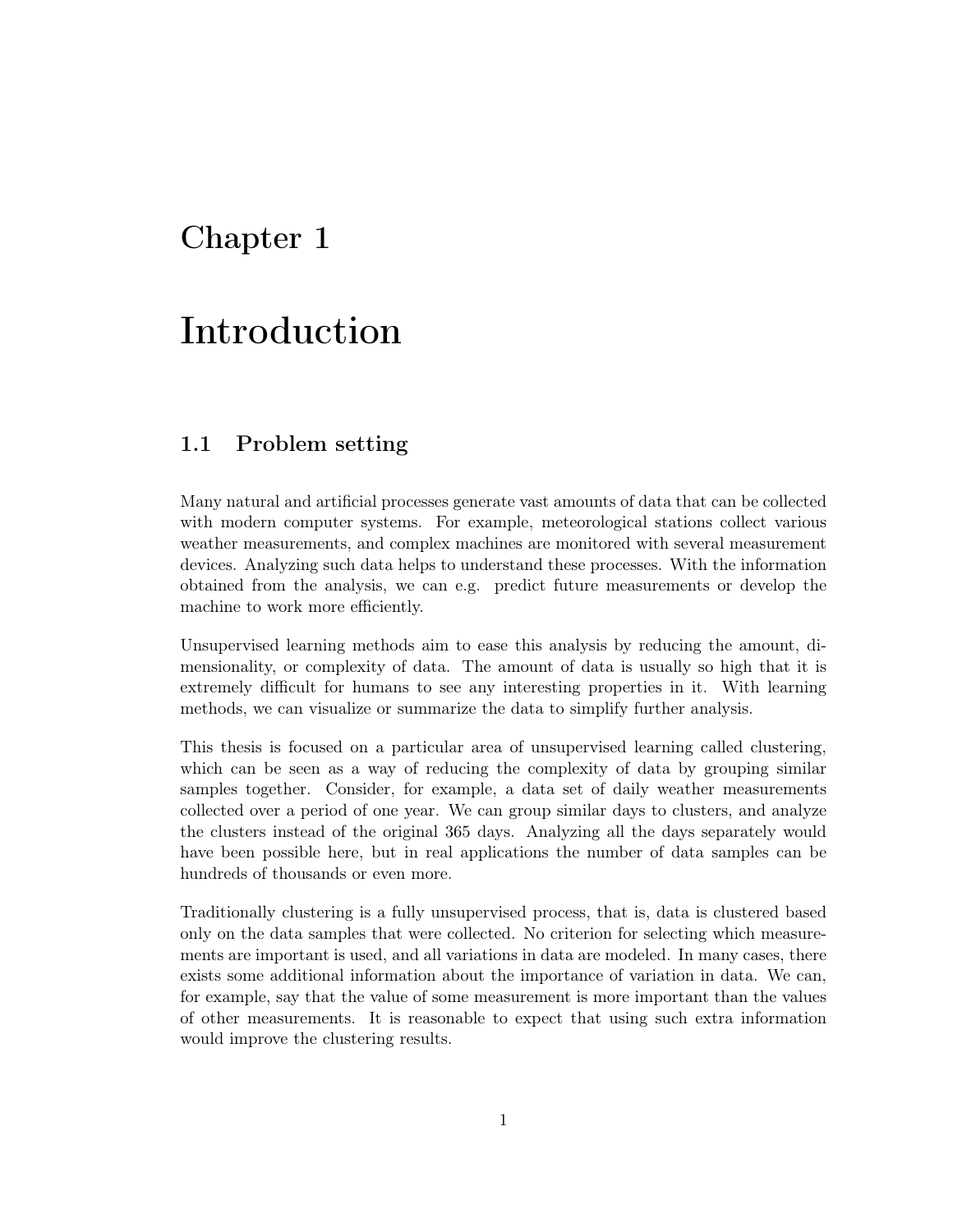In this thesis, I discuss a situation where a value of a single categorical variable exists for each data sample in addition to the continuous measurements or features of the sample. In the case of the daily weather measurements, the variable could for example tell the season, i.e. whether it is spring, summer, fall, or winter. It is assumed that this auxiliary variable reveals what is relevant or interesting in the data. A good clustering of data samples is such that takes the relevant properties of data into account, and clusters the data to retain as much information about the auxiliary variable as possible. In our example, it would mean that weather changes indicating season changes would be emphasized. The discriminative clustering (DC) has been proposed for this purpose.

Discriminative clustering optimizes a certain cost function. In this thesis, I study this optimization problem, and try to give suggestions on how to solve some of the difficulties involved in it. To be precise, I study different optimization algorithms, and also present some regularization methods to simplify optimization and improve generalization ability.

## 1.2 Structure of the thesis

This thesis is organized as follows. First in Chapter 2, I present some general background information related to, or required for understanding, the rest of the thesis. A review of the field of data clustering, and explanations of some common traditional clustering methods are given in Chapter 3. These two chapters introduce the field of machine learning and give a context for discriminative clustering.

Chapters 4 and 5 deal with the main topic of this thesis. In Chapter 4, I present the discriminative clustering model, and discuss different possibilities for learning the parameters of the model. Some theoretical properties and connections are also discussed. Chapter 5 presents the novel contributions of the thesis, namely different types of regularization methods for discriminative clustering.

The performance of the discriminative clustering model is demonstrated on toy and realworld data in Chapter 6. The optimization algorithms and regularization methods are extensively compared on a few data sets. In addition, some properties of the method and the optimization process are studied more extensively on one data set.

Related methods are briefly discussed in Chapter 7. Finally, the thesis is concluded in Chapter 8, where I evaluate the work and give ideas for future research.

# 1.3 Contributions of the thesis

The discriminative clustering method, along with the optimization methods studied in this thesis, has been published by Samuel Kaski and Janne Sinkkonen in various journal and conference articles, including [28]. Also one of the regularization methods, entropy regularization, has been presented by the same authors [27].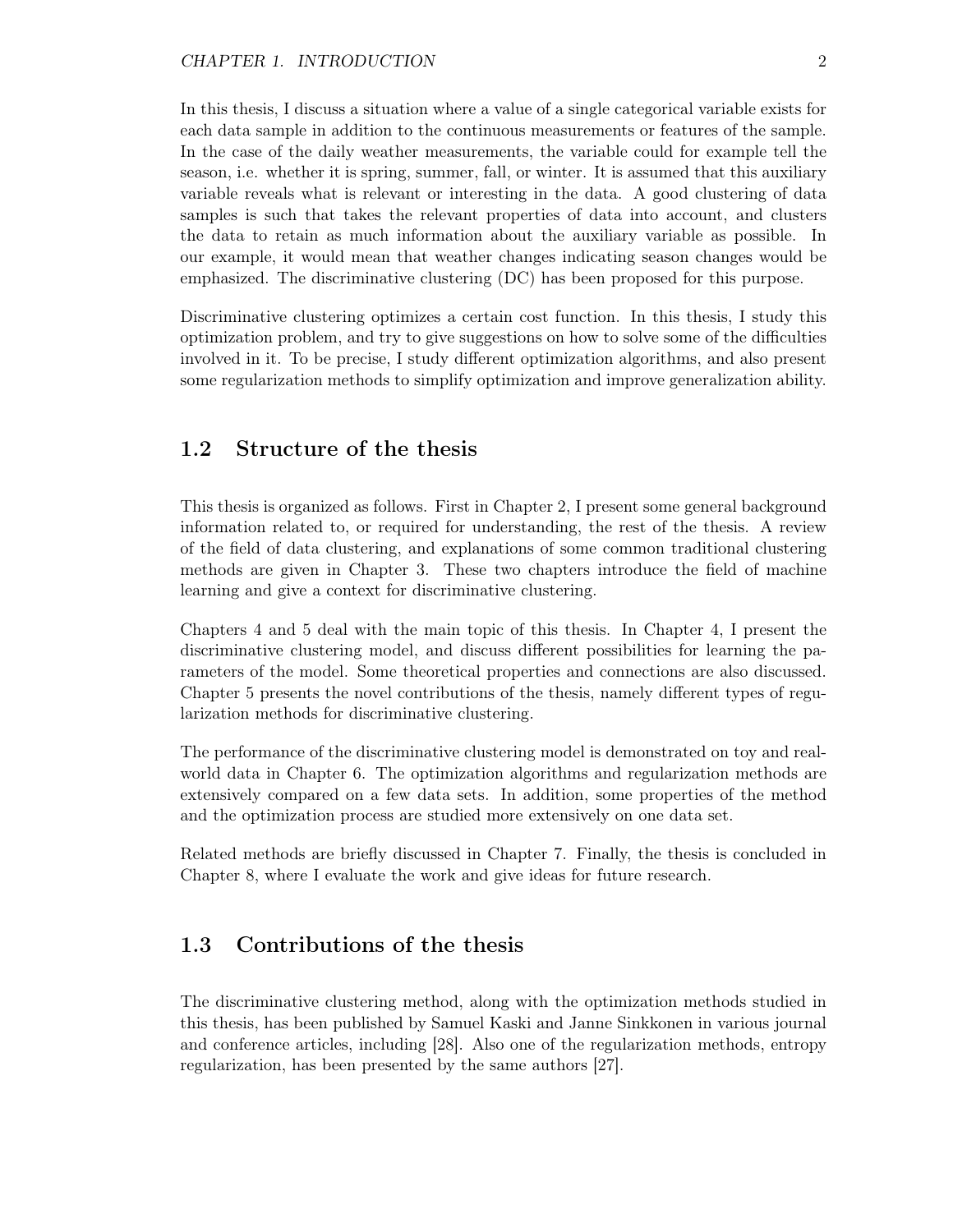The idea of the Bayesian regularization methods was invented by Samuel Kaski, and the further development has been done jointly by me, Janne Sinkkonen, and Samuel Kaski.

I have contributed by deriving the formulas for the mixture of Gaussians regularization, and by implementing the two Bayesian regularization methods. I have also carried out the extensive testing to compare the performance of the algorithms and regularization methods, and analyzed the results. In addition, I have contributed to the design and implementation of the optimization algorithms.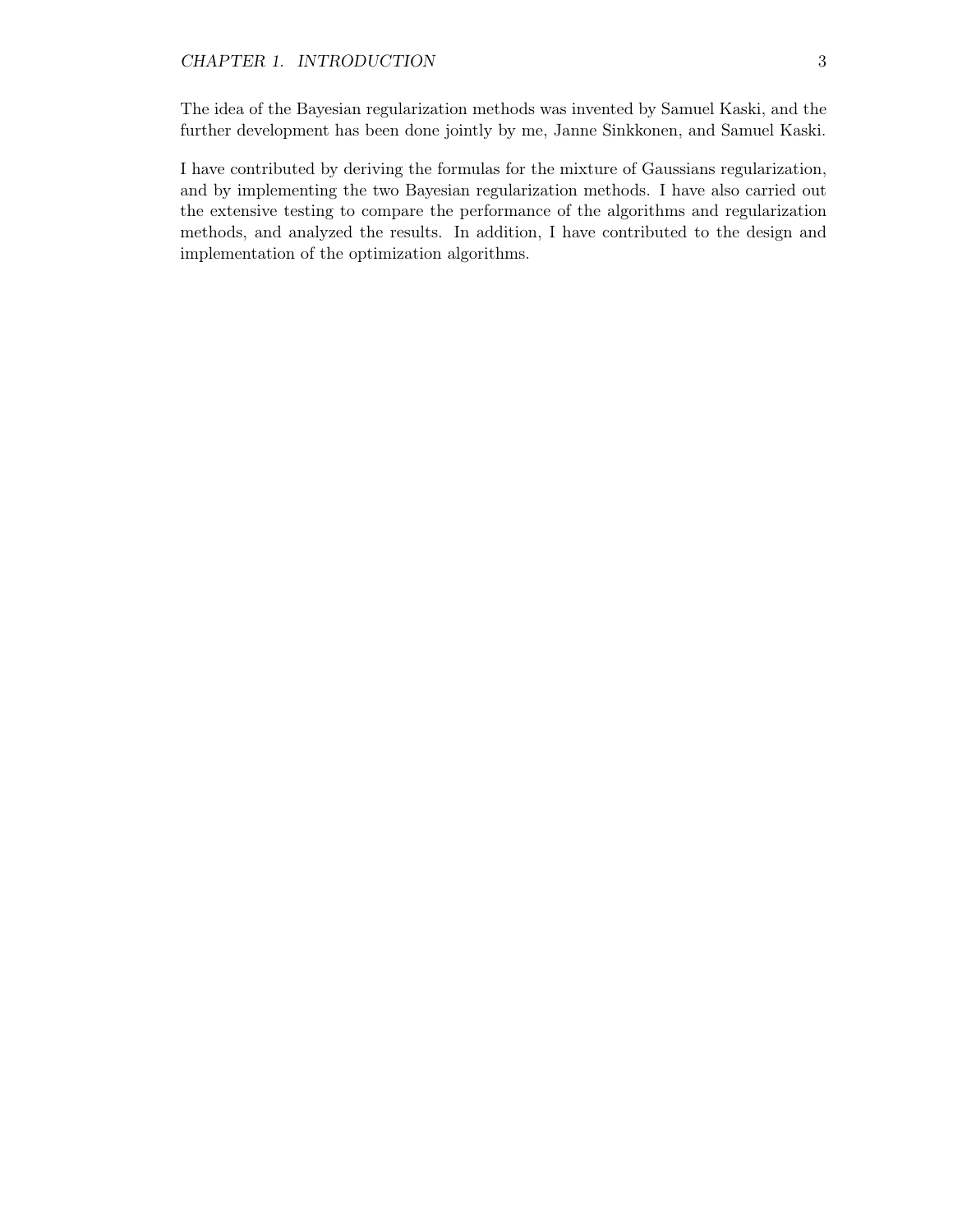# Chapter 2

# Background

This thesis aims to contribute to the field of data analysis. My interest is in the machine learning approach to data analysis; the task is to find interesting properties of data given a set of training samples. The training data is used for fitting a model so that the model learns to represent the data. In other words, the model learns from the data in a sense that after the training it can extract the same properties more effectively from other similar data sets. This approach is especially useful when the amount of data is very large and little prior knowledge of the data is available.

This chapter deals with basic concepts behind machine learning and related fields. Some of them are general knowledge, and some are slightly more special things required for understanding the discriminative clustering model and its connections. Clustering is explained in more detail in the next chapter.

### 2.1 Brief review of information theory and probability

The methods and algorithms studied in this thesis rely heavily on two bases. The discriminative clustering is a generative probabilistic model, so (Bayesian) probability theory is necessary for understanding it. The other important foundation is information theory, first presented by Shannon [26].

### 2.1.1 Bayesian probability theory

Probability theory is a quantitative theory of inference under uncertainty. The uncertainty is treated by assigning probabilities to events. One might, for example, assign a probability that it will rain tomorrow. In a more general setting, a probability distribution is a function that gives probabilities for all possible events x of some collection of events  $S_X$ . These events are possible realizations of a random variable X.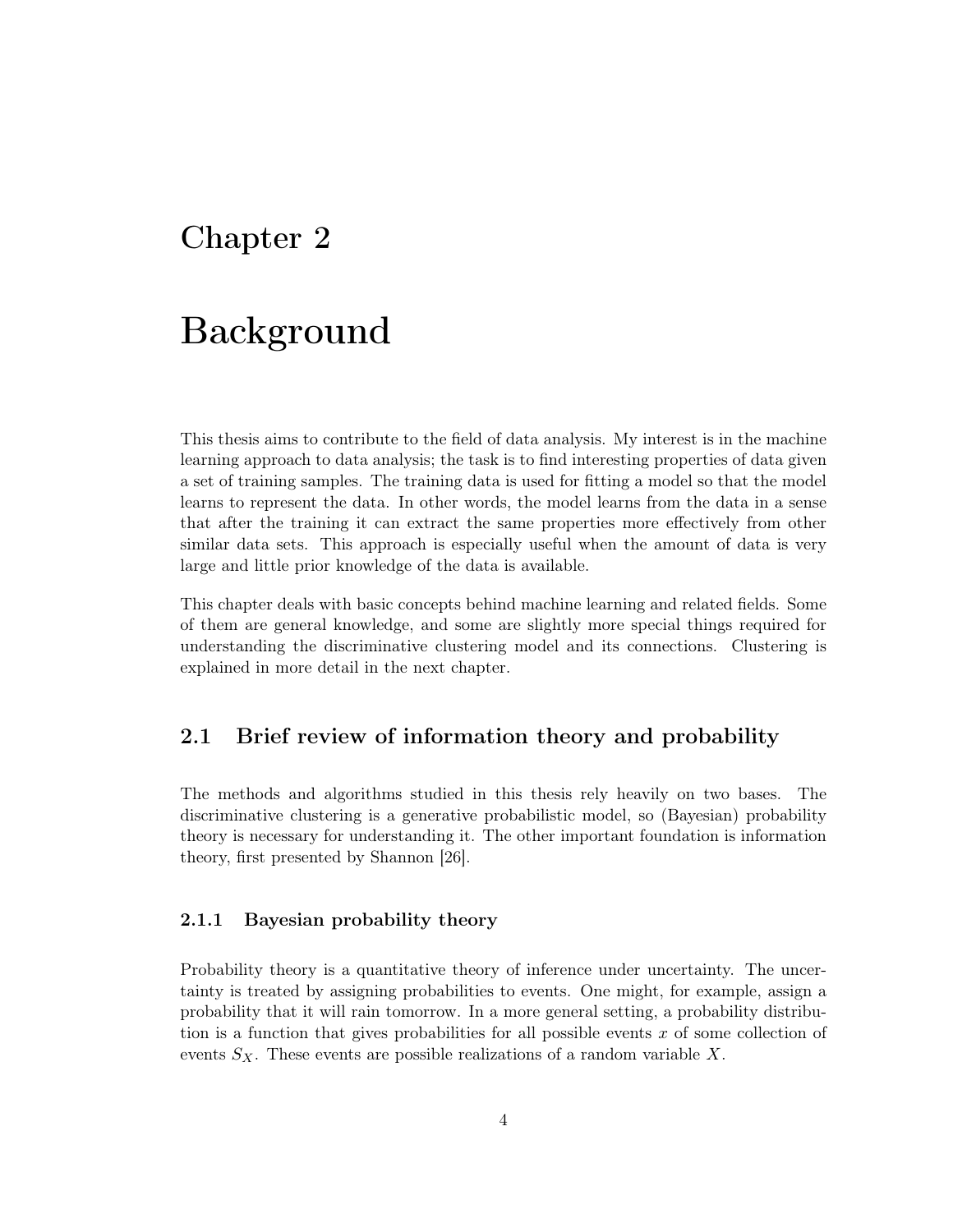The frequentist approach to probability is to compute frequencies of events, whereas in Bayesian theory, adopted here, the probabilities are assumed subjective and conditional on prior knowledge. Prior knowledge means information that is known about the system at the moment of probability evaluation. Instead of just giving a probability for raining, we can give a probability that it rains tomorrow, given that it is raining right now. Naturally the probability would be different if today was sunny, so the prior information generally affects the probabilities.

Let us consider here the discrete case, where the set of possible events  $S_X$  is finite. The probability of event x conditioned on the prior knowledge of  $Y = y$  is denoted by  $p(X = x|Y = y)$ , or more shortly  $p(x|y)$ .

Bayesian probability theory consists of two basic rules. The sum rule states that the sum of the probability and its complement is always one, conditioned on whatever information, that is,  $p(A = a|B = b) + p(A \neq a|B = b) = 1$ . The product rule states that  $p(A = a, B = b|C = c) = P(A = a|C = c)p(B = b|A = a, C = c).$ 

From the product rule we can derive the Bayes' rule

$$
p(a|b,c) = \frac{p(b|a,c)p(a|c)}{p(b|c)}.
$$
\n(2.1)

Here c tells the prior information, b can be though as a new observation, and a is another event. We can use Bayes' rule to update our beliefs;  $p(a|c)$  gives the probability of the event a before the new example b, while  $p(a|b, c)$  takes the new observation into account. In the weather example, we can update forecasts according to the new weather observations when they become available.

Another important concept is marginalization. In a full Bayesian treatment, the joint distribution of all variables in the problem,  $p(x_1, ..., x_n|c)$ , is modeled. Often some of the variables are not really interesting. For example, in the weather case, we might model the joint distribution of temperature and raining probability. If we are considering whether to take an umbrella or not, we only need to know if it is going to rain.

Marginalization means a process, where the uninteresting parameters, often called nuisance parameters, are summed or integrated out. In a two-variable case where  $y$  is a nuisance parameter, the marginalization is formulated by

$$
p(x|c) = \sum_{y \in S_Y} p(x, y|c) . \tag{2.2}
$$

 $\sum_a p(a, b|c)$  in (2.1) is computed by marginalization. This generalizes directly to the multivariate case. Note that the denominator  $p(b|c)$ 

The formulas given above work also in the case of continuous event space, but the summation in the marginalization rule has to be replaced by an integral over the whole event space.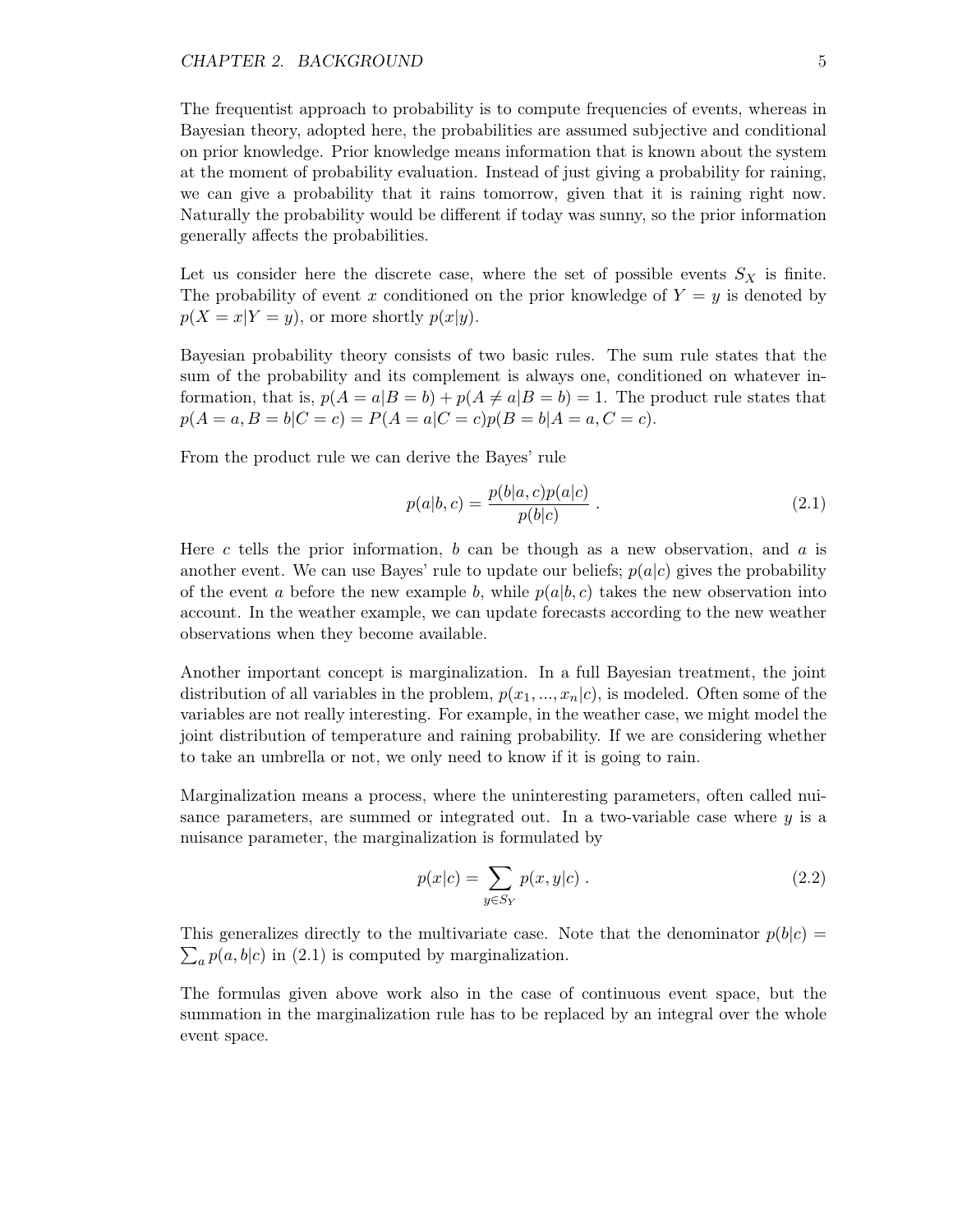#### 2.1.2 Information theory

Shannon [26] defined information as that which reduces uncertainty, meaning that with information, we can make predictions, as things are not as random as they are without it. Information theory measures the information, and is here briefly explained.

One of the key elements of information theory is entropy. It measures, roughly speaking, the amount of uncertainty in a random variable. For a discrete variable  $X$  with probabilities  $p(x_i)$  for events  $x_i \in S_X$ , the entropy is defined as

$$
H(X) = -\sum_{x_i \in S_X} p(x_i) \log p(x_i) . \qquad (2.3)
$$

For continuous variables, the sum is replaced with integral and probabilities of outcomes with probability density. The result is called differential entropy, which has similar properties.

High entropy means that the outcome of the random variable is highly uncertain, and the maximum value of entropy is obtained with equal probabilities for all events. In the other extreme case, where  $p(x_i) = 1$  for some  $x_i$ , the entropy is zero and there is no uncertainty; the realization of X is known to always be that particular  $x_i$ .

Entropy is also related to coding length, as it gives a theoretical minimum code length that is on average required to encode the outcomes of the random variable. If the basis of the logarithm is two, then the unit of the code length and entropy is called a bit.

Entropy can also be computed for conditional distributions. The conditional entropy is denoted by  $H(X|Y)$ , and it tells the entropy of X when Y is already known. We have

$$
H(X|Y) = -\sum_{x_i \in S_X, y_j \in S_Y} p(x_i, y_j) \log p(x_i|y_j).
$$
 (2.4)

If X and Y are independent, i.e.  $p(x_i, y_j) = p(x_i)p(y_j)$ , then the conditional entropy  $H(X|Y)$  equals the entropy of X. The minimum of conditional entropy  $H(X|Y)$  is obtained if the variables are maximally dependent, that is the realization of  $Y$  determines the realization of  $X$  without uncertainty.

Another useful concept is mutual information. It gives a measure for how much information we get about one variable if we know another variable. The mutual information can be formulated with entropy and conditional entropy by

$$
I(X;Y) = H(X) - H(X|Y) = \sum_{x_i \in S_X, y_j \in S_Y} p(x_i, y_j) \log \frac{p(x_i, y_j)}{p(x_i)p(y_j)}.
$$
 (2.5)

This measure if symmetric, that is,  $I(X;Y) = I(Y;X)$ . Notice that if X and Y are independent, then  $I(X; Y) = 0$ . High mutual information occurs when the conditional entropy  $H(X|Y)$  is low, meaning that the variable Y already gave almost the same information as X.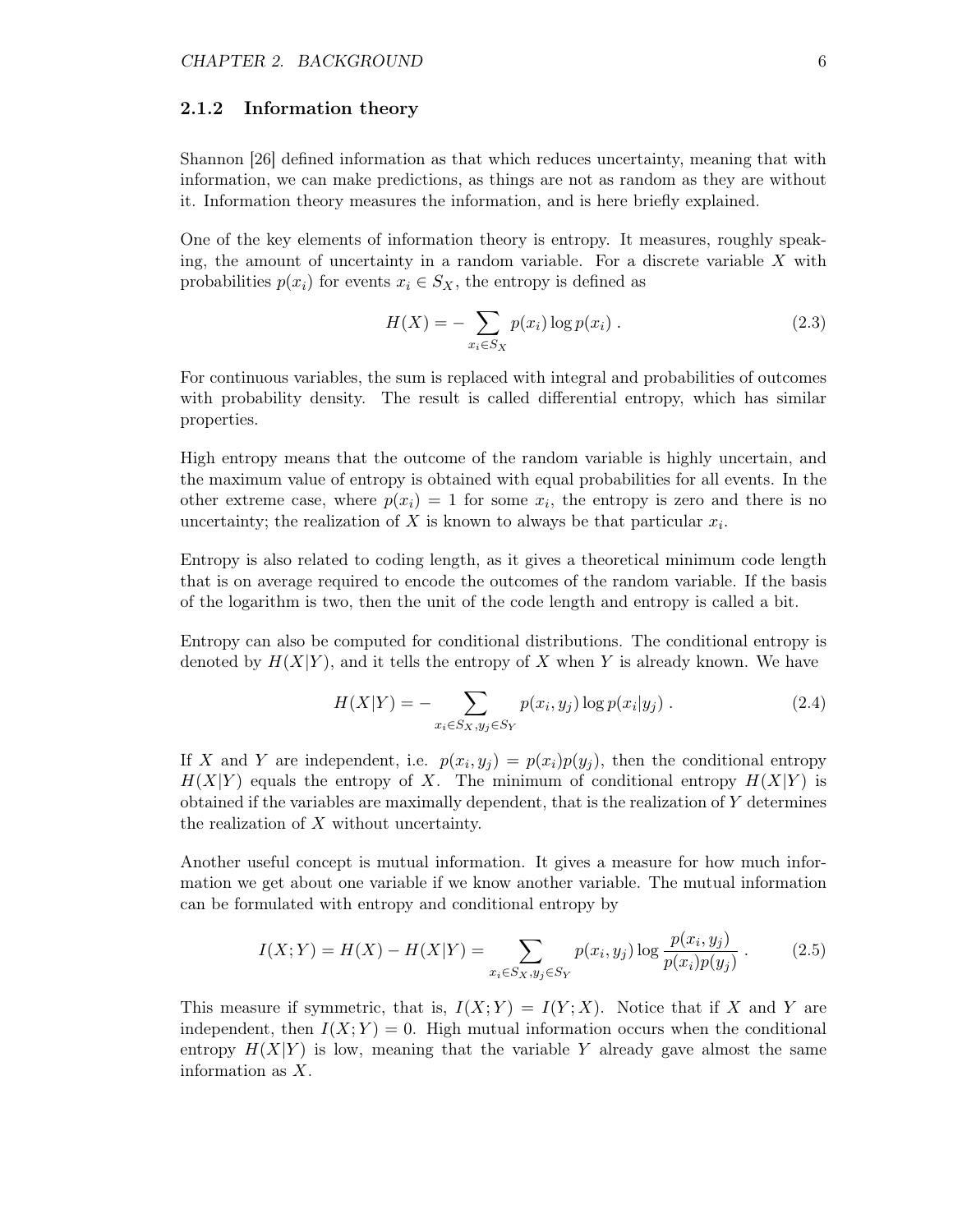We will need one more concept from the field of information theory, namely Kullback-Leibler divergence [16]. It is a measure of dissimilarity between two probability distributions  $p$  and  $q$ , and is defined as

$$
d_{KL}(p||q) = \sum_{i} p(x_i) \log \frac{p(x_i)}{q(x_i)}.
$$
 (2.6)

This is not a metric between the two distributions as it is not symmetric and does not satisfy the triangle inequality. However, it fulfills the other requirements of a metric: It is non-negative, and zero only if  $p(x_i) = q(x_i)$  for all i.

Kullback-Leibler divergence is also called relative entropy. We can think of  $d_{KL}(p||q)$ as the average redundancy in the code used to encode the events from distribution  $p$  by using a code that is optimal for distribution  $q$ .

### 2.2 Model-based learning

Modern machine learning methods are often based on generative probabilistic models of data, which means that the model defines a probability for all potential data sets, and can in this sense generate samples from the same (or similar) distribution as the data. For example, a model for **x** parameterized by  $\theta$  is written as  $p(\mathbf{x}|\theta)$ . The model should be selected so that it is able to describe the data well if suitable parameter values are selected. The model can then be used to analyze the data by various ways.

Such a model can be fitted to given data by selecting the parameters  $\theta$  so that the likelihood of the data is maximized: the parameters are selected to maximize the probability for generating the observed data  $x$ . For a finite data set consisting of  $N$  samples we thus maximize the likelihood  $\prod_i^N p(\mathbf{x}_i|\theta)$  with respect to  $\theta$ . This process is called maximum likelihood estimation (MLE). No prior information is here taken into account.

The parameters can also be estimated on the basis of the so-called maximum a posteriori (MAP) criterion. It is a Bayesian approach, where suitable prior distribution for  $\theta$  is chosen, and probability of the model, or actually its posterior  $p(\theta|\mathbf{x})$ , is maximized instead of the likelihood. The posterior is obtained from the likelihood and the prior by the Bayes' rule (2.1). In MAP estimation we thus maximize

$$
p(\theta|\mathbf{x}) = \frac{p(\mathbf{x}|\theta)p(\theta)}{p(\mathbf{x})} \propto p(\mathbf{x}|\theta)p(\theta)
$$
\n(2.7)

with respect to  $\theta$ ; the probability  $p(x)$  of the observed data can be left out, because it does not depend on  $\theta$  and thus does not affect the optimization.

In many cases, the logarithm of the likelihood or the posterior is used as an optimization criterion instead of the original criterion. This is done to simplify the computation; the product of individual likelihoods changes to a sum when the logarithm is taken, and sums are usually easier to handle than products.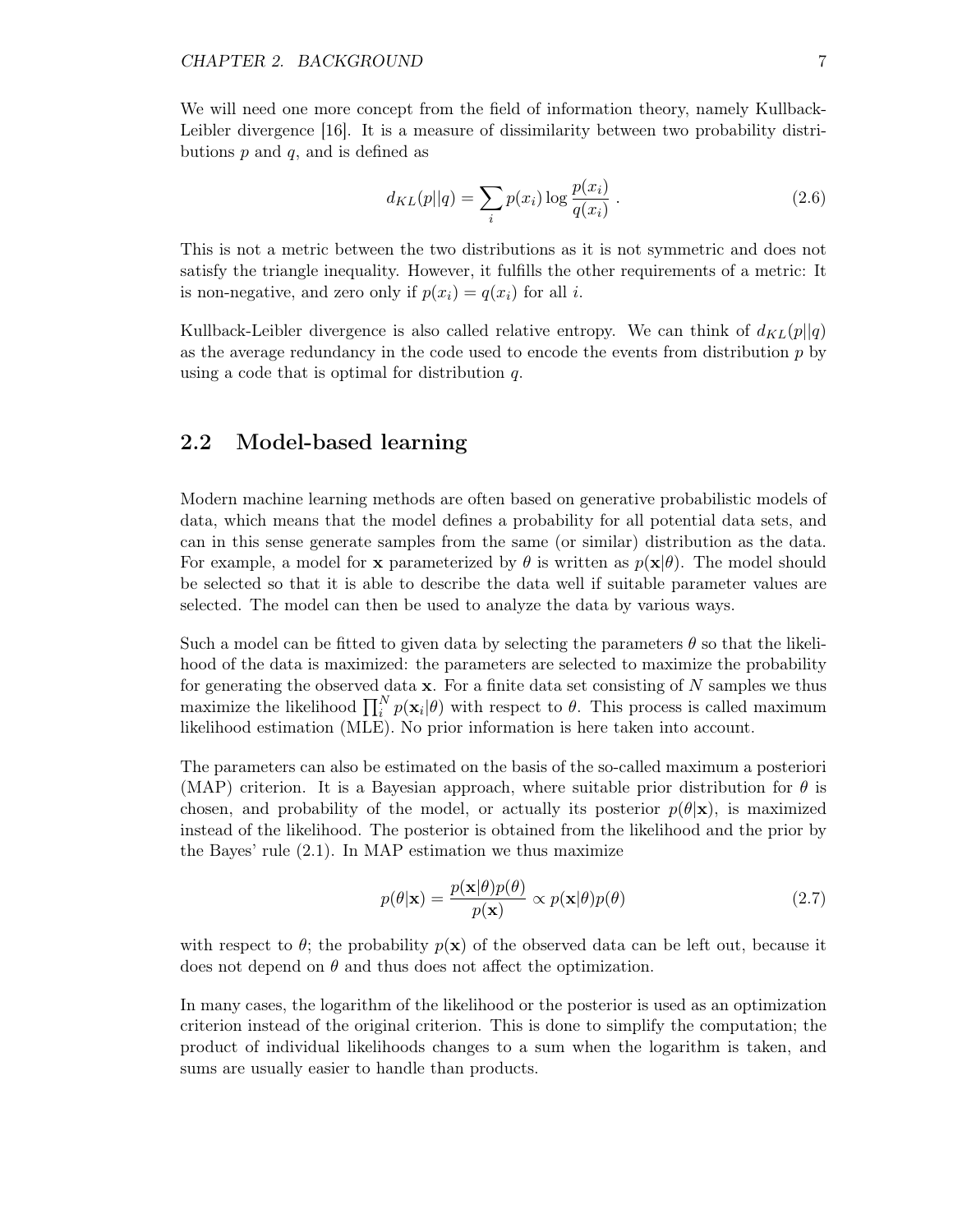#### 2.2.1 Supervised and unsupervised learning

Learning methods can be roughly classified into two main categories: supervised and unsupervised. The approaches differ by the methods that are used, and the goal of learning.

Supervised methods learn a mapping from input to a specific output. This is usually achieved by having examples of input-output pairs, and training the model with these pairs. Other kinds of supervision could be used, but often the process can be formulated in the same way. For example, a feedback of a human supervisor can usually be coded as a preferred output variable.

In unsupervised learning, there is no specific output. Only the input samples can be used, and the task is to find some inherent structure in the data, or to reveal some properties of it.

From a probabilistic point of view, we may say that supervised learning methods try to model  $p(\mathbf{y}|\mathbf{x})$ , that is, the conditional distribution of outputs y given the inputs x. Often this is achieved by actually modeling the joint distribution  $p(y, x)$  of inputs and outputs, and using the Bayes' rule to get the conditional distribution. In unsupervised learning, we are interested, and have means to handle, only the distribution of inputs  $p(\mathbf{x})$ .

Some combinations of these approaches have been presented, and a term semi-supervised learning is sometimes used. It might mean, for example, learning from partially labeled data, using supervised methods for a task common for unsupervised learning, or combining supervised methods with unsupervised methods. One example of semi-supervised learning approach is the learning metrics principle presented in the next section.

## 2.3 Learning metrics

The main topic of this thesis is the discriminative clustering method. It is based on a more general theory, the learning metrics principle [12].

Most learning methods for continuous-valued data rely on distances, that is, we need to compute how far two samples are from each other, or is a sample close to a certain prototype. This means that properties of those methods are largely determined by the selection of the distance measure or metric. This is especially the case in unsupervised learning, as no supervision can be used to select or tune the metric.

Traditional choices for the metric in the case of real valued feature vectors are the Euclidean metric or the metric induced by inner products of feature vectors. In many cases these choices are rather arbitrary. Often some kinds of feature selection or scaling methods are used to improve the situation, i.e. the metric is made to fit the problem at hand by scaling the data space appropriately. This usually requires lots of work and is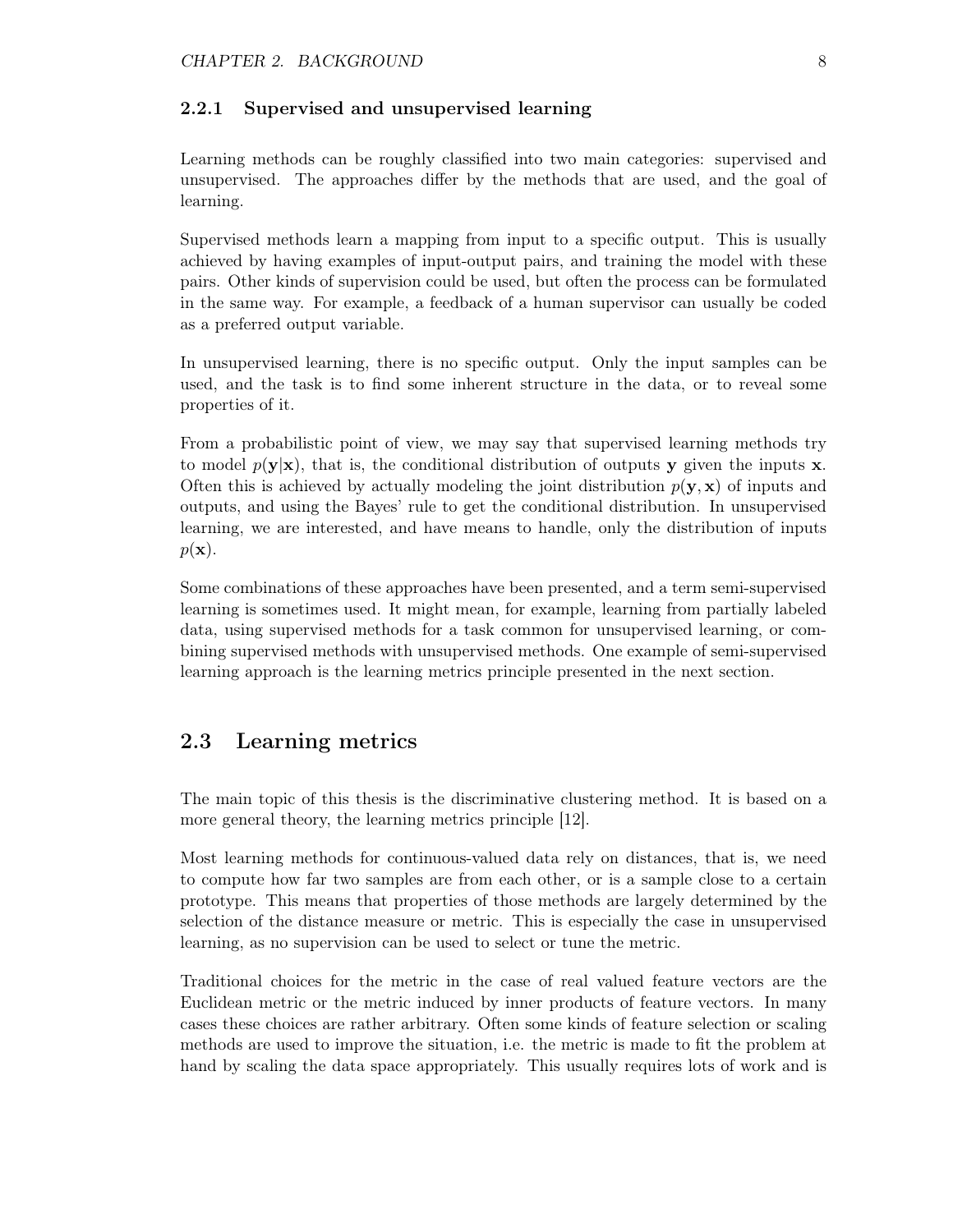often done by an expert of the application field.

The learning metrics principle is designed to automatically create a metric that reflects relevant aspects of data. This means that we create a metric such that the distance between two points is large if the difference between them is relevant to the specific task. Uninteresting differences are mapped to small distances.

The learning metric is created by using additional information that defines what changes in data are relevant. In works published so far, the additional information has been expressed as a categorical auxiliary variable associated with each data sample.

Data points x are samples from a distribution  $p(x)$ . With attached auxiliary variables c, they are sampled from  $p(c, x)$ . We want to measure distances between points in primary space by changes in the distribution of the auxiliary variable. This is motivated by assuming that variation in  $c$  means important variation in  $x$ . The variations in the conditional distribution  $p(c|\mathbf{x})$  then reveal the importance of the differences in the primary data space.

The learning metrics principle defines the distance between two close-by data points **x** and  $x + dx$  to be the difference between the corresponding conditional distributions of c. The difference is measured by the standard Kullback-Leibler divergence  $d_{KL}$  (2.6). It has been shown [16] that the divergence is locally equivalent to the quadratic form

$$
d(\mathbf{x}, \mathbf{x} + d\mathbf{x}) \equiv d_{KL}(p(c|\mathbf{x})||p(c|\mathbf{x} + d\mathbf{x})) = d\mathbf{x}^{T}\mathbf{J}(\mathbf{x})d\mathbf{x},
$$
\n(2.8)

where  $J(x)$  is the Fisher information matrix formulated as

$$
\mathbf{J}(\mathbf{x}) = E_{p(c|\mathbf{x})} \left[ \left( \nabla_{\mathbf{x}} \log p(c|\mathbf{x}) \right) \left( \nabla_{\mathbf{x}} \log p(c|\mathbf{x}) \right)^{T} \right] . \tag{2.9}
$$

Here  $E_{p(c|\mathbf{x})}$  denotes the expectation with respect to the distribution  $p(c|\mathbf{x})$ . The matrix has been classically used for constructing metrics for probabilistic model families (see e.g.  $[19]$ . Here the data vector **x** is considered as the parameters of the matrix, hence we construct a new metric for the primary data space. The metric is such that the conditional distribution  $p(c|\mathbf{x})$  changes evenly in all directions.

The metric is defined locally for small changes in data. Global distances, if necessary, can be obtained by computing path integrals of (2.8). With these global distances, the learning metrics principle defines a Riemannian metric (see [19]) into the data space. In this thesis, we need not compute global distances.

Notice that we could, in theory, use the Kullback-Leibler divergence to directly compute the distance between two samples that are not close to each other by  $d_{KL}(p(c|\mathbf{x}_1)||p(c|\mathbf{x}_2)).$ This would lead to the original topology of the space being lost, and the results could not be interpreted in terms of the original data space.

The learning metrics principle only defines the distance measure by (2.8). The principle can be thus realized in many ways. One way is to explicitly estimate the conditional density  $p(c|\mathbf{x})$ , and then approximate the distances with (2.8) where  $p(c|\mathbf{x})$  is replaced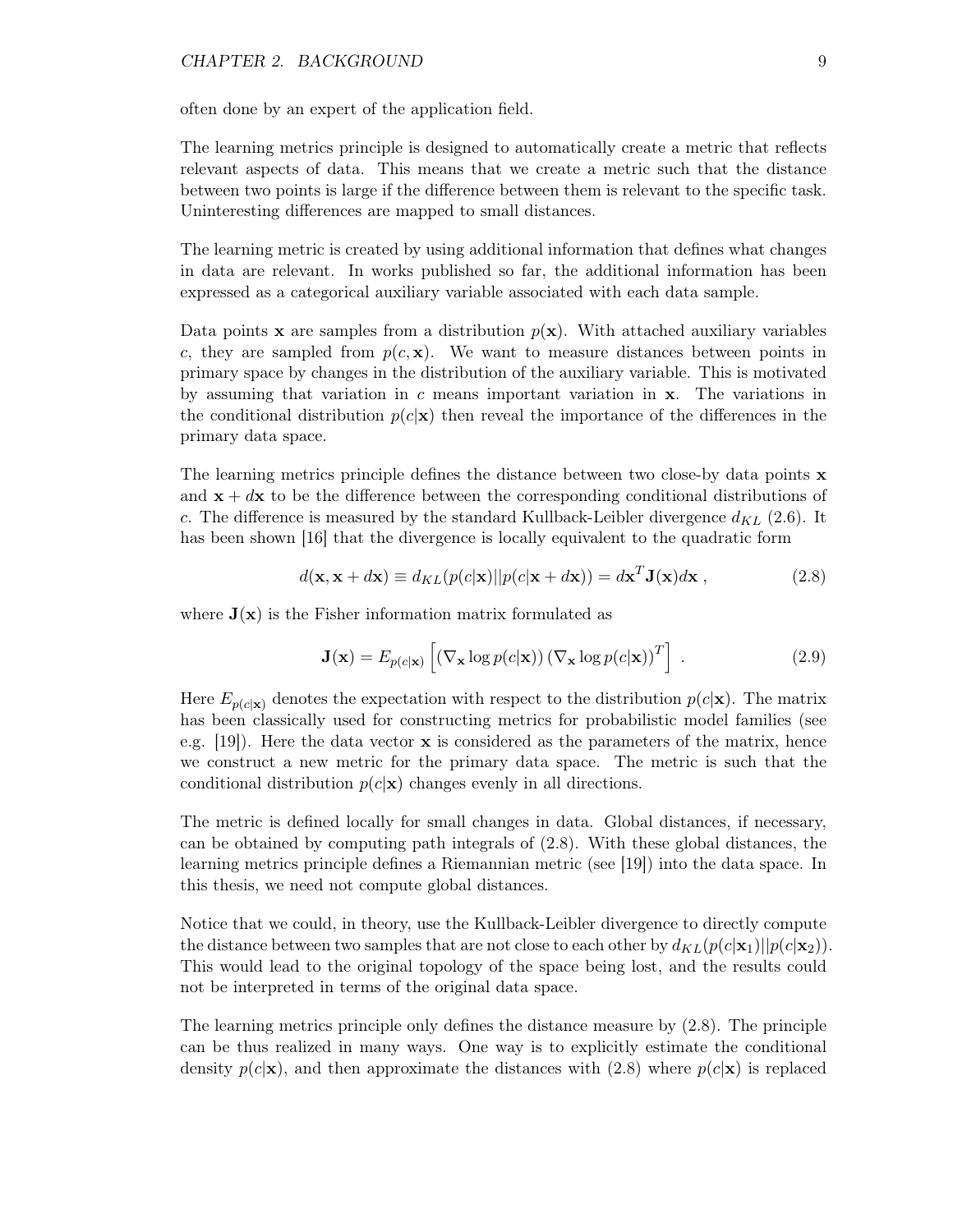by the estimate. This approach to the learning metrics principle has been studied for example in [13], and is briefly summarized in Chapter 7.

The learning metrics principle resembles supervised learning as suitable auxiliary data is required for learning the metric. The difference is that in supervised learning the purpose is to learn to predict the auxiliary data. Here the goal is to use it to help in analyzing, exploring or mining the primary data. After the metric is learned, it can be used with any unsupervised method and the auxiliary values are no longer needed. Hence, it could be called semi-supervised learning.

# 2.4 Optimization

As explained in Section 2.2, a generative model is usually fitted to data by maximizing the likelihood of the data or the posterior of the parameters. In practice this means that we have a cost function, and we need to find the values of continuous parameters that maximize it. Model fitting is thus a traditional optimization problem. Usually the optimization algorithms are presented for minimization, and maximization is done by minimizing the negative of the original cost function.

Here I introduce two methods that are used to solve optimization problems in this thesis.

### 2.4.1 Conjugate gradient algorithm

One of the simplest optimization algorithms is the method of steepest descent. The algorithm proceeds iteratively, and at each step the parameter vector is moved along the gradient of the cost function. One problem with the steepest descent algorithm is that it often converges slowly because of a kind of zig-zag behavior: if a line-search method is used to find the minimum along the gradient direction, then the next direction is forced to always be in right angle with respect to the previous direction.

The zig-zag property can be prevented by selecting the descending directions more wisely. Vectors  $\mathbf{d}_1...\mathbf{d}_k$  are called H-conjugate if they are linearly independent and if  $\mathbf{d}_i^T H \mathbf{d}_j = 0$ for all  $i \neq j$ .

A quadratic cost function

$$
f(\mathbf{x}) = \mathbf{x}^T H \mathbf{x} + c^T \mathbf{x} \quad , \tag{2.10}
$$

where **x** and c are L-dimensional real-valued vectors and  $H \in \mathbb{R}^{L \times L}$ , can be minimized in L iterations if a set of L H-conjugate minimization directions are used (see for example [1] for a proof). At each iteration, a minimum along one of the vectors  $\mathbf{d}_i$  is searched.

One practical algorithm for performing optimization using conjugate directions is conjugate gradient algorithm (see, for example [1]). It is a gradient-based algorithm, where at each iteration the optimization direction is selected by modifying the current gradient with the previous optimization direction. This results in modest storage requirements,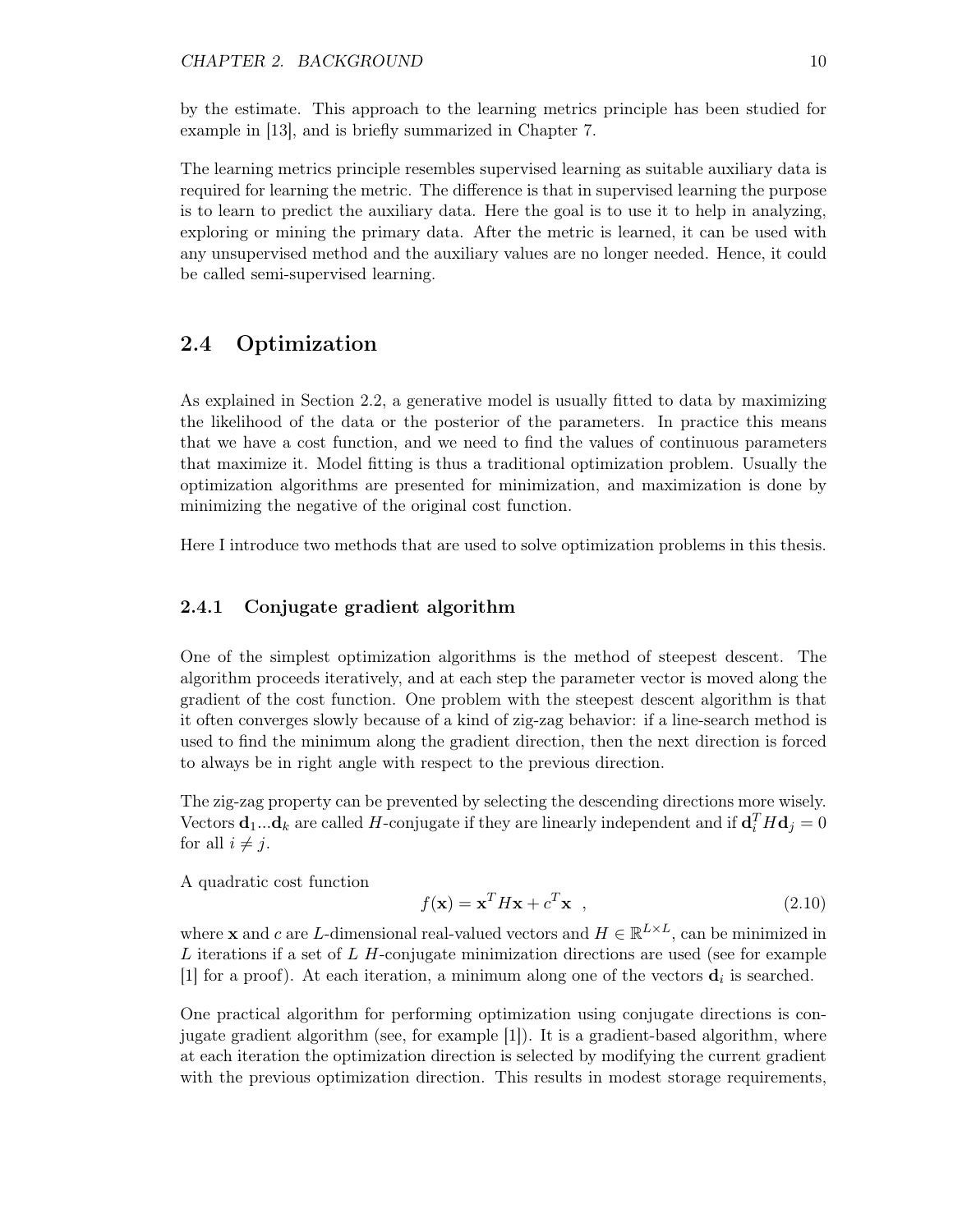as only three vectors are required at each step, instead of having to store an estimate of the possibly unknown  $H$ , a  $L \times L$  matrix.

The first direction  $\mathbf{d}_1$  is selected as the negative gradient at the starting location  $\mathbf{x}_1$ . After that, the following steps are iterated

- 1. Find the minimum along the direction  $\mathbf{d}_i$ , that is, find  $\lambda_i$  so that  $f(\mathbf{x}_i + \lambda_i \mathbf{d}_i)$  is minimized. Let  $\mathbf{x}_{i+1} = \mathbf{x}_i + \lambda_i \mathbf{d}_i$ .
- 2. Let  $\mathbf{d}_{i+1} = -\nabla f(\mathbf{x}_{i+1}) + \alpha_i \mathbf{d}_i$ , where

$$
\alpha_i = \frac{\nabla f(\mathbf{x}_{i+1})^T (\nabla f(\mathbf{x}_{i+1}) - \nabla f(\mathbf{x}_i))}{\|\nabla f(\mathbf{x}_i)\|^2}
$$
(2.11)

3. Stop if  $i = L$ , otherwise replace i by  $i + 1$  and return to step 1.

The rule for  $\alpha$  presented here is the so-called Polak-Ribiere variant. Other choices are also possible, and in the case of quadratic cost function and exact line searches, the proposed rules are identical. It is generally considered that the Polak-Ribiere variant outperforms other classical variants when the cost function is non-quadratic.

The algorithm is designed for quadratic problems. However, it can be used also with other kinds of cost functions. Locally all differentiable functions can be approximated by a quadratic function, where  $H$  is the Hessian matrix, and conjugate gradient algorithm finds a local minimum of such functions if enough iterations are used.

While the conjugate gradient algorithm is guaranteed to converge in L iterations for quadratic problems, this is not the case with non-quadratic cost functions. More iterations have to be used; in practice the algorithm can be run until converged or for a suitably large predefined number of iterations. It is suggested to restart the procedure every now and then, as the H-conjugacy of the minimizing directions is lost because of numerical inaccuracies, and also because the cost function is not quadratic. Various restarting criteria have been proposed; one of the most often used is to restart to the negative gradient direction after every L iterations.

#### 2.4.2 Simulated annealing

Annealing is a process where hot material is slowly cooled down. The slow cooling enables the material to end up to a structure that is more stable than what is obtained with faster cooling. High stability corresponds to low bounded energy in the structure, so this can be seen as an optimization problem: the system seeks a structure where the energy is the lowest.

Simulated annealing is a stochastic optimization method imitating physical annealing. The method mimics physical annealing by introducing a pseudo-temperature, a variable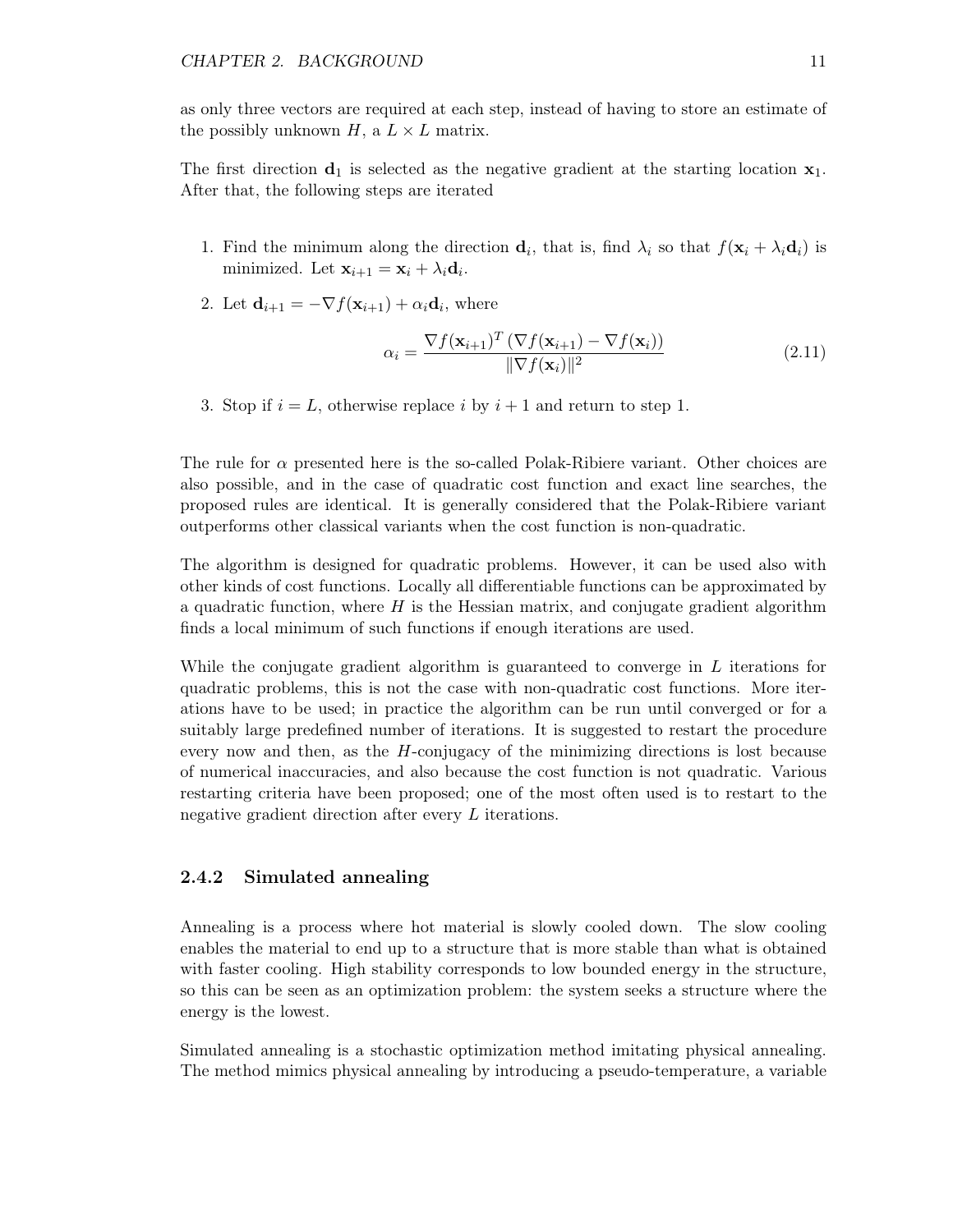#### CHAPTER 2. BACKGROUND 12

that controls how "hot" the optimization problem is. This variable is slowly decreased while the parameters are being optimized.

The optimal solution is sought by making small random changes into the system. In the case of a discrete system (for which the simulated annealing was originally proposed in the works by Metropolis, Kirkpatrick and Cerny, see for example [21] for references), we take one variable and change its state. The total energy (or cost function) is evaluated with both the old and the new structure. If the new structure has lower energy, the change is accepted.

If the new structure has higher energy, the change might still be accepted due to "thermal motion". The probability of accepting an energy-increasing change at step  $t$  is given by the acceptance function

$$
p_A(t) \propto \exp\left(-\frac{(E(t+1) - E(t))}{T_A(t)}\right) ,\qquad (2.12)
$$

where  $T_A(t)$  is the temperature and  $E(t)$  the energy of the configuration at step t. Higher temperature leads to higher probability of accepting energy-increasing changes.

During the annealing, the temperature is slowly decreased. This means that in the beginning, the configuration makes almost a random walk in the space of all configurations. With lower temperatures, energy-increasing steps are more likely to be rejected, and so the annealing process leads to states with lower energy. If the temperature schedule (how the temperature is decreased) is suitable, the algorithm is guaranteed to converge into a global optimum, though only for a very large number of iterations (see e.g. [21] for discussion).

## 2.5 Regularization

Regularization refers to a process where a problem is modified so that it becomes possible or easier to solve. For example, solving some problems require inverting a matrix. If the matrix is singular (it has zero determinant) that cannot be done. Also if the matrix is very close to singular, numerical inaccuracies may cause large errors. A simple regularization that helps in both cases, is to modify the original matrix by adding an identity matrix multiplied with a small constant.

Another use for regularization is to improve the generalization capability of the method. It is important that the results obtained on one data set should generalize also to other data sets. This means that a model fitted to some training data should represent also new samples well.

Unfortunately, many learning algorithms and models lead to solutions that are very good for the training data, but do not generalize well. This is called overfitting. It can be overcome in some situations with suitable regularization that prevents the model parameters from drifting to too extreme values. For example, a very flexible model can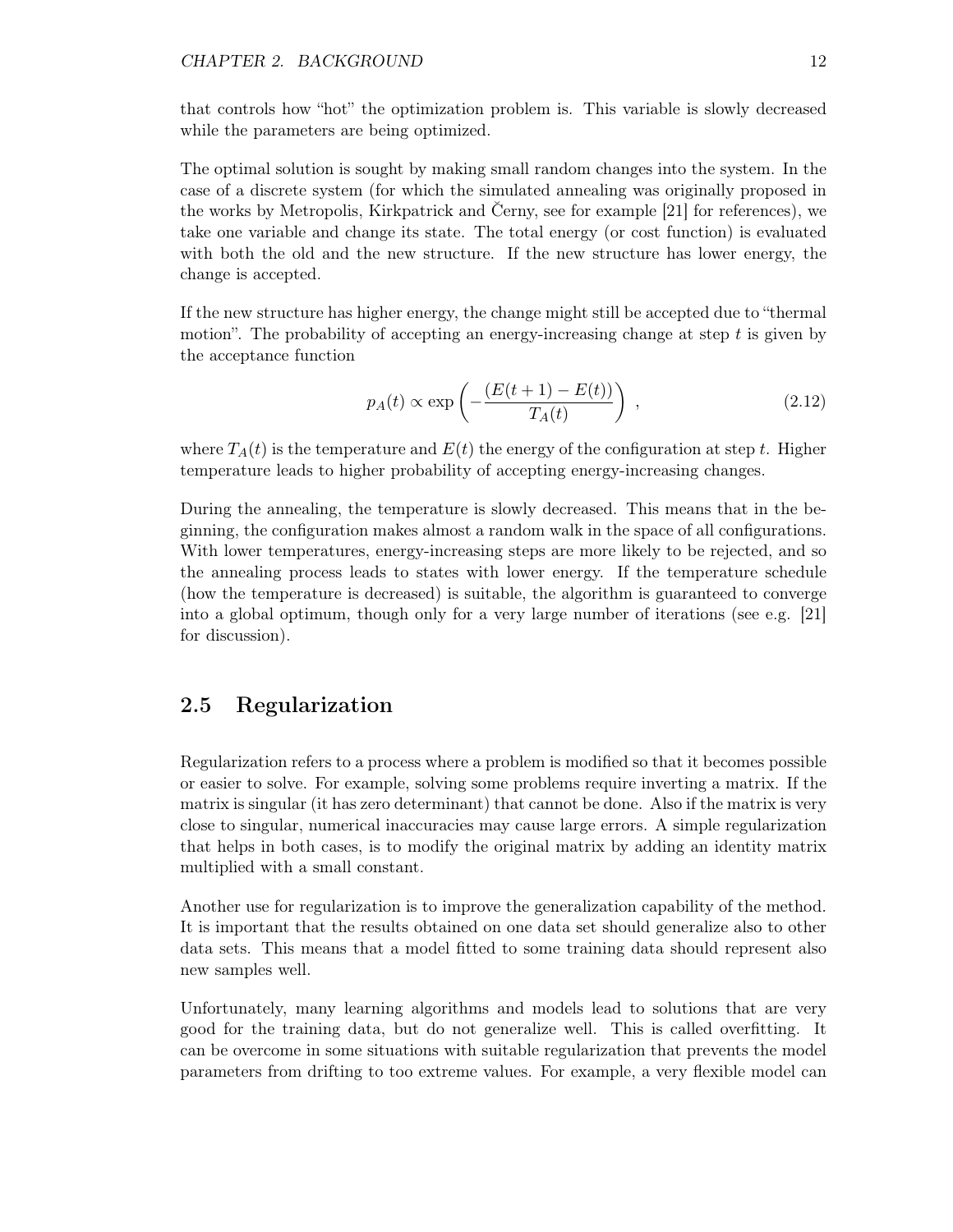be regularized by adding constraints that makes the model more rigid, thus increasing the generalization capability.

The regularization method presented above for the matrix inversion is an example of a more general case, where the problem is modified so that the solution becomes more robust. Often it is done by introducing a simpler problem that is easier to solve, and by changing the current problem slightly towards the easier problem. In the case of model based learning, we can regularize a model, for example, with a simpler model for the same problem. The amount of regularization is often controlled by a variable that determines how large an effect the simpler problem has.

Some classical forms of regularization are interpretable in the Bayesian framework as incorporation of prior knowledge to the solution. A suitable prior density over the parameters is specified, which is equivalent to changing from maximum likelihood estimation to MAP estimation. Increasing the importance of the prior information in MAP estimation can also be considered regularization.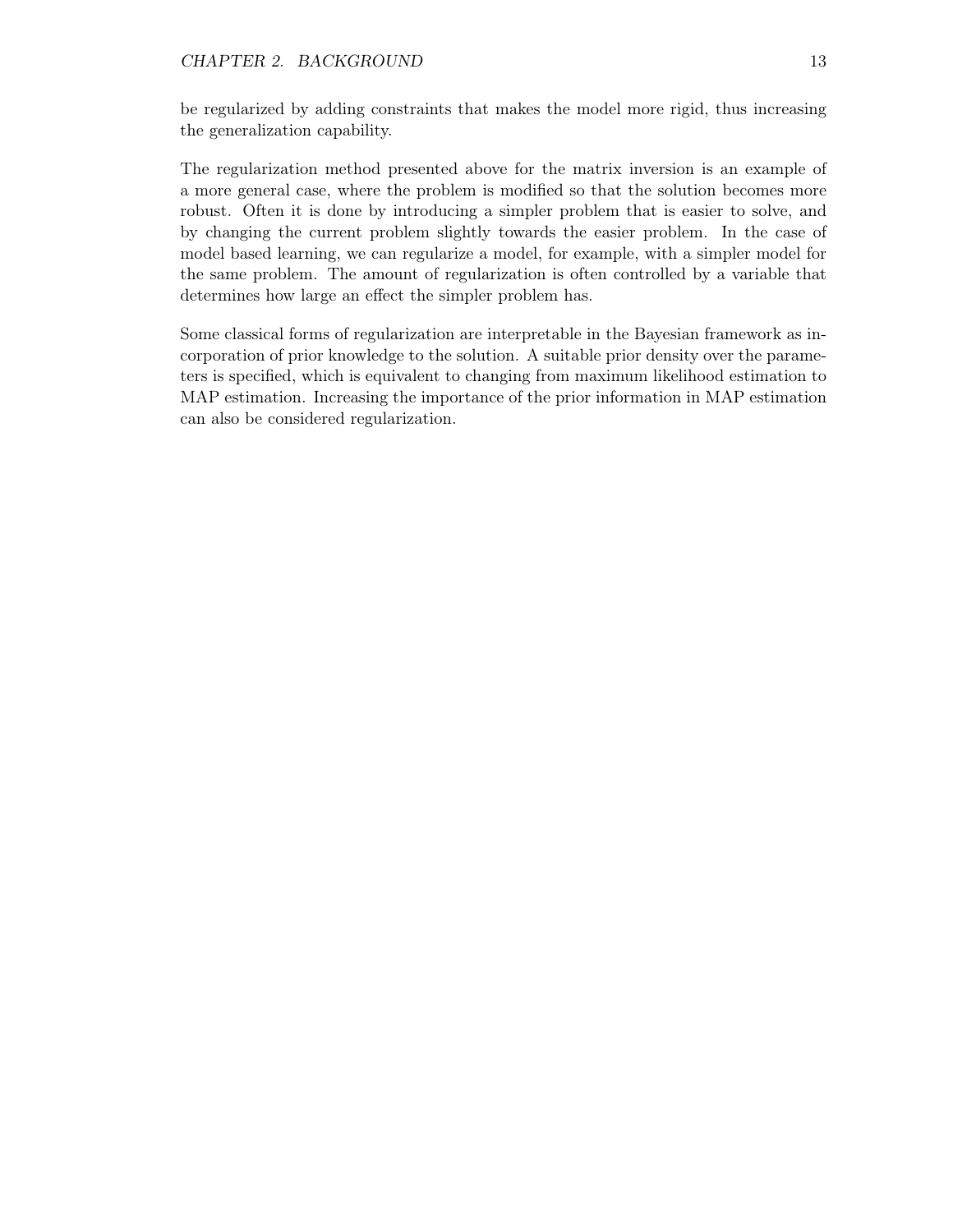# Chapter 3

# Traditional clustering

Clustering means a process where groups of similar data samples are sought from data. Consider, for example, a data set consisting of weights and heights of different animal species. The data contains several measurements of each specimen, but we do not know what kinds of animals the samples represent. If we plot the samples into a diagram with weight and height as axes (Figure 3.1), we see how the samples are distributed in the feature space. One should immediately notice that the samples form three separate groups or clusters. By making this kind of clustering, we can more easily analyze the data. We can, for example, analyze each cluster further and try to figure out what kinds of animals the cluster could represent.

While such visual clustering is simple for humans in low-dimensional data spaces, it is a lot more difficult when the dimensionality of the feature space is tens or hundreds, or if the cluster are not as clearly separated as in the example. In such cases, specially designed clustering methods or algorithms can be used.

Clustering methods can be divided roughly to three categories: partitional clustering methods, probabilistic model-based clustering methods, and hierarchical clustering methods. The first two categories are relevant to this thesis, as discriminative clustering shares properties of both categories.

Partitional and model-based clustering methods are explained here, and some examples of actual methods are given. The hierarchical clustering methods are only briefly mentioned.

# 3.1 Partitional clustering

Partitional clustering divides the data space into non-overlapping regions. These regions present the clusters, and they cover the whole data space. Each data sample belongs to exactly one of these regions, and is thus assigned to the corresponding cluster.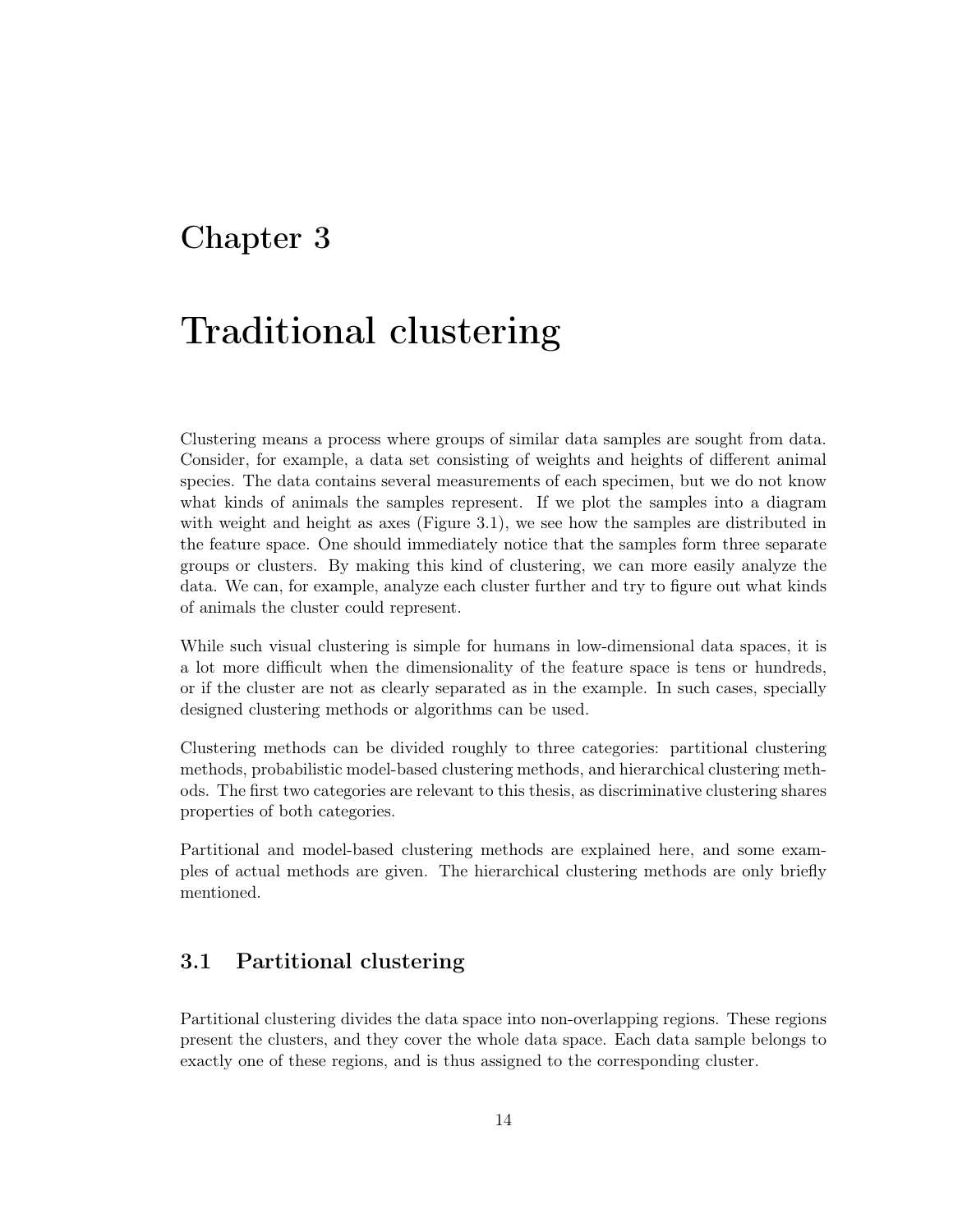

Figure 3.1: Imaginary two-dimensional data set, where it is easy to locate three clusters by simply looking at this plot.

Partitional clustering is conceptionally simple, and the results are easy to interpret. It is especially useful for summarizing large data sets. Because of these properties, partitional clustering methods are widely used.

#### 3.1.1 Vector quantization and K-means clustering

Vector quantization means a process, where data is presented by a small set of prototype vectors. Each data sample is assigned to one of these prototypes. The set of prototypes is called a codebook, because we can think this as coding the data with the prototypes in the codebook.

The prototype vectors are here denoted by  $\mathbf{m}_j \in \mathbb{R}^L$ , where L is the dimensionality of the data space. The data space is partitioned into Voronoi regions formed by the cluster prototypes. The Voronoi region  $V_i$  of prototype  $\mathbf{m}_i$  is the part of the data space where that particular prototype is the closest prototype. More formally

$$
\mathbf{x} \in V_j \text{ if } d(\mathbf{x}, \mathbf{m}_j) < d(\mathbf{x}, \mathbf{m}_k) \text{ for all } 1 \le k \le K \tag{3.1}
$$

where  $K$  is the number of prototypes in the codebook.

Representing data points by prototype vectors causes errors or distortions since the data points differ from the prototypes. A natural criterion for selecting the codebook is thus to minimize the distortions. Given the probability distribution  $p(\mathbf{x})$ , the expected distortion or quantization error is

$$
E_{VQ} = \sum_{j=1}^{K} \int_{V_j} d(\mathbf{x}, \mathbf{m}_j) p(\mathbf{x}) d\mathbf{x}, \qquad (3.2)
$$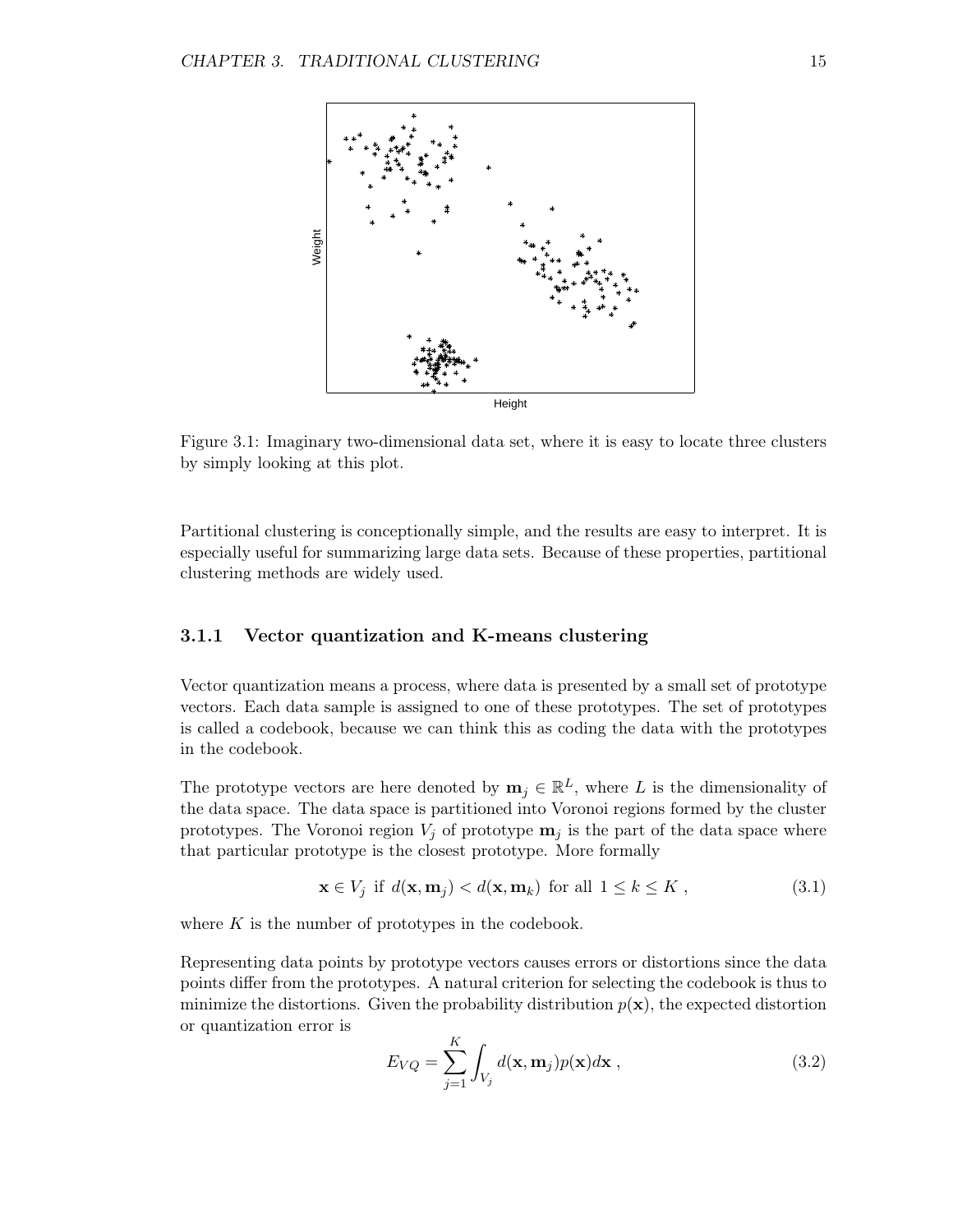where  $d(\mathbf{x}, \mathbf{m}_i)$  measures the distortion between the sample **x** and the prototype vector  $m_i$ . One popular choice for the distortion function is the squared Euclidean distance. For that choice and a finite data set, the total distortion is

$$
E_{VQ} = \sum_{j=1}^{K} \sum_{\mathbf{x}_i \in V_j} ||\mathbf{x}_i - \mathbf{m}_j||^2.
$$
 (3.3)

For squared Euclidean distortion, an iterative algorithm called K-means [7] can be used for finding the codebook. Each prototype is initialized randomly, and data samples are clustered into the closest prototypes. Next the prototypes are updated to be the centroids of the data samples currently belonging to that cluster. That is

$$
\mathbf{m}_{j} \leftarrow \frac{\sum_{\mathbf{x}_{i} \in V_{j}} \mathbf{x}_{i}}{N_{j}} \,, \tag{3.4}
$$

where  $N_j$  is the number of samples in cluster j.

After this, each sample is again assigned to the cluster with the closest prototype. This assignment and updating the cluster prototypes is repeated until the prototypes do not change (significantly) anymore.

### 3.2 Probabilistic model-based clustering

Model-based clustering is a way of clustering based on a probabilistic model of data. The model describes the probability of data, and is formed such that we are able to compute the probabilities of samples belonging to clusters, i.e. it we can find out how probable it is that sample  $\mathbf{x}_i$  belongs to the *j*th cluster, denoted by  $v_i$ . This is expressed as probability  $p(v_i | \mathbf{x}_i)$ . The model-based clustering methods thus give us a kind of soft clustering.

Probabilistic models can be used for partitional clustering by selecting the most probable cluster for each data sample. In that case some of the information captured by the probabilistic model is lost, but the results can be interpreted as easily as partitional clustering results.

Here I present some traditional model-based clustering methods relevant to my work. These models can be used also for other tasks than clustering, but in this thesis I focus only on their usage as clustering models. Later, in Chapter 6, I compare discriminative clustering with these methods.

#### 3.2.1 Mixture of Gaussians

A simple way of generating complex probability densities is to write the probability as a sum (or mixture) of simple densities. In the case of continuous data, the Gaussian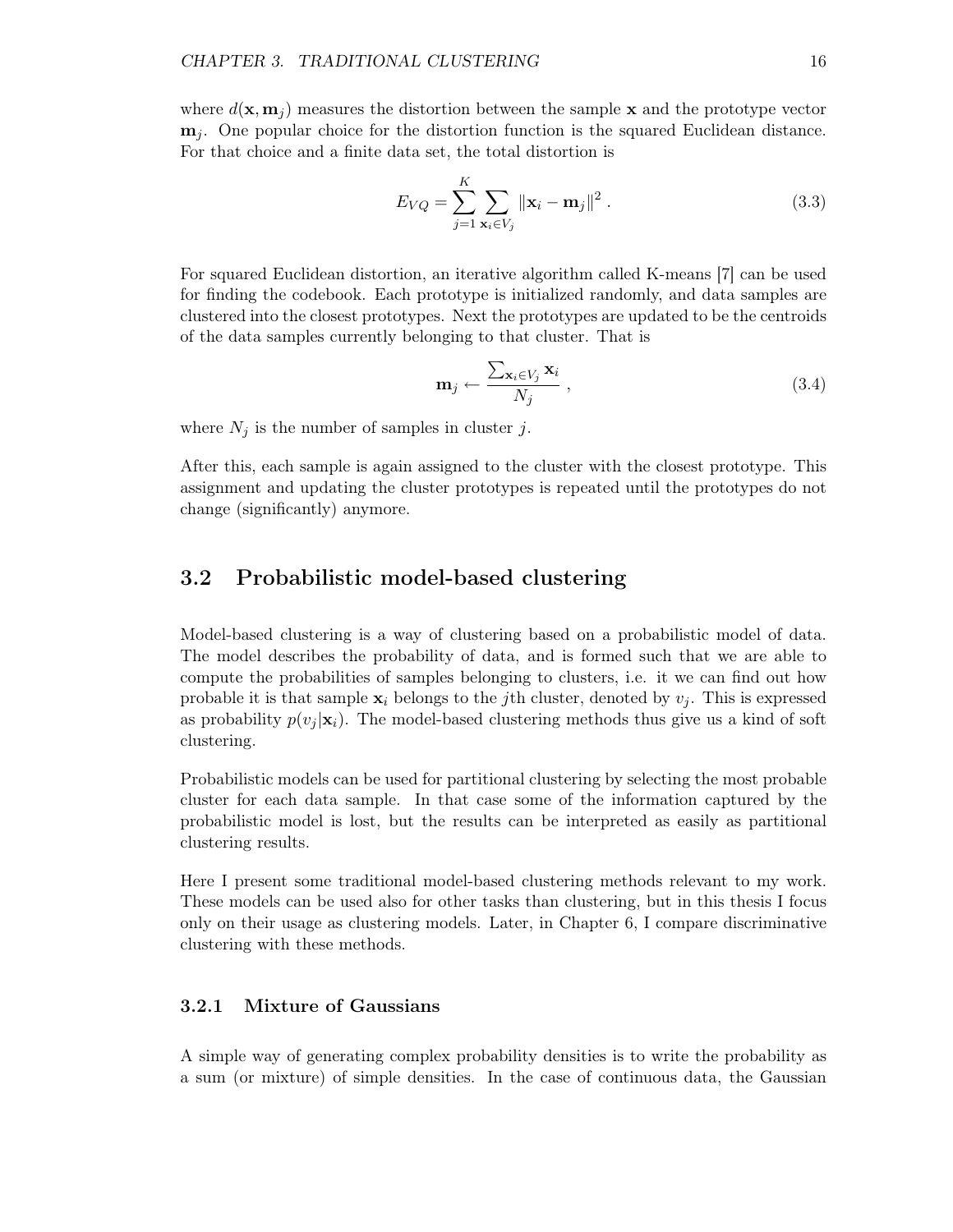function is a suitable simple density function, and thus densities are often expressed as mixtures of Gaussians (see [18] for a textbook account).

The mixture of Gaussians is a generative model, where each component  $u_i$  generates samples according to the Gaussian distribution associated with it. The density  $p(\mathbf{x})$ is expressed as  $p(\mathbf{x}) = \sum_{j=1}^{K} p(\mathbf{x}|u_j)p(u_j)$ . Here  $p(\mathbf{x}|u_j)$  is the Gaussian density of component  $u_j$ , and  $p(u_j)$  is the probability of the component. Here K denotes the number of components.

With traditional parameterization, the model is written as

$$
p(\mathbf{x}) = \sum_{j=1}^{K} \rho_j \frac{1}{(2\pi)^{L/2} |\Sigma_j|^{1/2}} \exp\left((\mathbf{x} - \mathbf{m}_j)^T \Sigma_j^{-1} (\mathbf{x} - \mathbf{m}_j)^T\right) , \qquad (3.5)
$$

where  $\rho_j$  is the weight of the *j*th mixture component, that is, it is a parameter representing the probability  $p(u_i)$ , and L is the dimensionality of the data space. The  $\Sigma_i$  is the covariance matrix of the Gaussian associated with component  $u_j$ . Naturally various simplifications are possible, for example the covariance matrices can be forced to be diagonal, or the covariance matrices of different components can be made equal.

The parameters of mixtures of Gaussians are selected by maximizing the logarithmic likelihood of training samples. This can be done efficiently via an expectation maximization algorithm (EM algorithm) [5].

A way to justify the EM algorithm is based on an idea of so-called missing data. Imagine that there exists an indicator variable  $z_{ji}$  for each data point  $x_i$  and each component  $u_j$ . The indicator variable tells which component generated that particular data point. Thus  $z_{ji} = 1$  for one component  $u_j$  and zero for the others.

If the values  $z_{ji}$  were known, the maximum likelihood solution for the mixture of Gaussians could easily be computed by fitting each Gaussian independently. With the EM algorithm, these missing variables can be used even though they are unknown. The algorithm proceeds iteratively by estimating the probabilities of  $z_{ji}$  (the expectation step) and maximizing the likelihood given the estimated probabilities (the maximization step).

For a mixture of Gaussians, the expected value for  $z_{ji}$  is just the posterior probability  $p(u_i|\mathbf{x}_i)$ . The formulas for the maximization step depend on the restrictions posed to the covariance matrices, but all maximizations can be done analytically in a linear time. See, for example, [18] for exact formulas.

The mixture of Gaussians is used for clustering by computing the posterior probabilities of generating components  $u_j$  given a data point x. By Bayes' rule we get  $p(u_j | \mathbf{x}) \propto$  $p(\mathbf{x}|u_j)p(u_j)$ , and each component  $u_j$  can be identified as a cluster  $v_j$ . For partitional clustering, the  $v_i$  with the largest probability is selected.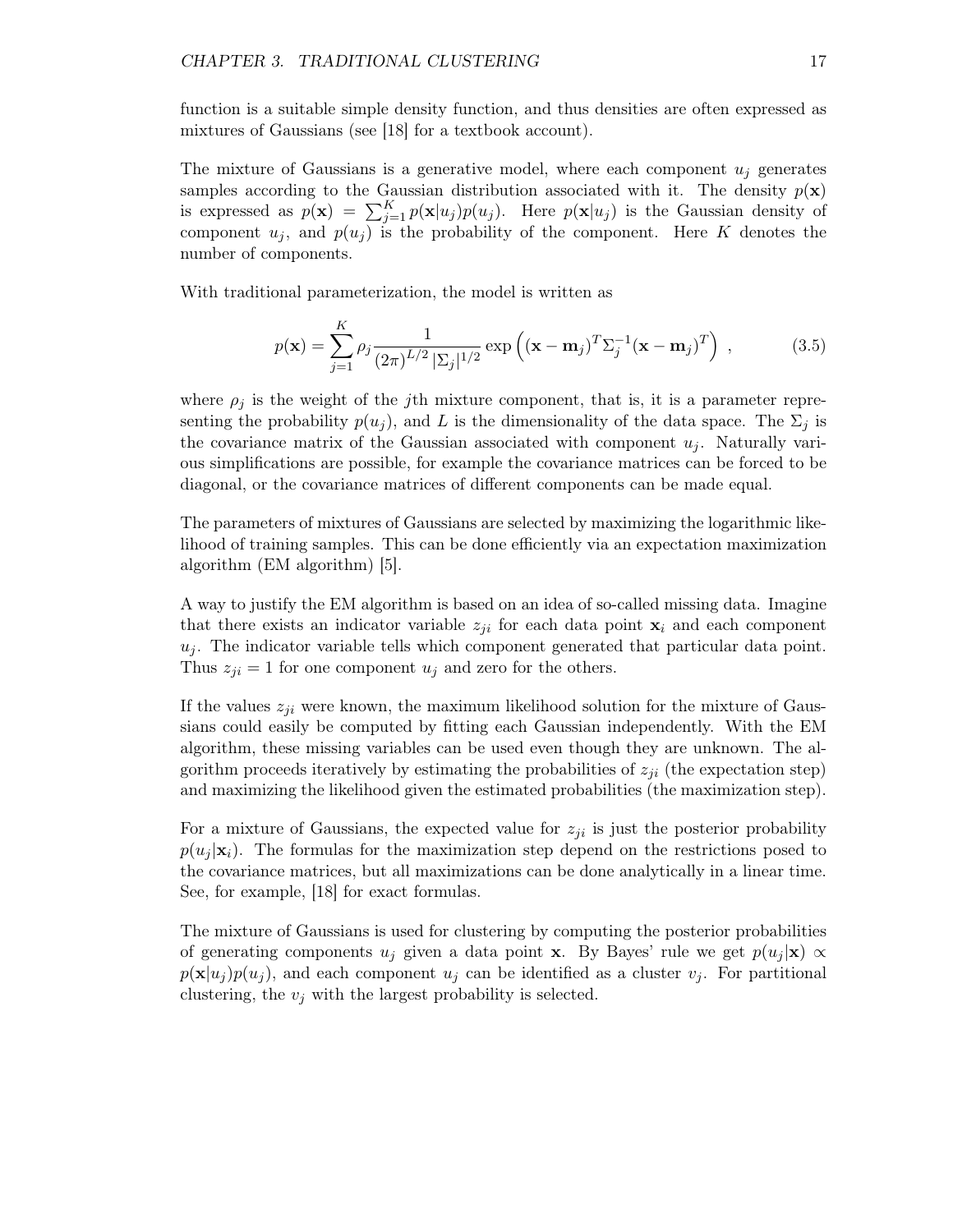#### 3.2.2 Supervised clustering: MDA2

Mixture discriminant analysis (MDA2) [8] is a mixture model for the joint probability of one categorical variable and a set of continuous variables collected to the vector  $\mathbf{x}, p(c, \mathbf{x})$ . Clustering with MDA2 can be thought of as clustering  $x$  with supervision available via the variable c.

MDA2 assumes that given the component  $u_j$ ,  $\bf{x}$  and c are conditionally independent, that is,  $p(c_i, \mathbf{x}|u_j) = p(c_i|u_j)p(\mathbf{x}|u_j)$ . Prior probabilities of components and the probability of **x** given the component  $u_j$  are modeled like in plain mixtures of Gaussians. The probability  $p(c_i|u_j)$  is modeled by a multinomial distribution, here parameterized by  $\xi_{ji}$ , and thus we get the model

$$
p(c_i, \mathbf{x}) = \sum_{j=1}^{K} \rho_j \xi_{ji} \frac{1}{(2\pi\sigma^2)^{L/2}} \exp(-\|\mathbf{x} - \mathbf{m}_j\|^2 / \sigma^2) .
$$
 (3.6)

The model is here written with less general covariances: The covariance matrices of different components are forced to be identical and of the form  $\sigma^2 I$  where I is the identity matrix.

The likelihood of  $p(c, x)$  is optimized with an EM algorithm similar to the optimization algorithm of mixture of Gaussians. The details can be found in [8].

MDA2 is used for clustering similarly as the mixture of Gaussians. The posterior probability of component  $u_j$  given a sample pair  $(\mathbf{x}, c)$  is  $p(u_j | \mathbf{x}, c) \propto p(\mathbf{x} | u_j) p(c | u_j) p(u_j)$ . By marginalization we get  $p(u_j|\mathbf{x}) = \sum_k p(u_j|\mathbf{x}, c_k)p(c_k)$ , and hence MDA2 can be used for clustering based only on the sample  $x$ . Again the cluster identity  $v_j$  can be identified with the component  $u_i$ , and partitional clustering is achieved by selecting the cluster with the highest probability.

#### 3.2.3 Vector quantization as a probabilistic model

Although vector quantization is a partitional clustering method, it can be formulated probabilistically as the so-called classification mixture model [3]. The probability is defined piece-wise in the Voronoi regions as (unnormalized) Gaussian functions:

$$
p(\mathbf{x}_i|\{\mathbf{m}\}) = \frac{1}{Z(\{\mathbf{m}\})} \exp(-\lambda \|\mathbf{x}_i - \mathbf{m}_{j(i)}\|^2) ,
$$
 (3.7)

where  $\mathbf{m}_{j(i)}$  is the closest prototype for sample  $\mathbf{x}_i$ , and  $Z(\{\mathbf{m}\})$ , parameterized by the whole codebook  $\{m\}$ , normalizes the integral of probabilities over the whole space to one. Here the parameter  $\lambda$  controls the width of the Gaussians.

The normalization term  $Z$  is unknown and difficult to compute as it depends on the size of the Voronoi regions, and therefore also on the cluster prototypes  $\mathbf{m}_i$ . With a suitable Bayesian treatment, we can get rid of it by assigning a prior for the set of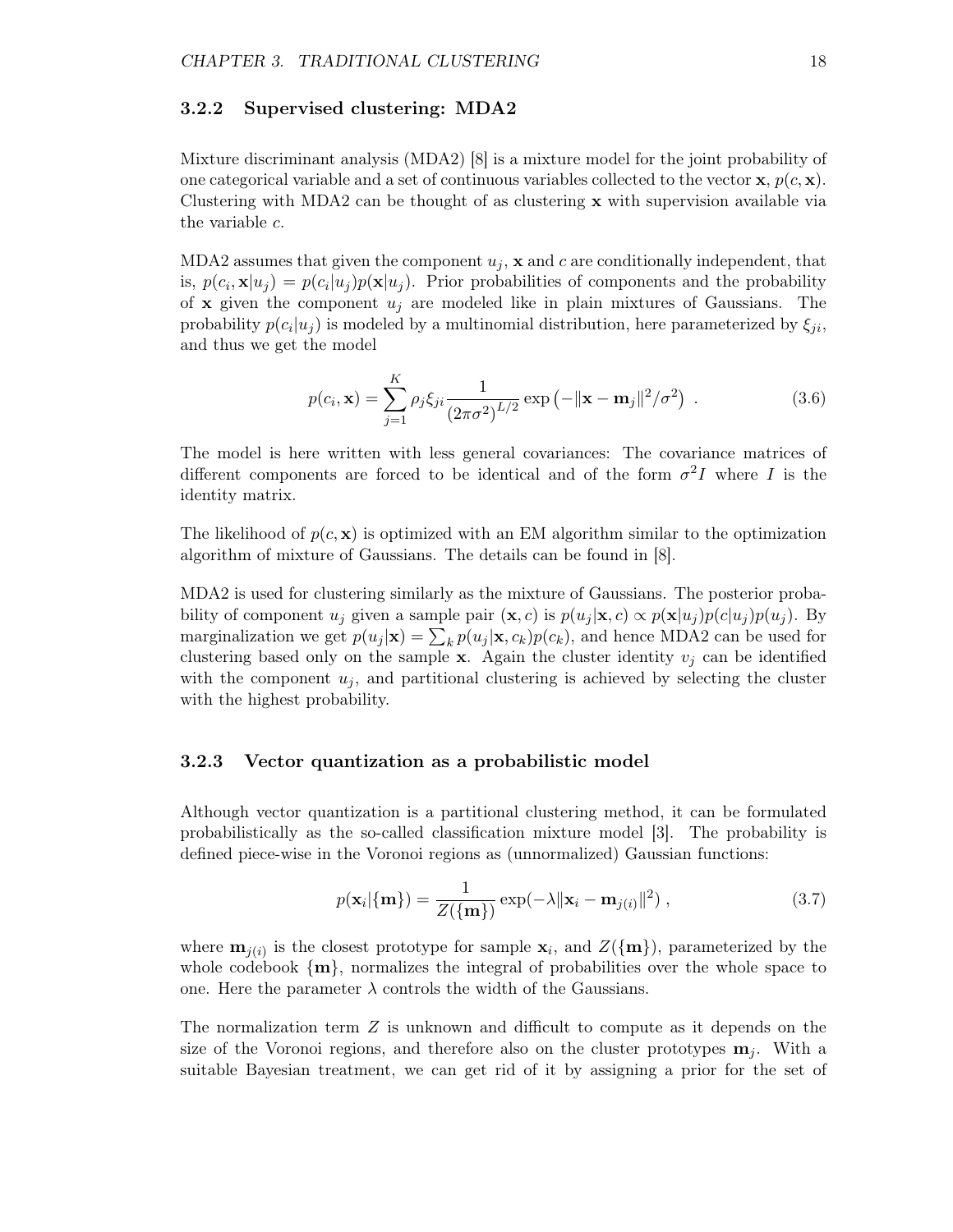cluster prototypes: If the somewhat artificial prior  $p(\{m\}) = Z(\{m\})$  is used, the MAP cost includes only the exponential terms. That prior favors solutions where  $Z$  is large, that is, solutions where Voronoi regions are large and cluster prototypes are far from each other. The particular probability to be maximized is

$$
\sum_{i=1}^{N} \log p(x_i | \{ \mathbf{m} \}) p(\{ \mathbf{m} \}) = \sum_{i=1}^{N} -\lambda ||x_i - \mathbf{m}_{j(i)}||^2.
$$
 (3.8)

Maximizing the posterior probability of parameters is thus equivalent to minimizing the quadratic Euclidean distortion resulting from replacing the samples with their closest prototypes. This is exactly the cost function of VQ with squared Euclidean distortion (3.3). Note that the parameter  $\lambda$  does not affect the optimization. By making  $\lambda$  smaller, we effectively increase the separation between cluster prototypes, and thus also increase  $Z(\{\mathbf{m}\})$ . In the limit  $\lambda \to 0$ , the  $Z(\{\mathbf{m}\})$  approaches a value that is constant with respect to the parameters  $\mathbf{m}_i$ , making the importance of prior distribution negligible.

### 3.3 Model order selection

The number of components or clusters  $K$  is a free parameter in all of the clustering methods. It is often difficult to determine the correct or optimal number of clusters for a specific task. Sometimes it can be chosen by the properties of the problem, but often the choice is arbitrary.

Various methods have been suggested for selecting the optimal number of clusters. Many are based on the principle of Occam's razor: the simplest adequate explanation is the best. More complex models can effectively minimize the error on training data, but the results do not generalize well to test data because of overfitting.

As described in Section 2.2, the fitting of a model usually maximizes the likelihood or the posterior probability of the model. Effectively this means that the parameters are selected by comparing likelihoods (or posteriors) of models with different parameters. The same approach could in theory be used for selecting the complexity of the model, that is, we could select the number of clusters that maximizes the likelihood.

Model selection by comparing likelihoods directly is, however, usually a bad idea. This is the case especially with nested model families, that is, sets of models where simpler model is a special case of more complex model. With nested models, the optimal likelihood can never decrease when the complexity increases, meaning that the most complex model can always obtain at least the same likelihood as every other model.

Mixture of Gaussians is a nested model family. A mixture of  $K+1$  Gaussians can always be used for presenting exactly the same density as a mixture of  $K$  Gaussians by setting one of the component probabilities  $\rho_i$  to zero.

Many model selection criteria are based on comparing adjusted likelihoods. They apply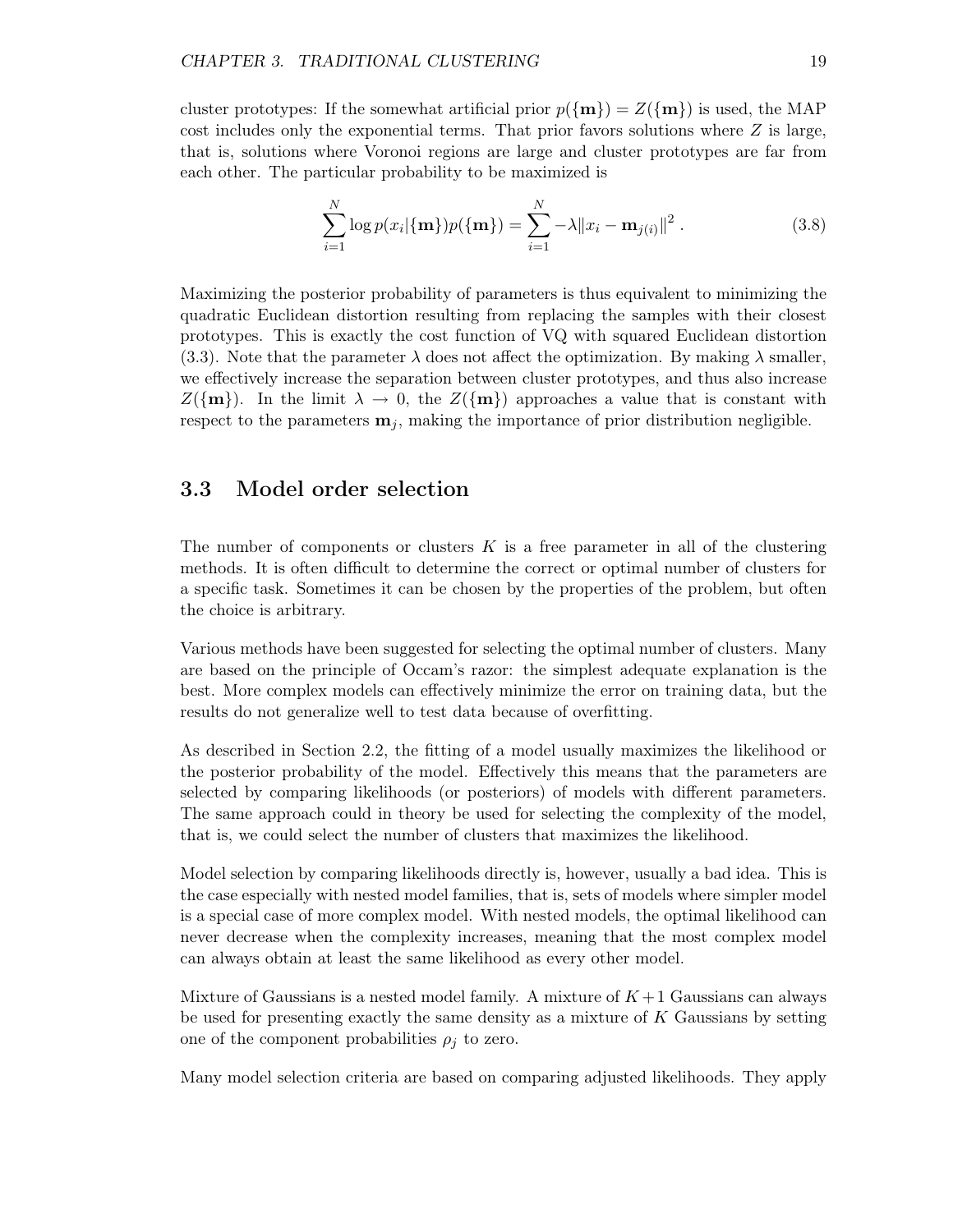the Occam's razor by penalizing the models by their complexity, and thus overcome the problem just described. Different penalization methods have been suggested based on information theory, Bayesian analysis, and coding theory.

None of these model selection criteria are used in this work, but many of them are applicable to the traditional clustering methods presented here and discriminative clustering.

#### Model selection by validation

A reason for selecting lower order models is that they usually generalize better than complex models. Instead of explicitly penalizing the models by their complexity, we can empirically estimate the generalization capabilities of models by measuring the likelihood of so-called validation set consisting of data not used during the model fitting. If a number of different validation sets are used, we can compute various statistics for the likelihood of unseen test sets. The best model or models can then be selected by comparing the mean values and confidence intervals of the likelihoods of different models.

An efficient way of using limited number of data for estimating generalization ability is the so-called N-fold cross-validation. The data is split into  $N$  (roughly) equally sized and mutually exclusive subsets. The model is fitted N times, each time using  $N-1$  subsets for fitting and 1 subset for validation. This results in likelihoods of  $N$  independent validation sets. We can then select the model that gave the best average likelihood. Cross-validation can also be used to compare the relative performance of different models and optimization algorithms. Then in each fold the independent set is not used for choosing model parameters but only for evaluating the generalization ability.

## 3.4 Other clustering methods

There are numerous other clustering methods, and the models explained here are just a few examples. In addition to the partitional and probabilistic clustering methods, there exist several clustering methods that either group or divide data iteratively.

The classical agglomerative clustering algorithm starts by assigning each data point into its own cluster. After initialization, the algorithm proceeds iteratively by merging the two most similar clusters into one larger cluster. The similarity is often defined by measuring the average, minimum, or maximum distance between samples of the two clusters. This process is continued until all samples belong to the same cluster.

Divisive clustering algorithms work the other way. The data points are initialized to form a single cluster. The clusters are then iteratively divided according to some similarity criterion until each sample is in its own cluster.

Both agglomerative and divisive clustering methods are hierarchical methods. They provide a number of clusterings ranging from one cluster for all data points to one point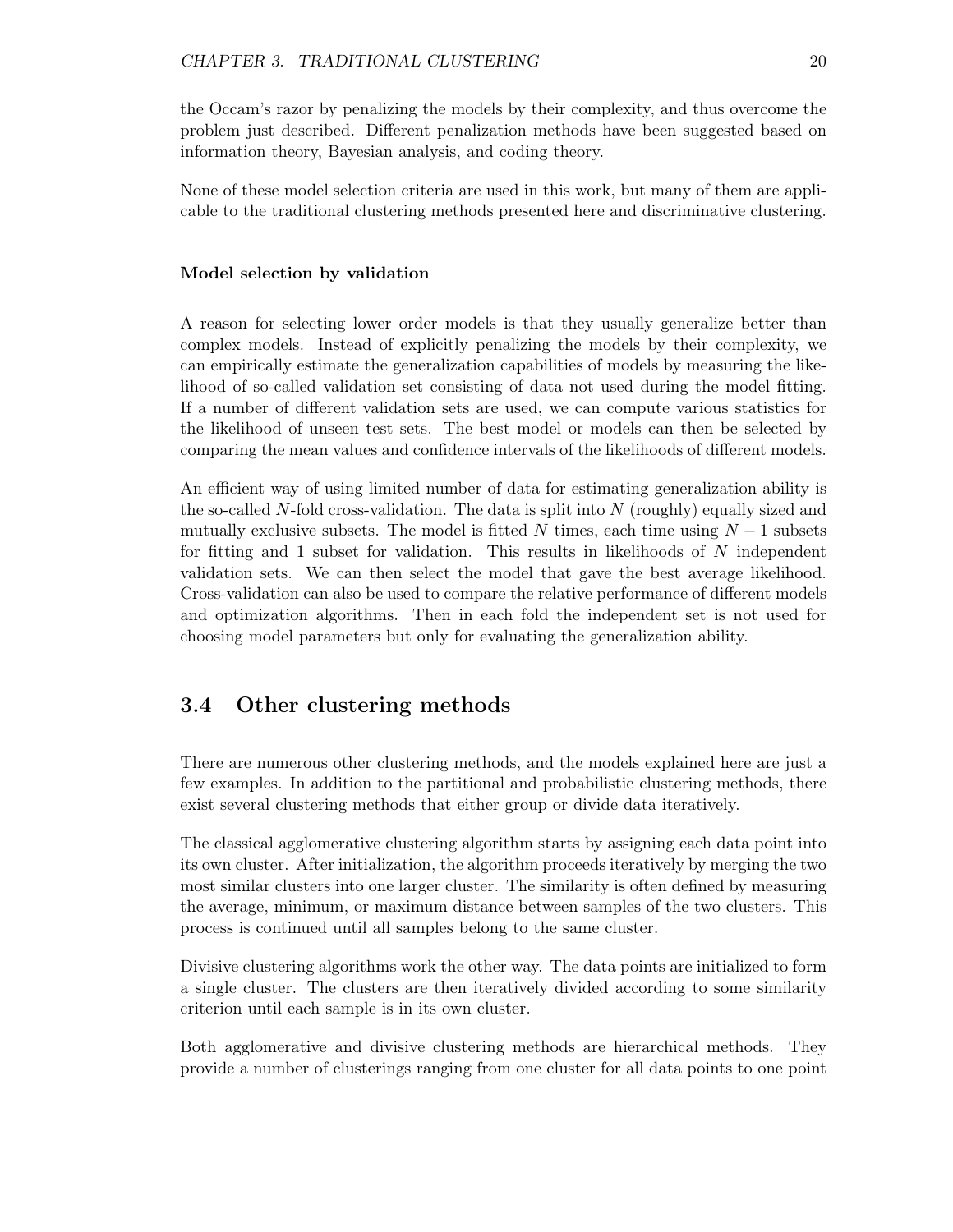in each cluster. A suitable clustering result can then be selected from this hierarchy, for example by selecting a fixed number of clusters or by searching a stable (in some sense) clustering. The clustering hierarchy is often presented as a so-called dendrogram, a tree-shaped figure (see e.g. [6]).

These types of clustering methods are not studied in this thesis, as they have little in common with the current versions of discriminative clustering.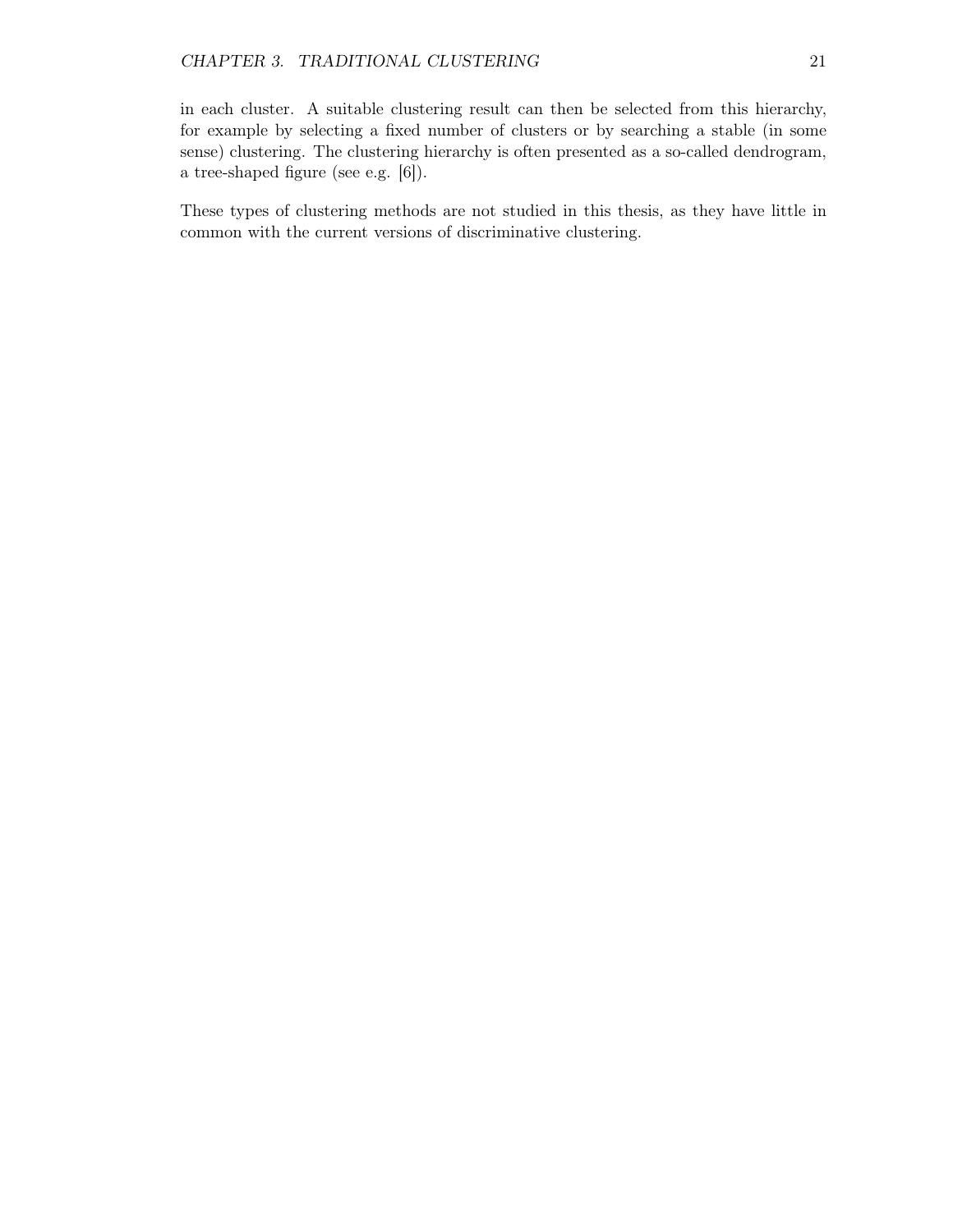# Chapter 4

# Discriminative clustering

# 4.1 Motivation

In Chapter 3, clustering was discussed as a form of unsupervised learning. As explained in the Section 2.3, the results of unsupervised learning are to a large degree determined by the selected features and metric.

If labels for the vectorial sample are available, then we can apply methods that model the joint distribution, such as MDA2 presented in Chapter 3. There are, however, situations when the traditional Bayesian approach of modeling the joint distribution of variables leads to poor clustering results. If the data, for example, is high-dimensional, but most of the dimensions are irrelevant noise, the joint modeling of variables is inefficient as all the noise dimensions have to be modeled. Naturally this is feasible if nothing indicates which dimensions are relevant.

Discriminative clustering introduced in [28] is proposed to help in situations like this. The idea is to make the clusters internally as homogeneous as possible in terms of the conditional distribution  $p(c|\mathbf{x})$ , where an auxiliary variable c conveys the relevancy information as suggested by the learning metrics principle explained in Section 2.3. This implies that the differences between the distributions  $p(c|\mathbf{x})$  of different clusters are maximized, which gives a reason to call the method discriminative.

The clusters of DC are kept local in the primary space to make the results interpretable in terms of the original features, and thus DC is a practical tool for exploratory data analysis of unknown data sets in the same way as unsupervised clustering methods.

One example use of DC would be to cluster customers based on some background information such as residence, age and sex. The customers' buying behavior can be used as auxiliary data to get clusters that are local in the primary space of background information but at the same time informative about the buying behaviors.

DC also reminds classification in that it models the conditional distribution. However,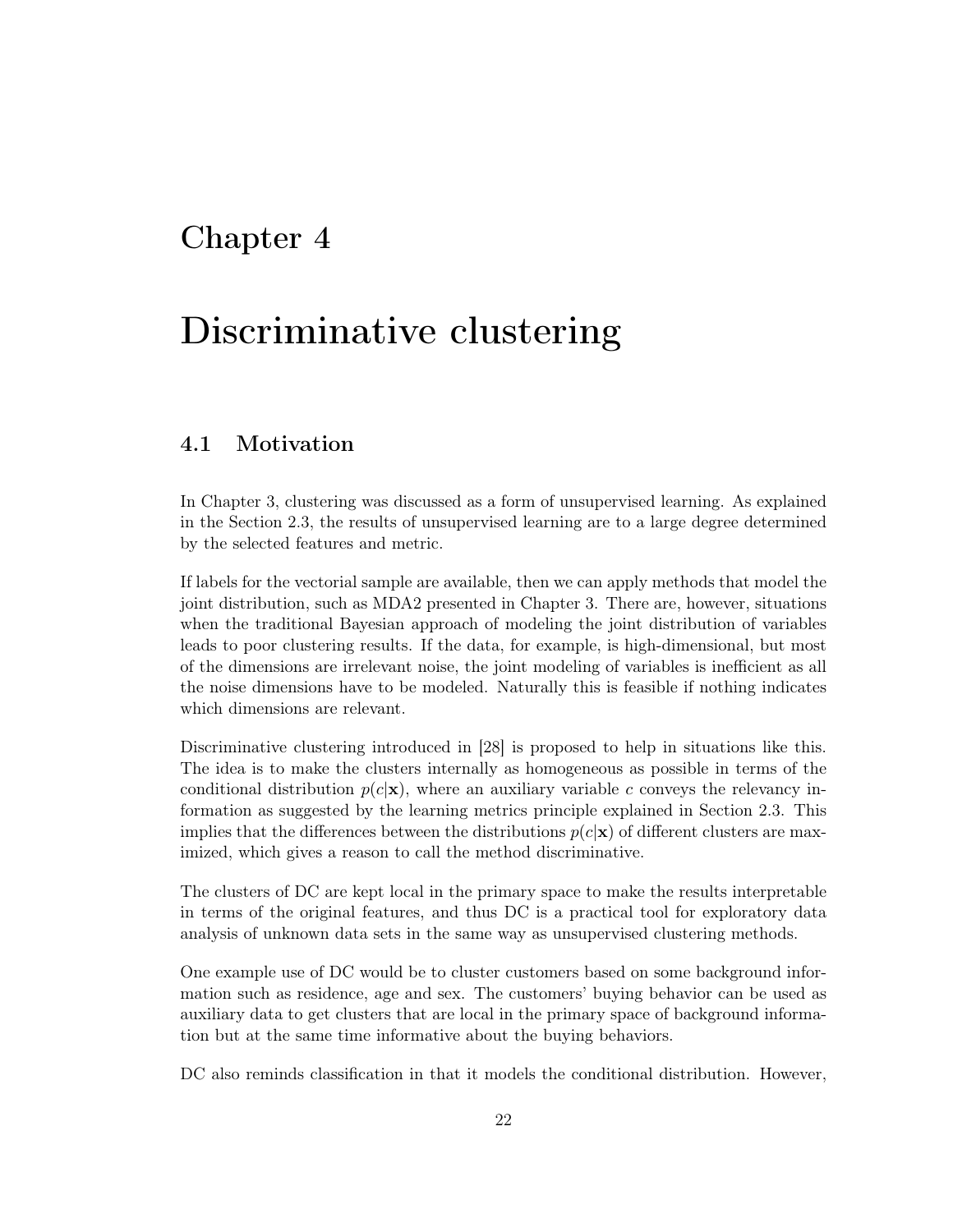the goal of DC is different. In classification, the aim is to predict the classes of future samples well. This is optimally achieved when then changes in  $p(c|\mathbf{x})$  are modeled only at the Bayes decision border, the theoretically optimal class separator. DC, on the other hand, represents the changes of  $p(c|\mathbf{x})$  in the whole primary space. In the customer example, we could use a classifier to predict whether some customer belongs to a certain buying behavior class. With DC we can also analyze which aspects of the background information explain this, and what kinds of other customers have similar buying behaviors.

Another difference to classification is that the number of clusters can be, and often is, different from the the number of classes (or different values of auxiliary variable). With DC, the data can be clustered into a number of clusters even with binary auxiliary variable. This suggests another use for DC: it can be used for altering the coarseness of an existing classification.

DC is also related to conditional density estimation, as the traditional model-based clustering methods are related to density estimation of  $p(x)$ . The density estimates are, however, used here only as means to achieve the preferred goal, and they are uninteresting as itself. For plain conditional density estimation, better methods than DC can be presented, and in DC the predictions can even be marginalized out.

# 4.2 Model for known probability distributions of infinite data sets

Discriminative clustering is defined as vector quantization with distortion measure originating from the learning metrics principle. While the traditional Euclidean vector quantization tries to minimize the distance from samples to cluster centroids, discriminative clustering finds clusters that are internally as homogeneous as possible in terms of the conditional distribution  $p(c|\mathbf{x})$  of the auxiliary variable. In addition, the clusters are restricted to be Euclidean Voronoi regions (see Section 3.1.1) in the primary space.

More formally, a set of distributional prototypes  $\psi_j$  are introduced, one for each cluster j. These prototypes are parameters of multinomial distributions, so that  $\psi_{ji}$  denotes the probability of auxiliary variable  $c_i$  given the cluster j. In addition, we have location prototypes  $\mathbf{m}_i$  that reside in the primary data space. The distortion made by replacing the sample x by the cluster prototype  $\mathbf{m}_j$  is measured by the Kullback-Leibler divergence between the distributional prototype  $\psi_j$  and the conditional distribution  $p(c|\mathbf{x})$ .

The task of discriminative clustering is hence to minimize the average distortion

$$
E_{DC} = \sum_{j=1}^{K} \int_{V_j} d_{KL}(p(c|\mathbf{x})||\boldsymbol{\psi}_j)p(\mathbf{x})d\mathbf{x}
$$
\n(4.1)

over the partitioning  $V_j$  and prototypes  $\psi_j$ , where  $V_j$  means the Voronoi region of cluster j. The Voronoi regions are defined by the prototypes  $\mathbf{m}_i$  and the Euclidean distance (3.1)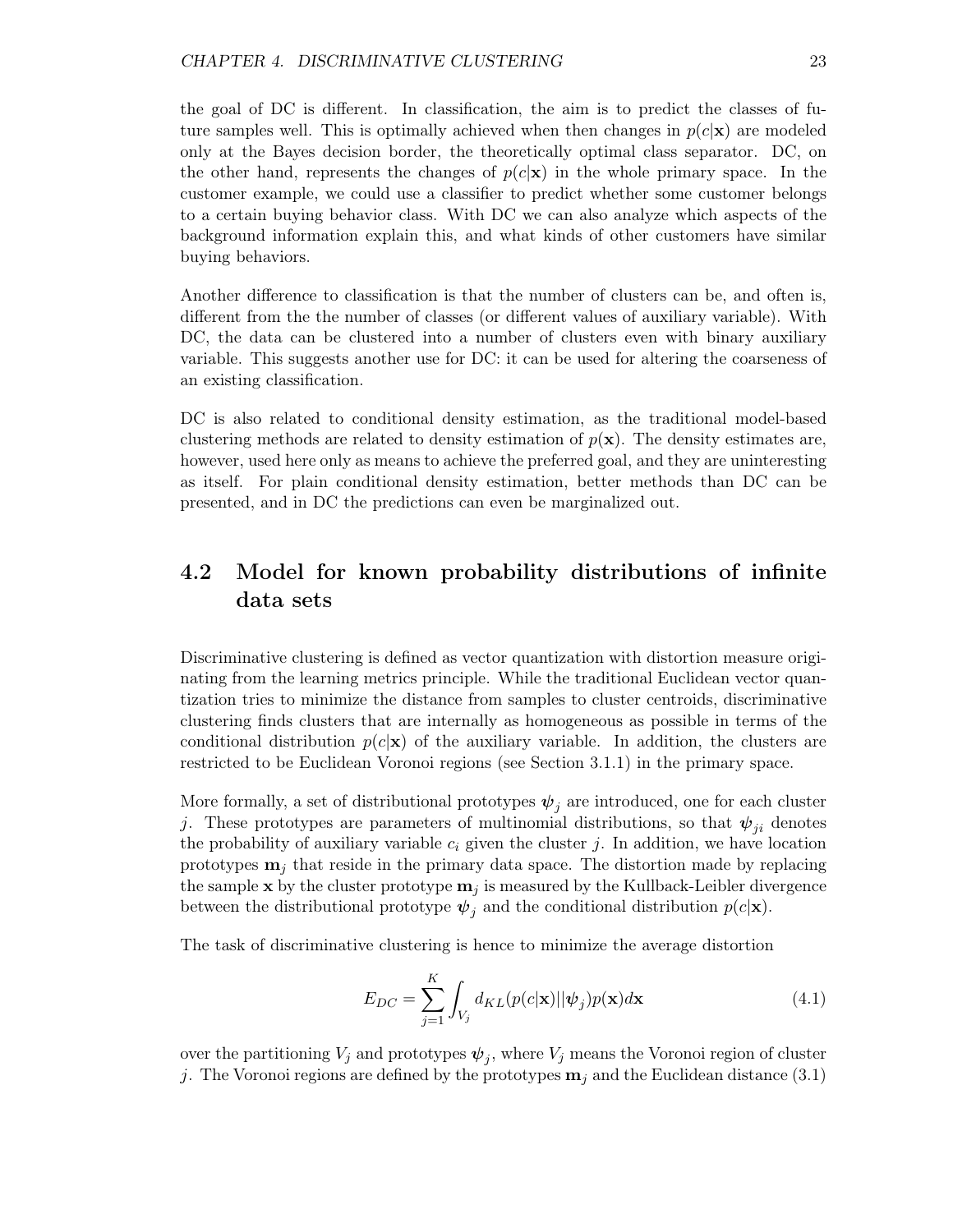like in Euclidean VQ. This means that while discriminative clustering makes the clusters homogeneous in the learning metric, it still keeps them local as understood traditionally by defining the cluster membership by the Voronoi regions of Euclidean distance.

#### 4.2.1 Stochastic online algorithm

The cost (4.1) is minimized with respect to the both sets of prototypes,  $\{m\}$  and  $\{\psi\}$ . Gradient-based optimization methods cannot be used for this task as such, as the cost function is piecewise constant. Because of that, only samples located exactly on the borders of the Voronoi regions would affect the gradient.

To overcome this problem, a smoothed variant was introduced [28]. Instead of assigning each sample  $x$  into one cluster, they are assigned with smooth membership functions  $y_j(\mathbf{x})$  into all clusters j. The membership function has to be such that  $0 \le y_j(\mathbf{x}) \le 1$  for all j and  $\sum_{j=1}^{K} y_j(\mathbf{x}) = 1$ .

The cost function with the smoothing becomes

$$
E_{DC} = \sum_{j=1}^{K} \int y_j(\mathbf{x}) d_{KL}(p(c|\mathbf{x}) || \boldsymbol{\psi}_j) p(\mathbf{x}) d\mathbf{x} . \qquad (4.2)
$$

The membership functions  $y_j$  are here chosen to be normalized spherical Gaussians with means equal to the cluster prototypes  $\mathbf{m}_i$ , that is

$$
y_j(\mathbf{x}) = \frac{\exp(-\|\mathbf{x} - \mathbf{m}_j\|^2/\sigma^2)}{\sum_k \exp(-\|\mathbf{x} - \mathbf{m}_k\|^2/\sigma^2)},
$$
\n(4.3)

where  $\sigma$  governs the amount of smoothing. Small values of  $\sigma$  mean that only little smoothing is used, and at the limit of zero, the smoothed version equals the original formulation. The parameter  $\sigma$  is not optimized with the optimization algorithm presented below, but is selected by validation. More general forms besides spherical Gaussians for smoothing could naturally be used, in the expense of more complicated computation.

The smoothed cost function can be optimized with standard gradient-based algorithms, such as the stochastic approximation algorithm originally introduced in [28]. As a preliminary step, distributional prototypes are reparameterized by the soft-max, that is,  $\log \psi_{ji} = \gamma_{ji} - \log \sum_k \exp(\gamma_{jk})$ . The parameters  $\gamma_j$  can be freely modified, yet the prototypes  $\psi_{ji}$  stay summed to unity.

The algorithm proceeds iteratively by taking one data point  $\mathbf{x}(t)$  and its corresponding auxiliary variable  $c(\mathbf{x}(t))$  (denoted by i) at a time. For each sample, two clusters, j and l, are drawn independently with probabilities given by the membership functions  $y_i(\mathbf{x}(t))$ . The prototypes are adapted by

$$
\mathbf{m}_{j}(t+1) = \mathbf{m}_{j}(t) - \alpha(t) [\mathbf{x}(t) - \mathbf{m}_{j}(t)] \log \frac{\psi_{li}(t)}{\psi_{ji}(t)} \text{ and } (4.4)
$$

$$
\gamma_{jm}(t+1) = \gamma_{jm}(t) - \alpha(t) \left[ \psi_{jm}(t) - \delta_{mi} \right] , \qquad (4.5)
$$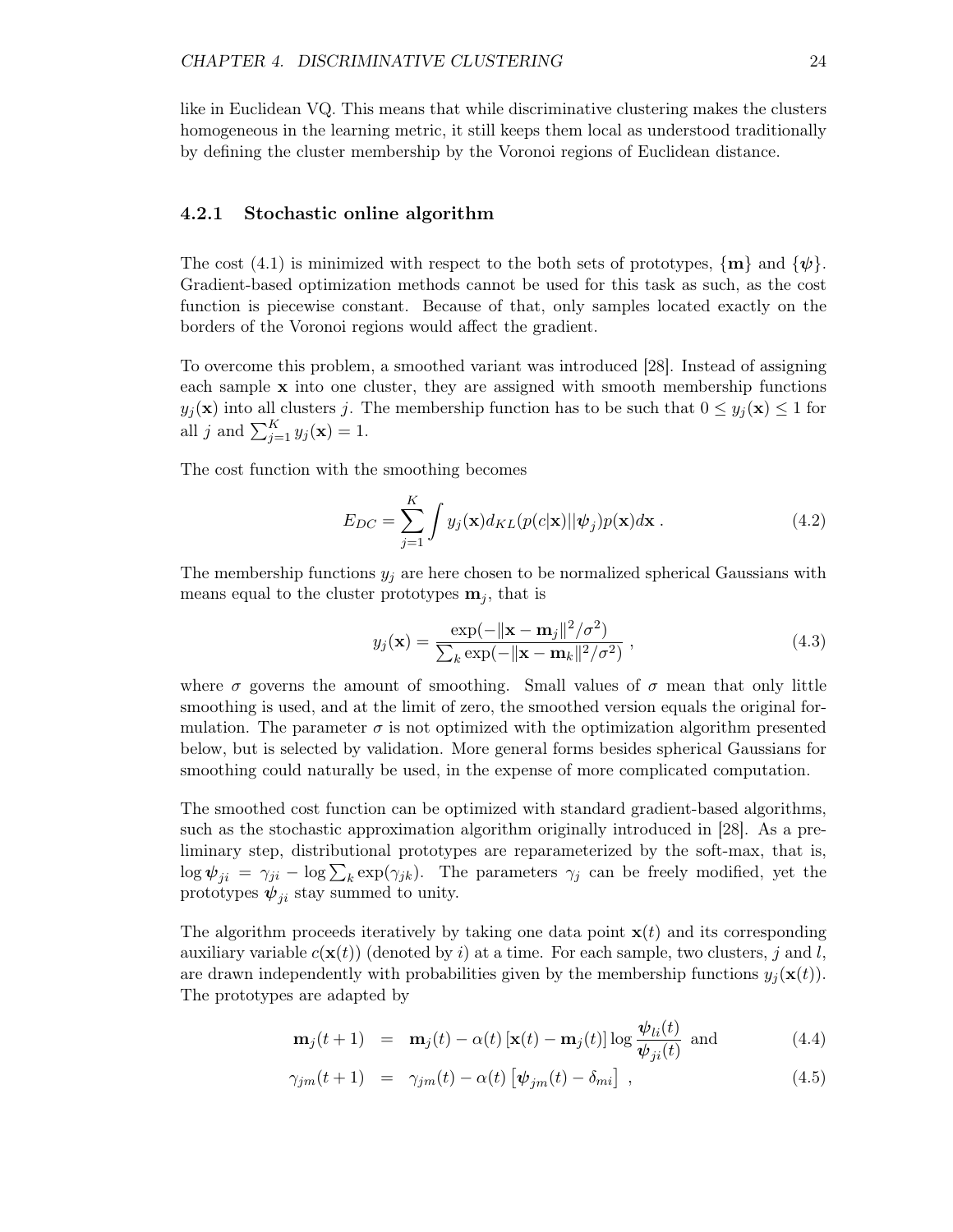where  $\delta_{mi}$  is the Kronecker delta, and  $\alpha(t)$  is a learning parameter.

The clusters j and l are drawn independently, so they are interchangeable in the update rule. We can take advantage of this by making a second update with  $j$  and  $l$  swapped. Note that if  $j = l$ , the location prototypes are not updated at all.

The learning parameter  $\alpha(t)$  is decreased gradually towards zero during the learning. If the decreasing schedule fulfills the conditions of the stochastic approximation theory (see [17]), the algorithm is guaranteed to converge (see [11] for proof).

# 4.3 Finite data version and optimization of the marginalized likelihood

For finite data with unknown distribution  $p(x)$ , minimizing the cost function (4.1) is equivalent to maximizing

$$
L_{DC} = \sum_{j=1}^{K} \sum_{\mathbf{x}_i \in V_j} \log \psi_{j,c(\mathbf{x}_i)},
$$
\n(4.6)

where  $c(\mathbf{x}_i)$  is the auxiliary variable of sample  $\mathbf{x}_i$ . This is the logarithmic likelihood of a piece-wise constant conditional density estimator. The conditional density  $p(c_i|\mathbf{x})$  is predicted to be  $\psi_{ji}$  within the Voronoi region of cluster j.

The connection can be shown as follows. The cost (4.1) can be written as

$$
E_{DC} = \sum_{j=1}^{K} \int_{V_j} \sum_{i} p(c_i|\mathbf{x}) \log \frac{p(c_i|\mathbf{x})}{\psi_{j,c_i}} p(\mathbf{x}) d\mathbf{x}
$$
  
= 
$$
\sum_{j} \int_{V_j} \sum_{i} p(c_i, \mathbf{x}) \log p(c_i|\mathbf{x}) d\mathbf{x} - \sum_{j} \int_{V_j} \sum_{i} p(c_i, \mathbf{x}) \log \psi_{j,c_i} d\mathbf{x}.
$$
 (4.7)

Here the first term (conditional entropy  $H(C|X)$ ) is constant with respect to the parameters, and thus does not affect the optimization. For finite data, the integral over  $V_j$ with probability measure  $p(c_i, \mathbf{x})$  (the second term) corresponds to the likelihood of the sample pairs  $\{x_i, c(x_i)\}\$ . Therefore maximizing the likelihood (4.6) is asymptotically equivalent to minimizing (4.1).

The interesting outcome of discriminative clustering is the clustering result, that is, the assignments of data samples into the clusters. The locations of the cluster prototypes  $m_i$  are additionally useful, as they can be used to summarize the data. On the other hand, the distributional prototypes  $\psi$  are often unimportant. They are needed during the optimization, but they do not provide any insights on the final result. In fact, the distributional probabilities might even cause problems: two models with equal prototypes  $m_j$  but different prototypes  $\psi_j$  produce identical clusters with unequal cost function values.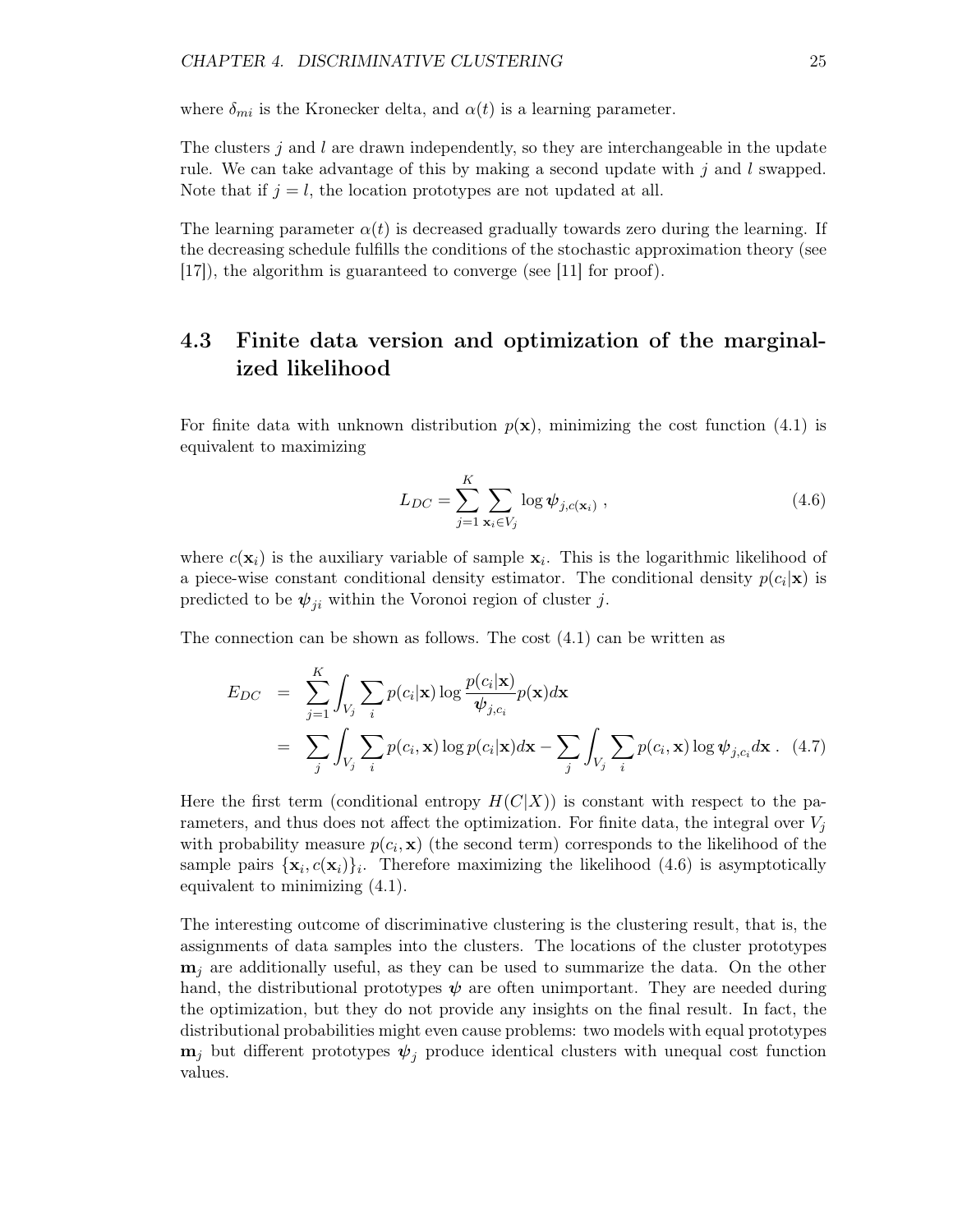As explained in Chapter 2, the marginalization principle can be used for handling these nuisance parameters. For that purpose we need a prior distribution for the distributional prototypes. It is convenient to use the Dirichlet prior, which is a so-called conjugate prior for the multinomial distribution. Conjugate prior is a prior which produces a posterior in the same parameter family, thus making inference computationally easier.

For a full Bayesian treatment, a prior is needed also for the location prototypes  $\mathbf{m}_i$ ; here a uniform prior was selected. With the incorporated prior information, the model is optimized by maximizing the partly marginalized posterior, leading to the term MAP estimation being used in publications [27, 29].

Denote the observed primary data set by  $D^{(x)}$ , and the auxiliary data set by  $D^{(c)}$ . The marginalized posterior can then be written as

$$
p(\{\mathbf{m}\}|D^{(c)}, D^{(x)}) = \int_{\{\psi\}} p(\{\mathbf{m}\}, \{\psi\}|D^{(c)}, D^{(x)})d\{\psi\}.
$$
 (4.8)

By assigning a separable prior  $p(\{\mathbf{m}\}, \{\psi\}) = \prod_j p(\psi_j)$  and applying the Bayes' rule we get

$$
p(\{\mathbf{m}\}|D^{(c)}, D^{(x)}) \propto \int_{\{\psi\}} p(D^{(c)}|\{\mathbf{m}\}, \{\psi\}, D^{(x)}) p(\{\psi\}) d\{\psi\}
$$
  
= 
$$
\prod_j \int_{\psi_j} p(D_j^{(c)}|\psi_j) p(\psi_j) d\psi_j = \prod_j \int_{\psi_j} \prod_i \psi_{ji}^{n_{ji}} p(\psi_j) d\psi_j
$$
 (4.9)

Here  $D_j^{(c)}$  means the subset of auxiliary data in the cluster j, and  $n_{ji}$  is the number of samples with auxiliary variable  $c_i$  in cluster j.

The Dirichlet prior is used for the distributional probabilities:  $p(\psi_j) = \prod_i \psi_{ji}^{n_i^0 - 1}$ . Here  $n^0 = \{n_i^0\}_i$  are the prior parameters common to all j.

The resulting integral is known as the Dirichlet integral, and the analytical solution is familiar from the normalization of the Dirichlet distribution. The result is

$$
p(\{\mathbf{m}\}|D^{(c)}, D^{(x)}) \propto \prod_j \int_{\psi_j} \prod_i \psi_{ji}^{n_i^0 + n_{ji} - 1} d\psi_j = \prod_j \frac{\prod_i \Gamma(n_i^0 + n_{ji})}{\Gamma(N^0 + N_j)}, \tag{4.10}
$$

where  $\Gamma$  is the gamma function. Here  $N_j$  is the total number of samples in cluster j, and  $N^0 = \sum_i n_i^0$ .

Finally, we take the logarithm of the posterior to simplify the optimization process, so the cost function to be maximized becomes

$$
\log p(\{\mathbf{m}\}|D^{(c)}, D^{(x)}) = \sum_{ij} \log \Gamma(n_i^0 + n_{ji}) - \sum_j \log \Gamma(N^0 + N_j) . \tag{4.11}
$$

Notice that the optimal solution for this cost function is the maximum a posteriori estimate for the piece-wise constant conditional density approximation. The cost can be used to compare clustering methods in the task of DC, regardless of the optimization criterion or algorithm.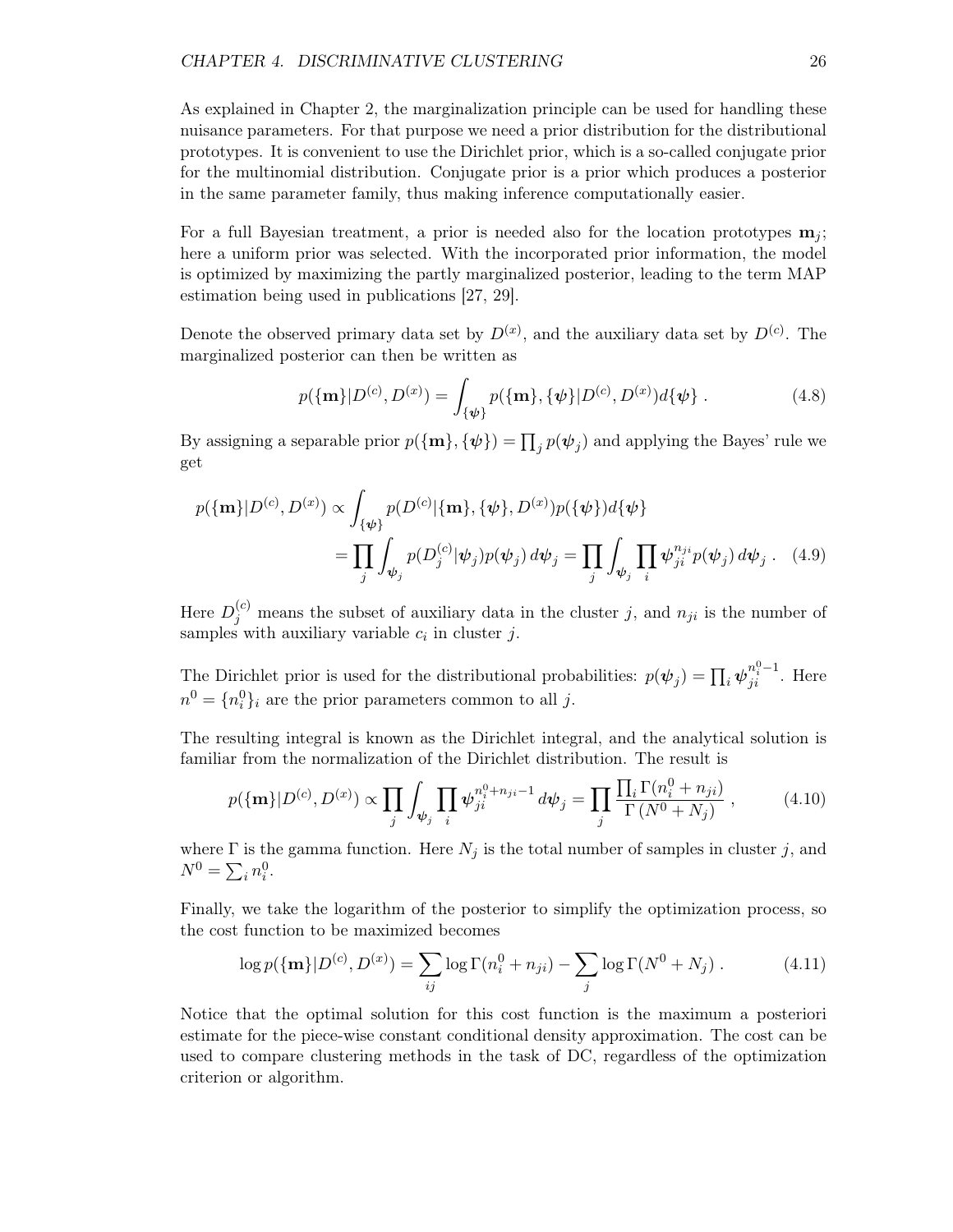#### 4.3.1 Optimization by conjugate gradients

The finite data version shares the same difficulty as the infinite data version: the gradient of the cost function is zero almost everywhere. Fortunately, the same solution is applicable, that is, the hard membership function is replaced with a soft one. Note that the smoothing is only used as a trick to allow optimization; the cost (4.11) is still used for evaluating the performance.

The posterior depends only on the numbers of samples in the clusters. The smoothing can be applied by computing a kind of smoothed numbers, instead of those resulting from the hard assignment. The smoothed number of samples of auxiliary variable  $c_i$ in cluster j is  $n_{ji} = \sum_{c(\mathbf{x})=i} y_j(\mathbf{x})$ , where  $y_j(\mathbf{x})$  is the smoothing function. With the smoothing, the MAP cost function becomes

$$
\log p(\{\mathbf{m}\}|D^{(c)}, D^{(x)}) = \sum_{ij} \log \Gamma\left(n_i^0 + \sum_{c(\mathbf{x})=i} y_j(\mathbf{x})\right) - \sum_j \log \Gamma\left(N^0 + \sum_{\mathbf{x}} y_j(\mathbf{x})\right).
$$
\n(4.12)

The smoothing function (4.3) is used also here. The parameter  $\sigma$  again governs the amount of smoothing, and is selected by validation. With this choice, the gradient of the cost function with respect to the jth location parameter is

$$
\sigma^2 \frac{\partial}{\partial \mathbf{m}_j} \log p(\{\mathbf{m}\}|D^{(c)}, D^{(x)}) = \sum_{\mathbf{x},l} (\mathbf{x} - \mathbf{m}_j) y_l(\mathbf{x}) y_j(\mathbf{x}) (L_{j,c(\mathbf{x})} - L_{l,c(\mathbf{x})}), \qquad (4.13)
$$

where

$$
L_{ji} \equiv \Psi(n_{ji} + n_i^0) - \Psi(N_j + N^0) \,. \tag{4.14}
$$

Here  $\Psi$  is the digamma function, the derivative of the logarithm of the gamma function Γ. The derivation of the gradient is presented in detail in Appendix A.

With the gradient information, the conjugate gradient algorithm explained in Section 2.4.1 can be used for optimizing the cost function. As the problem is non-quadratic, more iterations than the dimensionality  $L_T = KL$  of the problem are applied. The descension direction  $\mathbf{d}_i$  is restarted to the negative gradient after every  $L_T$  steps.

#### 4.3.2 Optimization by simulated annealing

Introducing the soft membership functions allows the use of gradient-based optimization algorithms. However, presenting such smoothing clearly alters the problem. The functional form of the soft membership functions and the amount of smoothing affect the problem, and it cannot be theoretically guaranteed that the optimal solution to the soft version is actually optimal (or even close) to the problem without smoothing.

An alternative presented here is to optimize the cost function with simulated annealing, presented in Section 2.4.2. As the cluster prototypes  $\mathbf{m}_i$  are parameterized by continuous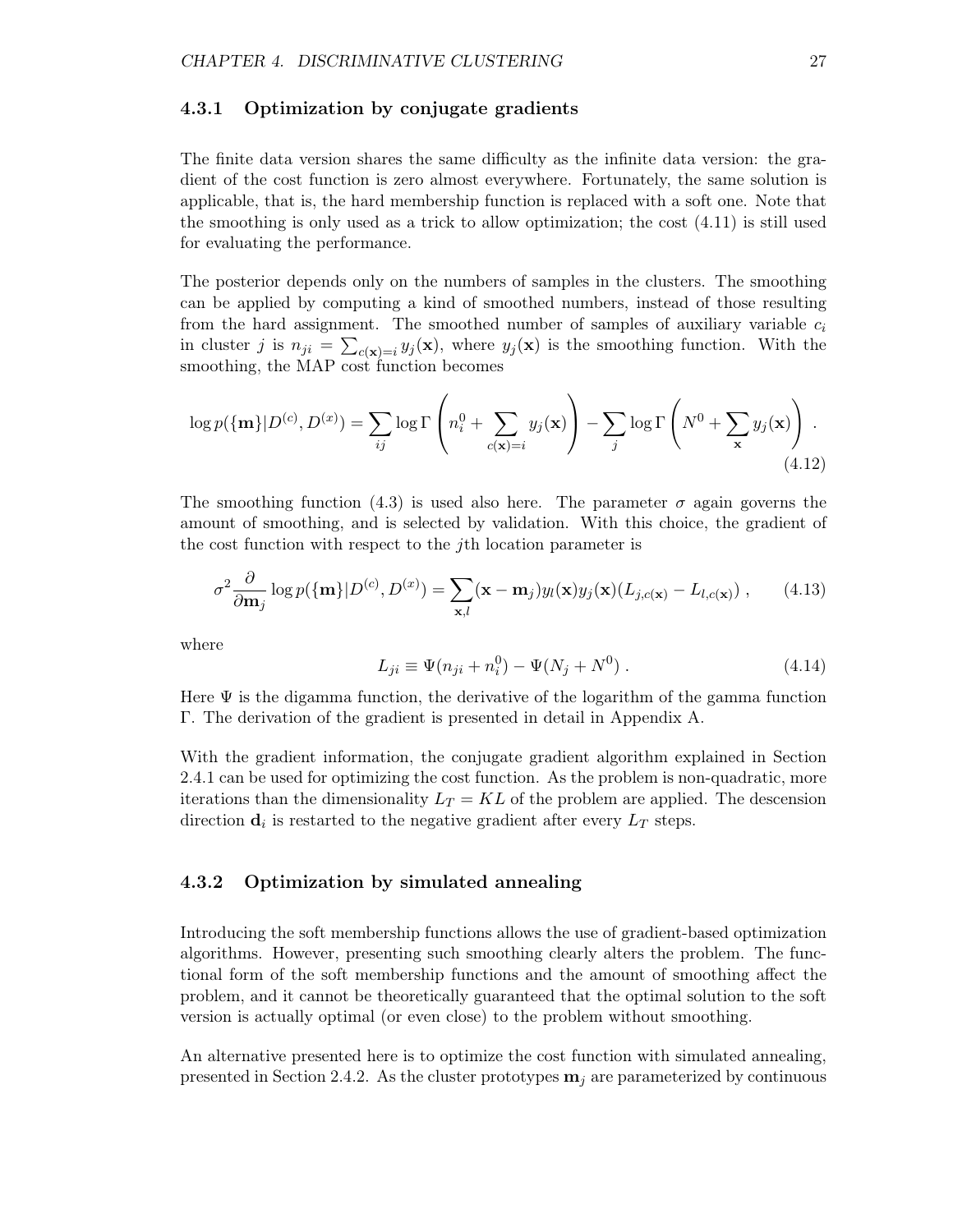functions, a continuous variant of the simulated annealing algorithm, originally proposed for state-based optimization, is needed. Using simulated annealing for solving continuous optimization problems is studied for example in [21].

The main difficulty when applying simulated annealing to continuous problems is how to generate a new candidate solution. In the discrete case, it is often simple to switch one of the variables to another state, but in the continuous case we have to generate one of infinitely many possible candidates.

A simple solution is to use a so-called jumping kernel, a distribution with mean equal to the current solution candidate, from which the new solution candidate is sampled. In this work, an independent jumping kernel for each location prototype  $\mathbf{m}_i$  is used. In practice, this means that each  $m_i$  is altered slightly at every step. As a conventional and computationally simple choice, the jumping kernels were selected to be a spherical Gaussians centered on the current prototype. The variances of the cluster-wise jumping kernels were set equal.

In an Adaptive Simulated Annealing (ASA) algorithm [10] used here, a decreasing temperature is used not only in the acceptance function, but also in the jumping kernel. The width of the sampling distribution is decreased with decreasing temperature. Changes to the solution candidate therefore get smaller and smaller during the optimization process.

Two temperature schedules are needed; one for the jumping kernel width and another for the acceptance temperature. The jumping kernel width was selected to decrease by the schedule

$$
T_W(t) = \frac{T_W(0)}{\log t + C},
$$
\n(4.15)

where t is the iteration step, and the initial temperature  $T_W(0)$  and C are constants. This selection fulfills the theoretical convergence criteria [21] for the jumping kernels

$$
p(\mathbf{m}_j(t+1)|\mathbf{m}_j(t)) \propto \exp\left(-\frac{\|\mathbf{m}_j(t+1) - \mathbf{m}_j(t)\|^2}{\sigma^2 \sqrt{T_W(t)}}\right)
$$
(4.16)

used in this thesis. As the initial width of the jumping kernels can be controlled by the parameter  $\sigma$ , the initial temperature  $T_W(0)$  was fixed to be one. The constant C was set to 10.

The only theoretical requirement for the schedule of acceptance temperature  $T_A$  used in (2.12) is that it should decrease monotonically towards zero. Here the schedule

$$
T_A(t) = T_A(0) \left( 1.0 - \frac{t}{t_{MAX}} \right)
$$
 (4.17)

was used, where  $t_{MAX}$  is the total number of iterations, and  $T_A(0)$  is the initial acceptance temperature. The initial temperature was selected for each optimization by running the algorithm for 5000 steps with  $T_A(t) = 1$ , and computing the average difference in energy  $(E_{AVE})$  for the energy-increasing steps of the last 4000 iterations. The initial temperature is then selected by  $T_A(0) = E_{AVE}/2$ . This type of temperature selection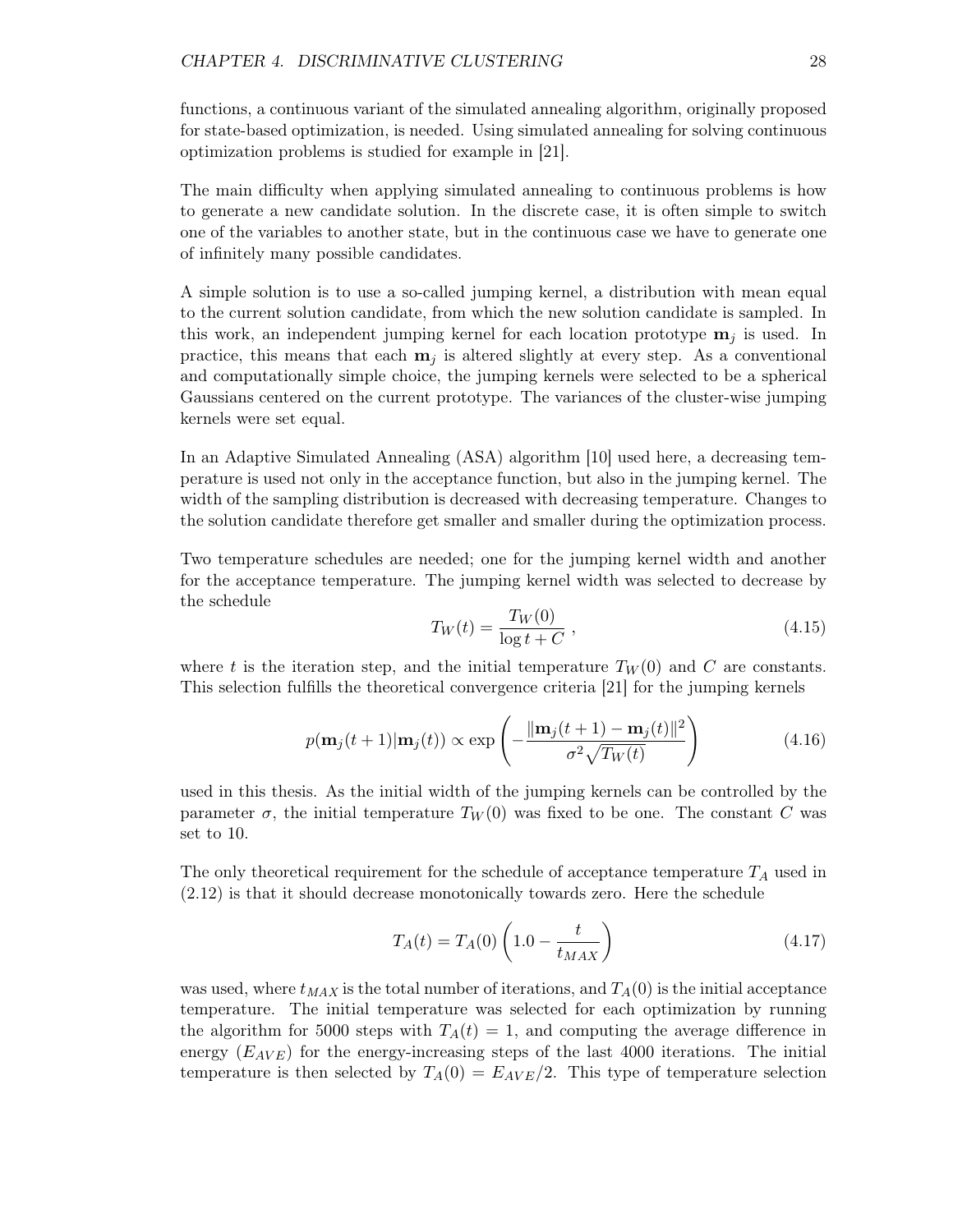should lead to a reasonable number of energy-increasing steps to be accepted, as the acceptance is roughly proportional to  $\exp(-E_{AVE}/T_A)$ . The divisor 2 was selected by experimenting with various values, and selecting the one that seemed to provide good results. Better justified choices could have been made, or the parameter could have been selected by validation.

#### 4.4 Properties

#### 4.4.1 Connection to learning metrics

In Section 4.2, the connection to learning metrics was given only by the fact that the distortion is measured by the Kullback-Leibler divergence of the conditional distributions  $p(c|\mathbf{x})$ . A more formal connection to the principle of learning metrics can be derived with suitable assumptions.

Learning metrics means using (2.8) as the local distance measure. It has been shown [27] that DC is vector quantization with that distance measure. The connection is, however, only theoretical, as it holds only in the asymptotic limit of large number of clusters. In practice, the number of clusters is small.

Assume that the densities  $p(c|\mathbf{x})$  are differentiable, and that they become arbitrarily close to linear with respect to  $x$  within almost all Voronoi regions as the number of clusters is increased. Here "almost all" refers to the density  $p(\mathbf{x})$ , and means that the linearity assumption does not have to hold for Voronoi regions that have asymptotically vanishing probability, for example the non-compact Voronoi regions at the borders of the data space.

Denote the expectation over Voronoi region  $V_j$  with respect to the probability  $p(\mathbf{x})$  by  $E_{V_j}$ . At the optimum of the cost function (4.1), we have  $\psi_j = E_{V_j}[p(c|\mathbf{x})]$ . This is easy to see from (4.6); as the probabilities are predicted to be constant inside the Voronoi region, the optimal solution for finite data set is  $\psi_{ji} = \frac{n_{ji}}{N_i}$  $\frac{n_{ji}}{N_j}$ . For data distributions this corresponds to the expectation of the conditional probabilities.

Since  $p(c|\mathbf{x})$  was assumed linear within Voronoi region, there exists a linear operator  $T_j$ for each  $V_j$ , for which  $p(c|\mathbf{x}) = T_j \mathbf{x}$ . We can write

$$
\boldsymbol{\psi}_j = E_{V_j}[p(c|\mathbf{x})] = E_{V_j}[T_j \mathbf{x}] = T_j E_{V_j}[\mathbf{x}] \equiv T_j \tilde{\mathbf{m}}_j = p(c|\tilde{\mathbf{m}}_j), \qquad (4.18)
$$

where  $\tilde{\mathbf{m}}_j = E_{V_j}[\mathbf{x}].$ 

At the optimum, the cost function (4.1) then becomes

$$
E_{DC} = \sum_{j} \int_{V_j} d_{KL} \left( p(c|\mathbf{x}), p(c|\tilde{\mathbf{n}}_j) \right) p(\mathbf{x}) d\mathbf{x} . \tag{4.19}
$$

In the original formulation, the optimum was obtained when  $\psi = E_{V_j}[p(c|\mathbf{x})]$ . For that, the average over the Voronoi region would have to be computed. With the linearity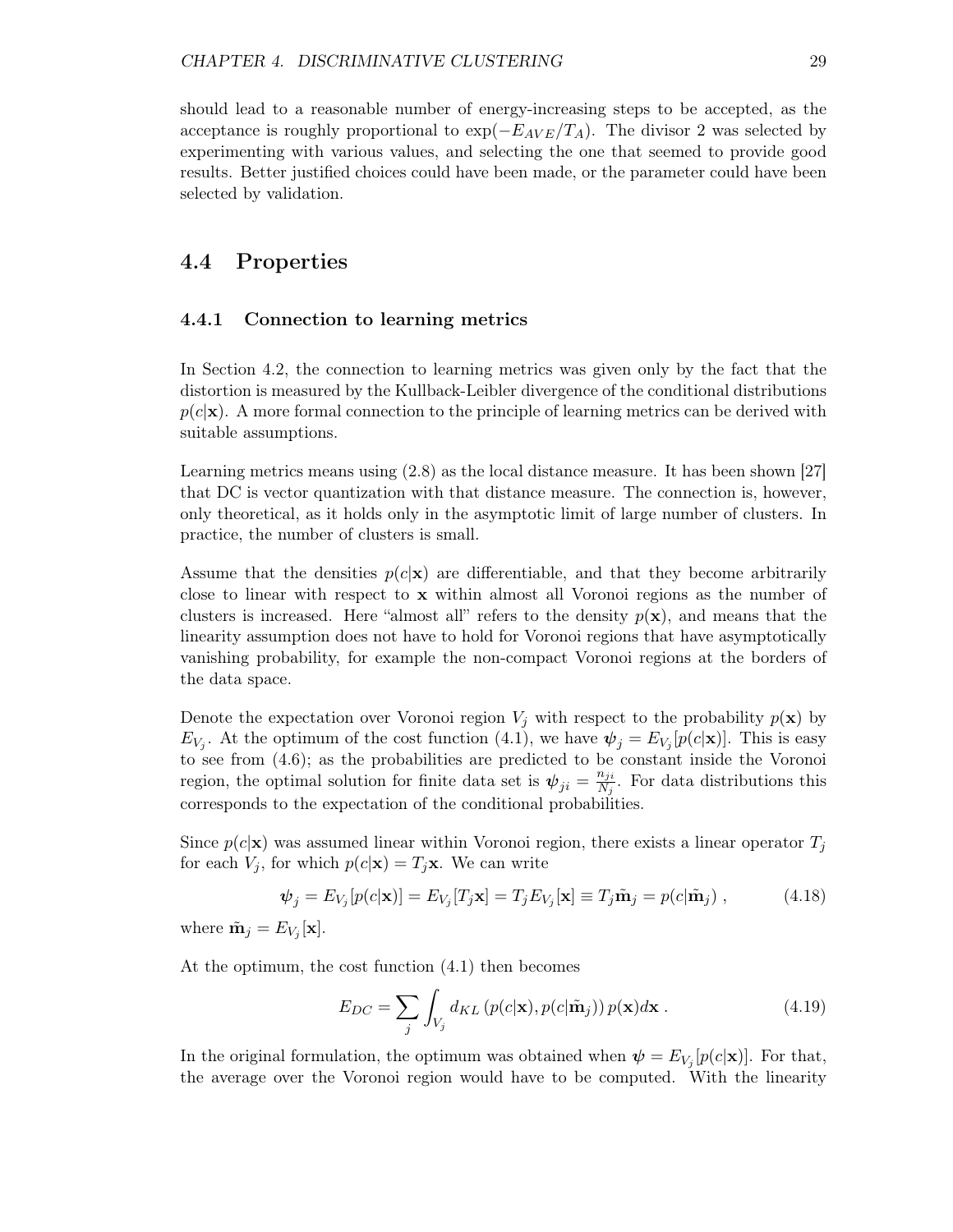assumption, the distortion can be measured directly with respect to the distribution  $p(c|\tilde{\mathbf{m}}_i)$ .

As the Voronoi regions are local in the primary space, we can further modify the cost function with the local approximation of the Kullback-Leibler divergence:

$$
E_{DC} = \sum_{j} \int_{V_j} (\mathbf{x} - \tilde{\mathbf{m}}_j)^T \mathbf{J}(\tilde{\mathbf{m}}_j) (\mathbf{x} - \tilde{\mathbf{m}}_j) p(\mathbf{x}) d\mathbf{x},
$$
\n(4.20)

i.e., the distortion is the local distance measure (2.8) of learning metrics. Note that the Voronoi regions  $V_i$  are still defined in the original metric.

#### 4.4.2 Connection to mutual information

Minimizing the cost function  $(4.1)$  equals maximizing the mutual information  $(2.5)$  between the auxiliary variable  $C$  and cluster identity  $V$  considered as random variables [27]. Let us concentrate on the smoothed infinite data variant to simplify the proof.

Denote the cluster identity by a random variable V so that  $v_j$  means jth cluster. The membership functions can be interpreted by  $y_j(\mathbf{x}) \equiv p(v_j | \mathbf{x})$ . At the optimum of the cost function (4.1), the prototypes  $\psi_j$  have the value  $E_{V_j}[p(c|\mathbf{x})] \equiv p(c|v_j)$  as explained in the previous section.

Instead of the cost function  $(4.1)$ , we can use the likelihood interpretation  $(4.6)$ . With the smoothing, minimizing the original cost function is thus equivalent to minimizing

$$
E_{DC} = -\sum_{j,i} \int y_j(\mathbf{x}) p(c_i|\mathbf{x}) p(\mathbf{x}) \log \psi_{ji} d\mathbf{x} . \qquad (4.21)
$$

At the optimum,

$$
E_{DC} = -\sum_{j,i} \int p(v_j|\mathbf{x})p(c_i|\mathbf{x})p(\mathbf{x})\log p(c_i|v_j) d\mathbf{x}
$$
  
\n
$$
= -\sum_{j,i} p(v_j)p(c_i)\log p(c_i|v_j)
$$
  
\n
$$
= -\sum_{j,i} p(c_i, v_j)\log \frac{p(c_i, v_j)}{p(v_j)p(c_j)} + \sum_{j,i} p(c_i, v_j)\log p(c_j)
$$
  
\n
$$
= -I(C;V) + \text{const.}
$$
 (4.22)

Minimizing the DC cost is thus equivalent to maximizing the mutual information between  $C$  and  $V$ .

The same connection holds also for the finite data version. For a fixed number of clusters, maximizing the marginalized MAP cost function (4.11) becomes asymptotically equivalent to maximizing the mutual information as the number of data samples increase. The proof [27] can be found in Appendix C.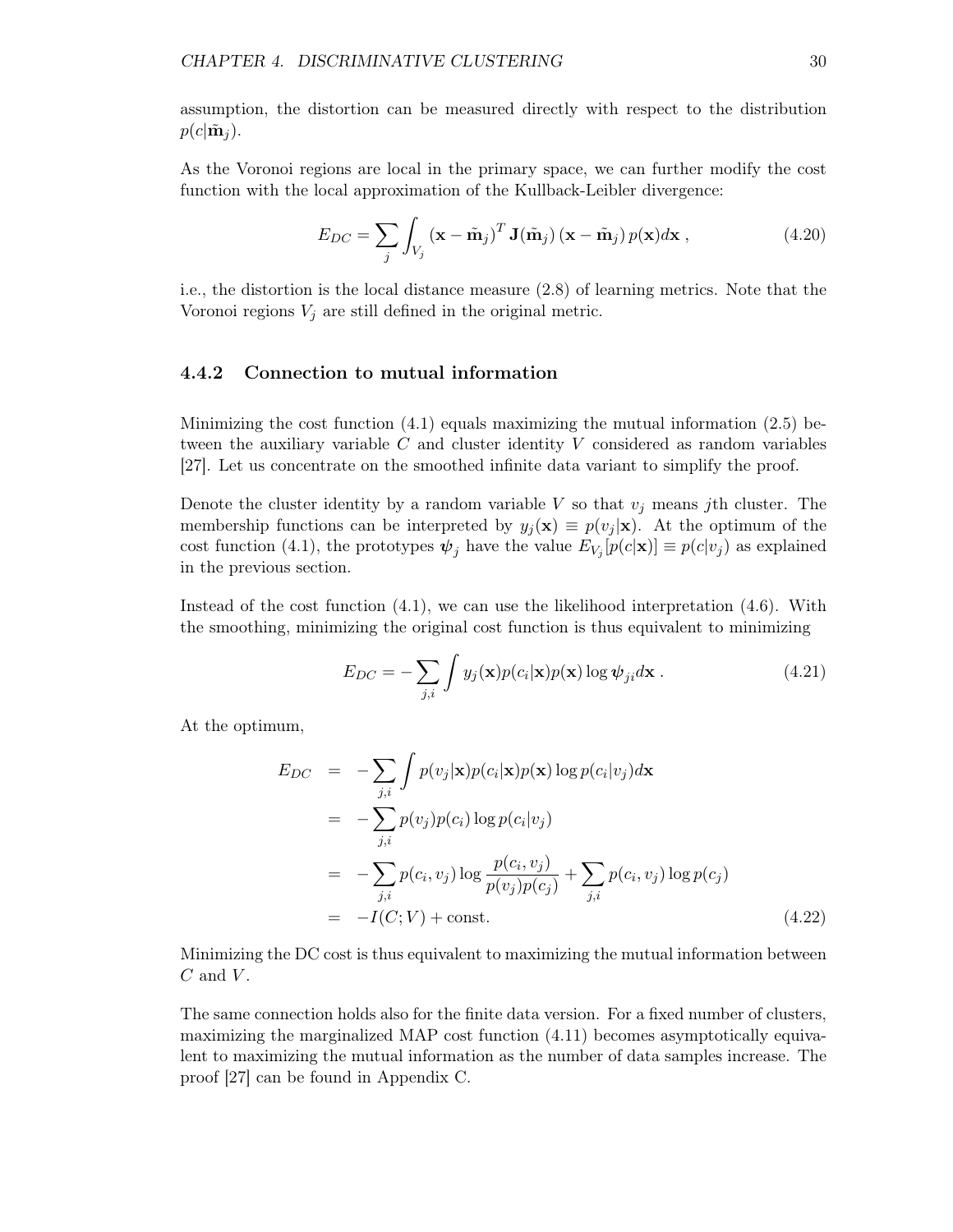#### 4.4.3 Connection to contingency tables

Numerous classical methods based on contingency tables exist for measuring statistical dependency between categorical random variables. The measurements are collected into a table of co-occurrences of the possible values of the two variables. The row and column variables represent the covariates whose dependency is tested.

We can naturally interpret any clustering result as a contingency table, where the clusters correspond to the rows and the possible values of discrete auxiliary variable correspond to the columns. Now the row categories are not fixed; instead a clustering method is used to find a suitable categorization. It can be shown that MAP DC produces maximally dependent contingency tables in a Bayesian sense, under the constraints of the model. See [27, 29] for proof and detailed analysis of this connection.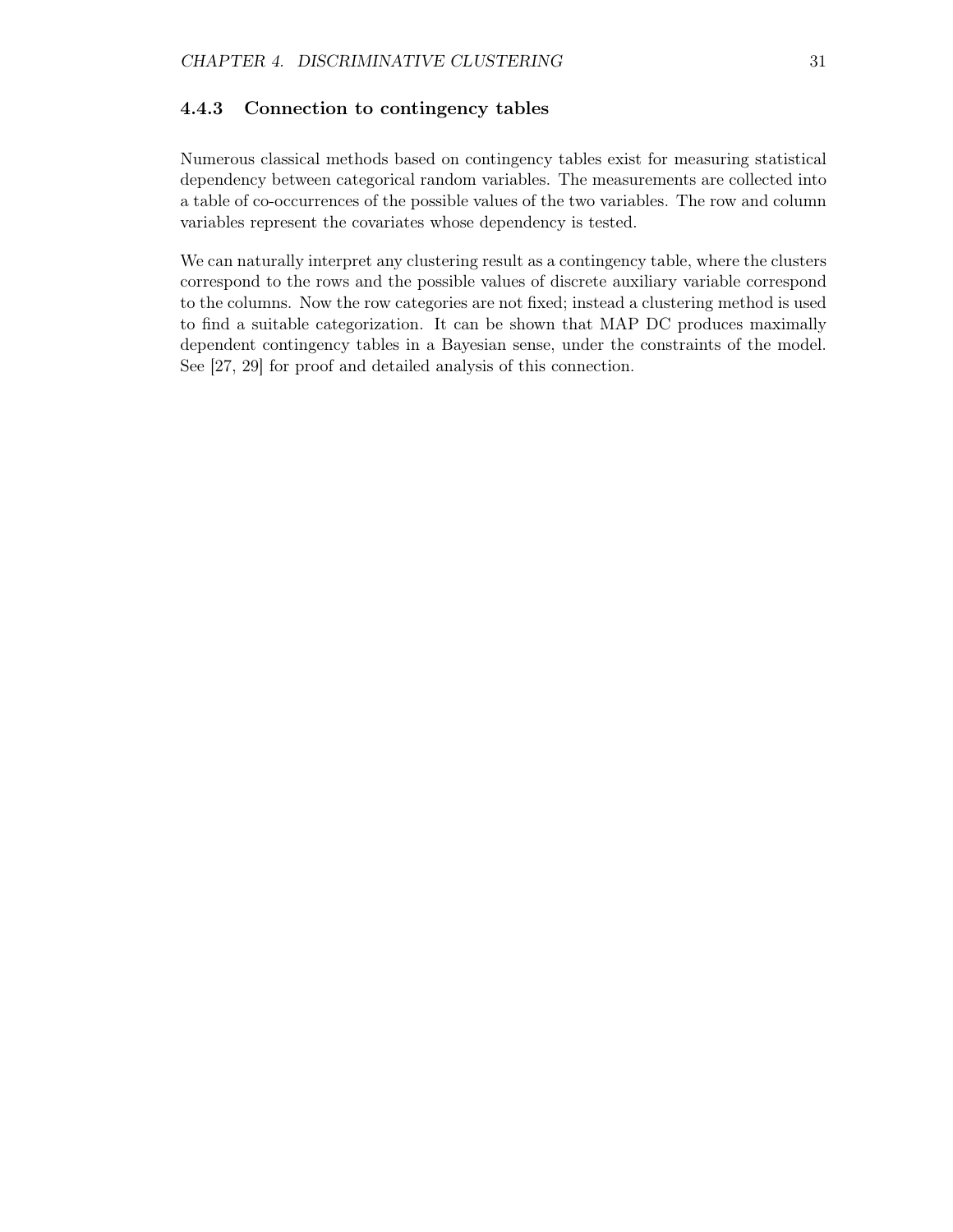## Chapter 5

# Regularized discriminative clustering

As explained in Chapter 2, the generalization ability of models can often be increased with suitable regularization. In addition, regularization can help solving difficult optimization problems. Based on these facts, discriminative clustering should benefit from regularization, as it is difficult to optimize and it is meant for clustering unseen data sets.

Here I present two types of regularizations suitable for discriminative clustering. Both regularization types are proposed for the finite data version of discriminative clustering. In theory, similar kinds of regularizations could be used also with the infinite data variant. However, the finite data variant seems more promising (see results in [27]), and is better justified for real-life applications, so the effort is focused on it.

## 5.1 Entropy regularization

Early tests with the DC algorithms showed that occasionally one or more of the cluster prototypes drifted far from training data. This sometimes resulted in clusters with no data samples at all. This is equivalent to using the model with a smaller number of clusters. The results were, however, better when this did not happen, so the reason for selecting a smaller number of clusters did not originate from the data, but rather from problems in the optimization process.

One way of preventing empty clusters is to favor solutions where clusters have a roughly equal number of samples. If some clusters have no samples at all, the distribution of samples is clearly uneven. The results may also be easier to interpret interpret if the distribution of the samples is more even.

The proportion  $N_j/N$  can be interpreted as the probability  $p_j$  of a random sample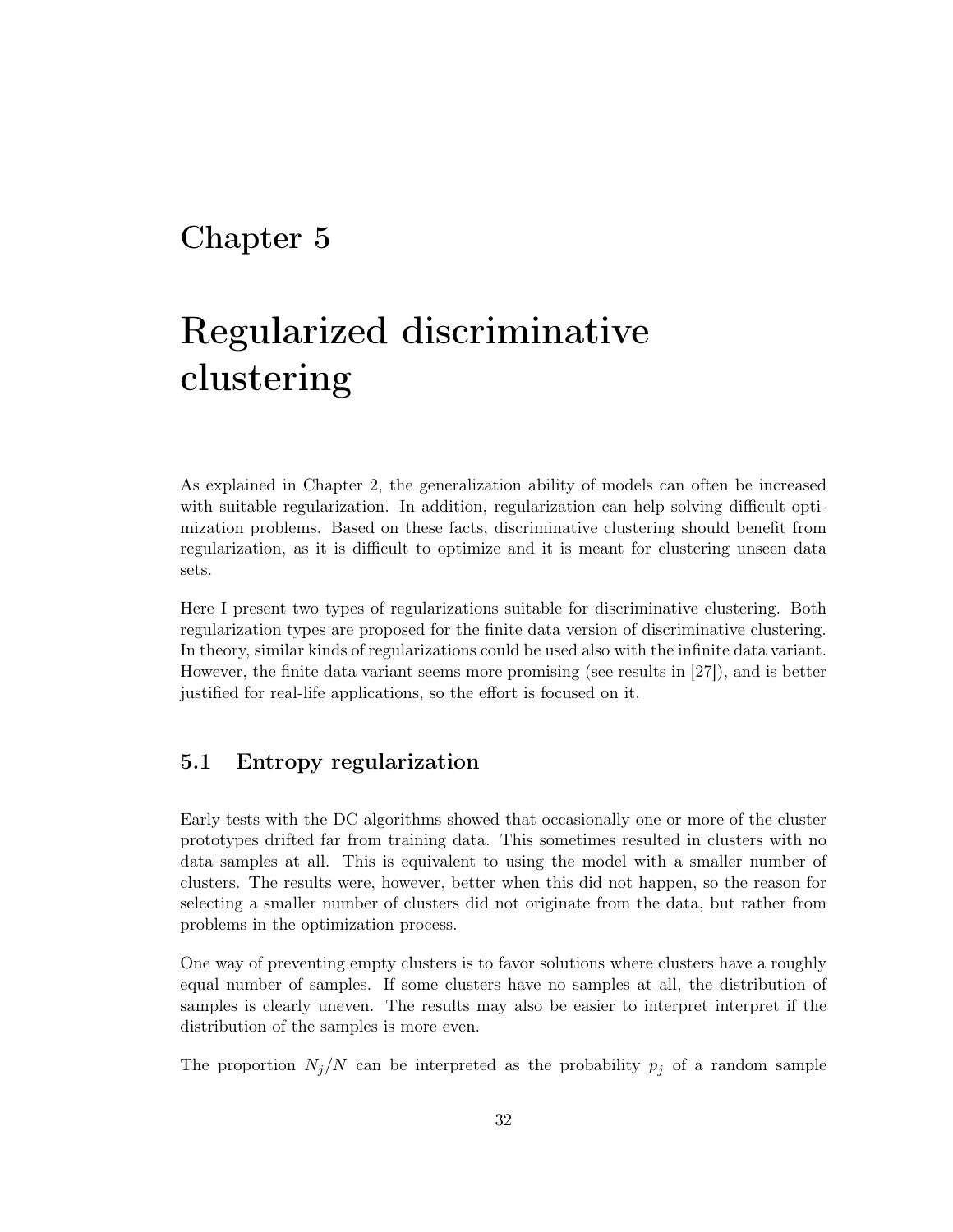belonging to the cluster  $v_i$ . The entropy (2.3) of this probability distribution measures how evenly the samples are distributed, and obtains its maximum when each cluster has an equal probability, or in the case of finite data, equal number of samples.

Penalizing or regularizing the DC by adding a small amount of the entropy of the cluster probabilities, or an equivalent measure of evenness was suggested in [27]. This regularization method is simple to implement by increasing the multiplier in front of the second term in the cost function (4.11):

$$
\log p(\{\mathbf{m}\}|D^{(c)}, D^{(x)}) = \sum_{ij} \log \Gamma(n_i^0 + n_{ji}) - (1 + \lambda) \sum_j \log \Gamma(N^0 + N_j) . \tag{5.1}
$$

The value  $\lambda \geq 0$  governs the amount of regularization. The value  $\lambda = 0$  means that no regularization is used, and the cost function reverts back to the unregularized cost (4.11). Larger values regularize the solution. The connection [27] of the cost function (5.1) and entropy is derived in Appendix C as a by-product of the proof for the mutual information connection presented in the previous chapter. Note that the connection is again only asymptotic and holds at the limit of large number of samples.

## 5.2 Regularization by modeling the joint density

The discriminative clustering model is effectively modeling the conditional distribution  $p(c|\mathbf{x})$ . An alternative approach to discriminative modeling would be to model  $p(c, \mathbf{x})$ and to infer the conditional distribution from it.

Ng and Jordan have recently shown [20] that modeling the joint distribution instead of the conditional distribution could be useful in some situations, even when the task is to model the conditional distribution. Their results suggest that joint probability models can converge more rapidly, meaning that they can be optimized in shorter time. Joint probability models seem to be especially useful with small training data sets, as a kind of a regularization method.

These results give support for the idea of complementing the DC model with a generative model of  $p(\mathbf{x})$  to obtain

$$
p(c, \mathbf{x}|\{\mathbf{m}\}, \boldsymbol{\psi}) = p(c|\mathbf{x}, \{\mathbf{m}\}, \boldsymbol{\psi})p(\mathbf{x}|\{\mathbf{m}\}).
$$
\n(5.2)

Note that both models are parameterized by the same cluster prototypes  $\mathbf{m}_i$  to connect the otherwise distinct models. The model for  $p(x)$  is here selected so that the compromise between  $p(c|\mathbf{x})$  and  $p(\mathbf{x})$  can be tuned explicitly, which is not always the case with standard joint models (for example MDA2, presented in Chapter 3).

Remember that the MAP DC was originally formulated with a uniform prior for  $p(\{m\})$ . The model  $p(x|\{m\})$  can be interpreted as a "prior density" for the cluster prototypes if we apply the Bayes' rule to get

$$
p(D^{(x)}|\{\mathbf{m}\}) = \frac{p(\{\mathbf{m}\}|D^{(x)})p(D^{(x)})}{p(\{\mathbf{m}\})} \propto p(\{\mathbf{m}\}|D^{(x)}) . \tag{5.3}
$$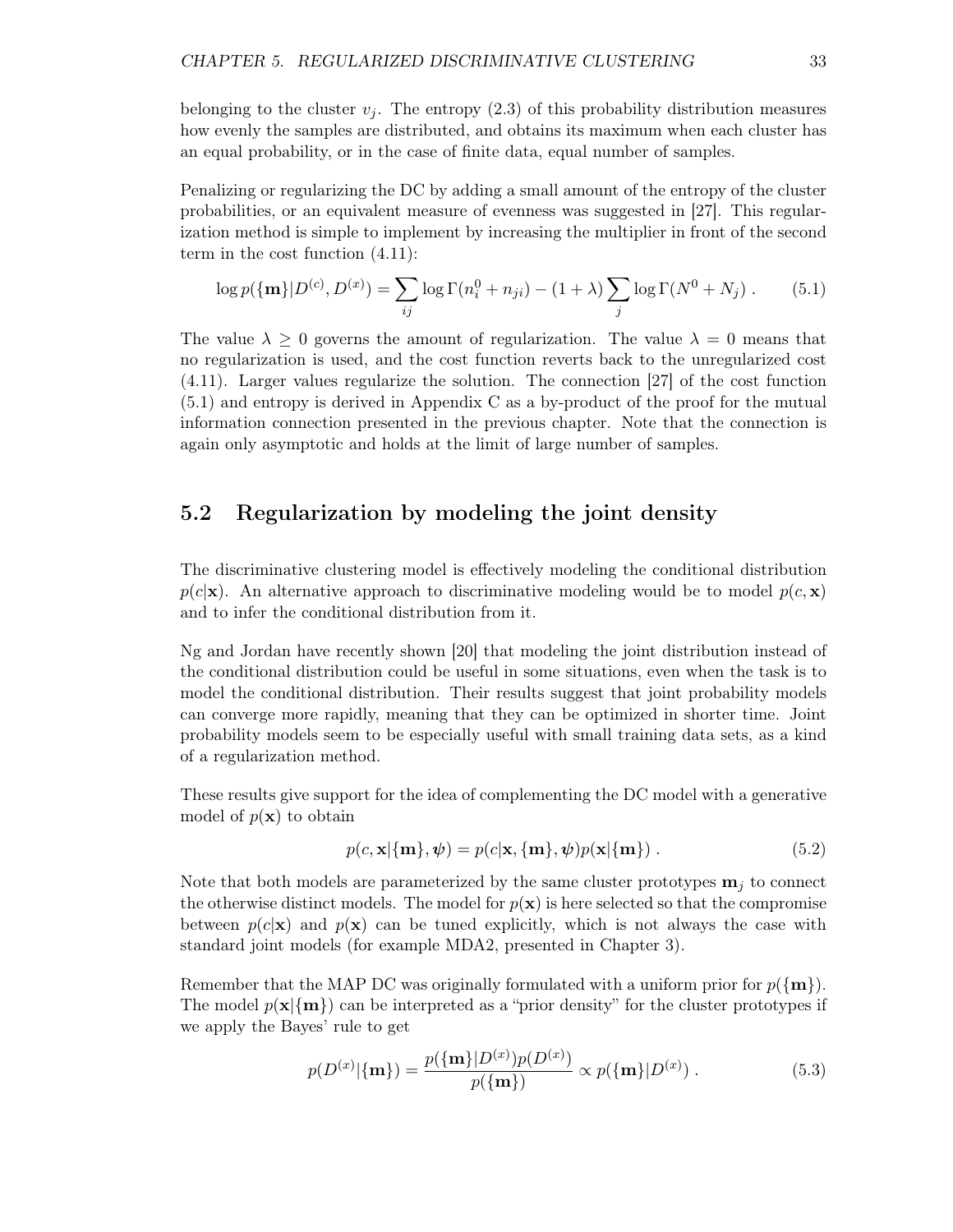Here we assume a uniform hyperprior to the cluster prototypes and drop the constant  $p(D^{(x)})$ . Prototypes located on dense areas of primary data would then be favored, which should regularize the results by making likelihood computation more robust and by preventing empty clusters.

This is not a real prior as it depends on the data. Thus we have to think of this as a two-stage process: we first infer the posterior distribution of  $\{m\}$  given the primary data  $D^{(x)}$ . Then the posterior distribution is used as a "prior" for the DC stage. Because of these interpretations, the regularization by joint modeling is later on called Bayesian regularization.

The regularized cost function is formulated as the marginalized posterior

$$
p(\{\mathbf{m}\}|D^{(c)}, D^{(x)}) \propto \int_{\{\psi\}} p(D^{(c)}|\{\mathbf{m}\}, \{\psi\}, D^{(x)}) p(D^{(x)}|\{\mathbf{m}\}) p(\{\psi\}) d\{\psi\}, \quad (5.4)
$$

which is exactly the marginalized posterior of unregularized DC complemented with the model for  $p(x)$ . After computing the Dirichlet integral as in Section 4.3, the terms can be separated. We end up with the log-posterior

$$
\log p(\{\mathbf{m}\}|D^{(c)}, D^{(x)}) \propto \sum_{ij} \log \Gamma(n_i^0 + n_{ji}) - \sum_j \log \Gamma(N^0 + N_j) + \log p(D^{(x)}|\{\mathbf{m}\}) , (5.5)
$$

which is used as a cost function in the optimization process. In the following two sections, two models of  $p(\mathbf{x}|\{\mathbf{m}\})$  useful for regularizing DC are presented.

#### 5.2.1 Euclidean vector quantization as prior density

Discriminative clustering is essentially a vector quantization method, with the distortion measured by the Kullback-Leibler divergence of  $p(c|\mathbf{x})$ . Intuitively, adding a small portion of the traditional Euclidean distortion of vector quantization to the distortion would regularize the method, as the density  $p(\mathbf{x})$  would be taken into account.

In Chapter 3, a probabilistic model (3.7) equivalent to the traditional vector quantization was given. As it is a model for  $p(x)$ , it can be used for regularizing the DC solutions as described in the previous section. This is a justified way of realizing the intuitive idea of the previous paragraph, and can be used as an extra motivation for this type of regularizations.

As we plug the classification mixture model (3.7), parameterized by same cluster prototypes  $\mathbf{m}_i$ , into the cost function (5.5), we get the regularized cost

$$
\log p(\{\mathbf{m}\}|D^{(c)}, D^{(x)}) \propto \sum_{ij} \log \Gamma(n_i^0 + n_{ji}) - \sum_j \log \Gamma(N^0 + N_j)
$$

$$
- \lambda \sum_j \sum_{\mathbf{x} \in V_j} ||\mathbf{x} - \mathbf{m}_j||^2. \tag{5.6}
$$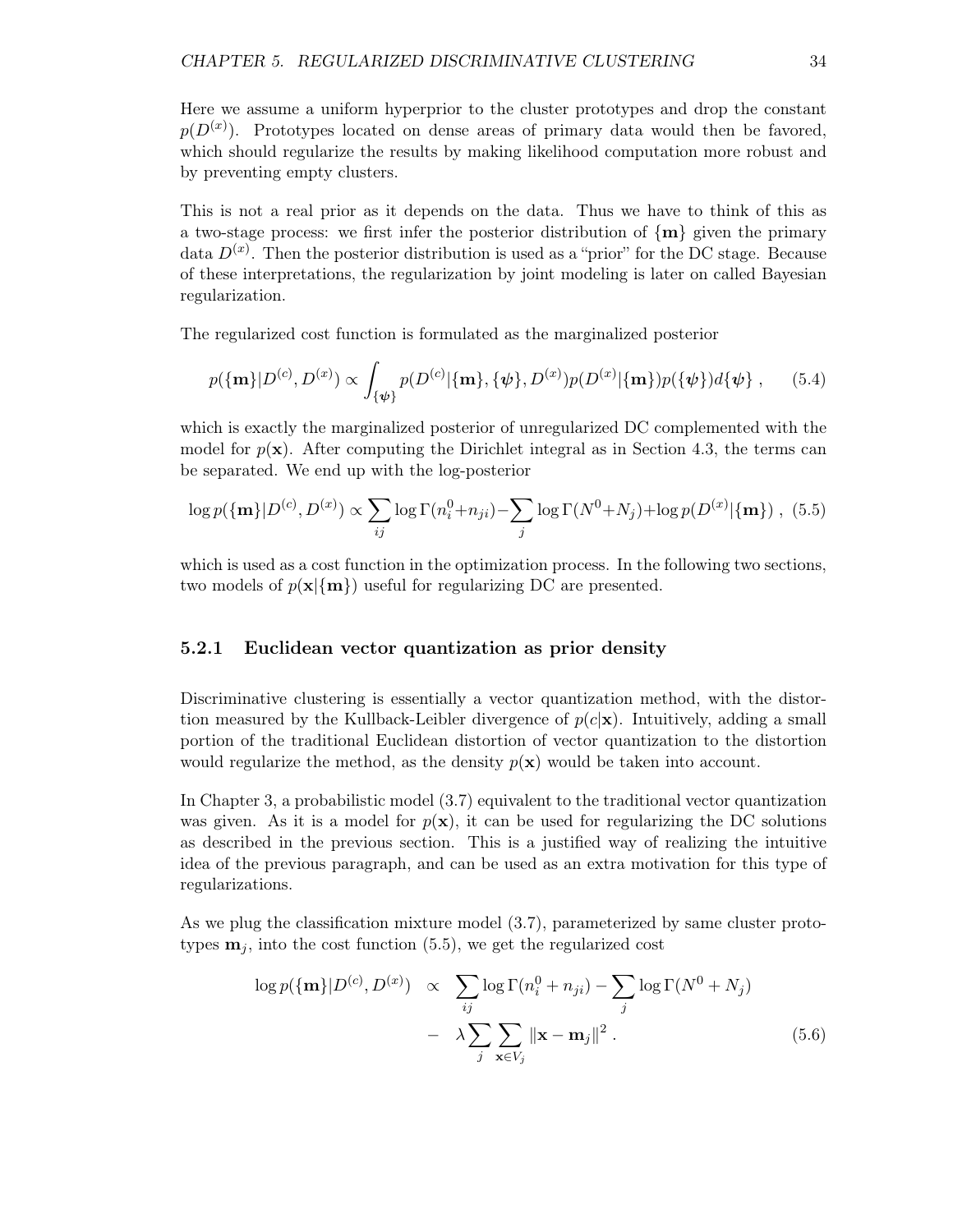It follows the intuitive idea of regularizing by Euclidean distortion to the cost function. The parameter  $\lambda \geq 0$  controls the amount of regularization with zero meaning no regularization. The value of  $\lambda$  is below chosen by validation.

The cost function can be optimized much like the unregularized one. By applying the smoothing for the DC part to get the gradient information, and computing the gradient of the VQ part, the conjugate gradient algorithm can be used. In simulated annealing, regularization only affects the computation of the cost function.

#### 5.2.2 Mixture of Gaussians as prior density

Mixture of Gaussians is perhaps a better justified density model than the classification mixture (which leads to the vector quantization), and using a mixture of Gaussians to regularize discriminative clustering could therefore be a good idea. The intuitive idea of regularizing with the Euclidean distance is now lost, but regularizing by joint modeling is reasonable in itself.

The mixture of Gaussians model (3.5) was given in Chapter 3. Plugging it into (5.5) gives

$$
\log p(\{\mathbf{m}\}|D^{(c)}, D^{(x)}) \propto \sum_{ij} \log \Gamma(n_i^0 + n_{ji}) - \sum_j \log \Gamma(N^0 + N_j)
$$

$$
+ \sum_{\mathbf{x} \in D^{(x)}} \log \sum_j \rho_j \exp(-\lambda ||\mathbf{x} - \mathbf{m}_j||^2) . \tag{5.7}
$$

Gaussians with covariance matrix  $\frac{1}{2\lambda}I$  have been chosen as the mixture components. The parameter  $\lambda > 0$  is thus related to the width of the Gaussians. Smaller  $\lambda$  means less regularization, and at the limit of zero the distribution  $p(x|\{m\})$  becomes uniform, thus reverting to the unregularized case.

This model has more parameters to be optimized than the unregularized or VQ-regularized versions, because in addition to the cluster prototypes  $\mathbf{m}_i$  also the mixing weights  $\rho_i$ have to be optimized. Traditionally all the parameters of mixture of Gaussians are optimized with the EM algorithm. The approach is not usable now, because either conjugate gradients or simulated annealing is used for optimizing the other part of the cost function.

The gradient with respect to the cluster prototypes and mixing weights is fairly simple to compute, and the conjugate gradient algorithm could therefore be used. The full derivations are shown in Appendix B.

The cluster prototypes  $\mathbf{m}_i$  are also easy to optimize with simulated annealing, as it is sufficient that the value of the cost function can be computed. For optimizing the mixing weights there are a few possible alternatives. The alternative most faithful to the original formulation of SA would be to introduce a jumping kernel also for the mixing weights, and then optimize the whole parameter space with SA.

Another approach, used here, is to optimize the cluster prototypes with simulated an-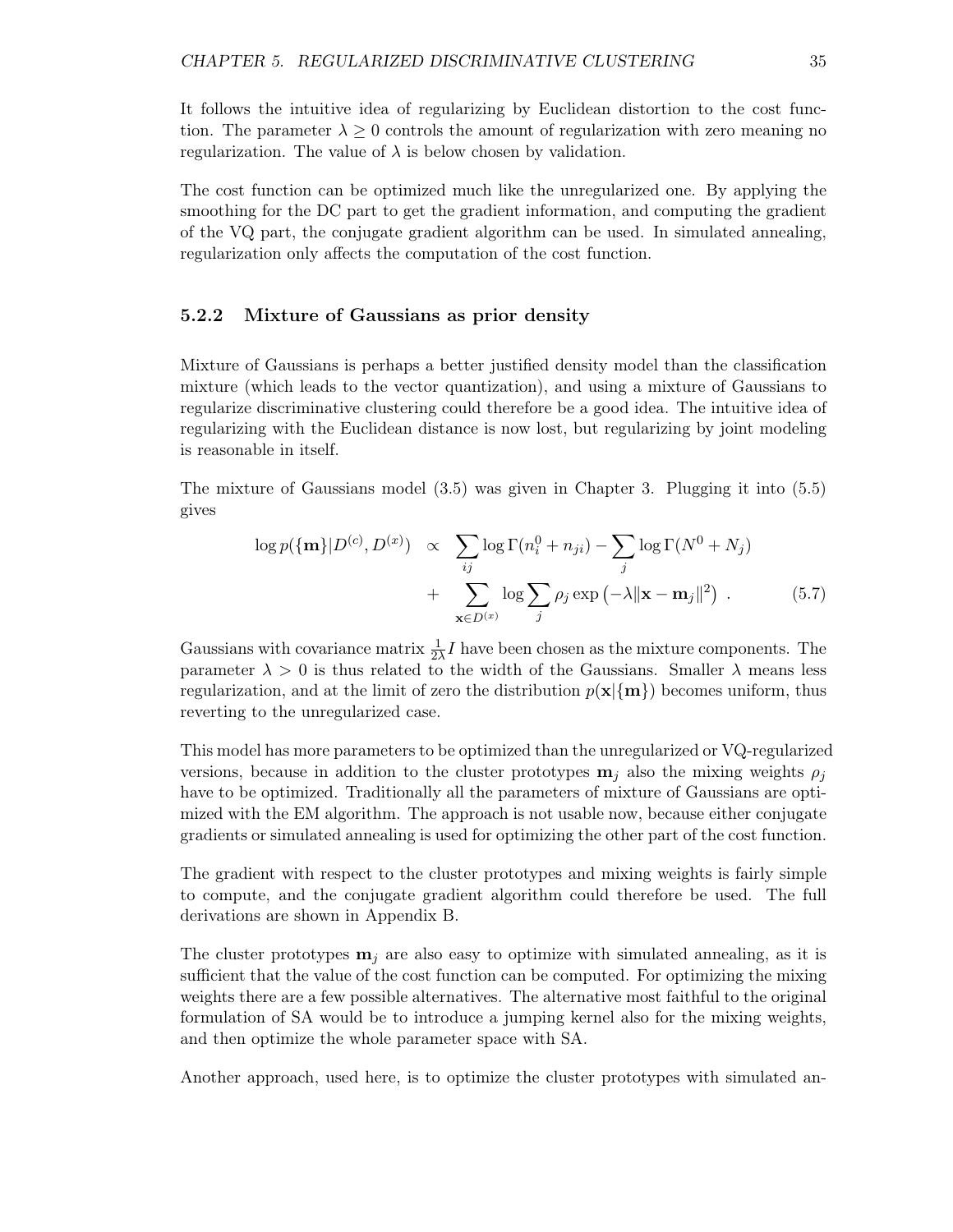nealing, but to adapt the mixing weights using the analytical solution

$$
\rho_j(t+1) = \frac{1}{N} \sum_i p(u_j | \mathbf{x}_i)
$$
\n(5.8)

after each SA step. It means that the mixing weights are set to the posterior probabilities of cluster identities after each accepted SA step. This algorithm keeps the parameter space of the problem smaller, but might lead to slightly suboptimal convergence.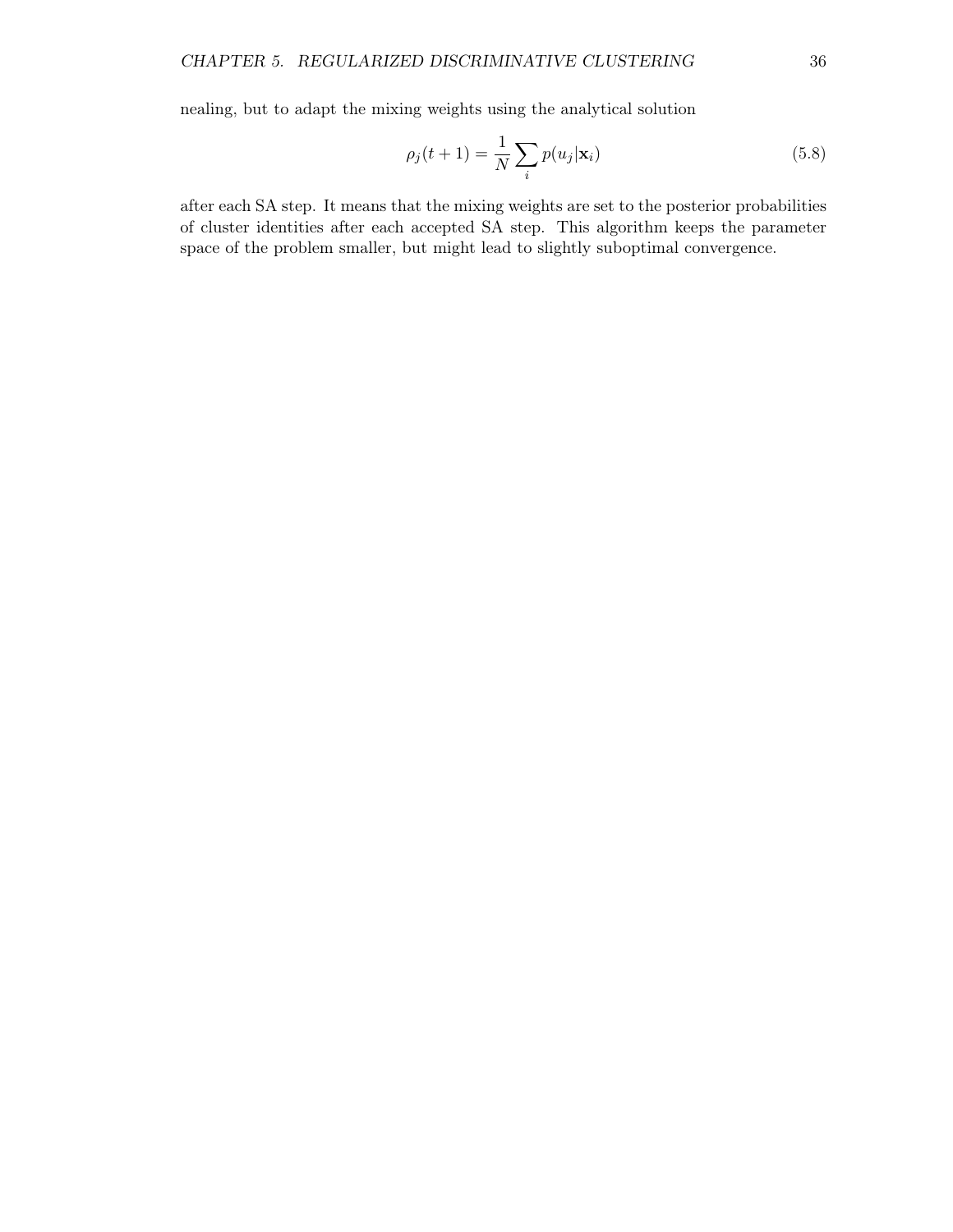## Chapter 6

# Experiments

This chapter reports empirical tests showing that discriminative clustering works effectively. Different optimization and regularization methods are also benchmarked.

Before the actual tests, I illustrate the capabilities of discriminative clustering with an artificial toy data to give a better idea about how the algorithm works and what it is supposed to do.

### 6.1 Demonstration on toy data

The learning metrics principle formulates how to do unsupervised learning in a metric that is learning based on auxiliary data. The metric is such that only relevant properties of data contribute to distances. Discriminative clustering follows this principle, so it should ignore irrelevant features of data when clustering.

This property is here illustrated on a simple toy data. The data has two dimensions, but only one of them is relevant. The relevance information is given to discriminative clustering as a binary auxiliary variable c. The primary data (10000 samples for learning) is sampled from a Gaussian distribution, and the distribution of the binary values varies only in the vertical direction. The probability  $p(c_1|\mathbf{x})$  approaches one in the limit of large vertical coordinate, and zero in the limit of small. The probability for  $c_2$  has, naturally, the opposite behavior, and both probabilities change monotonically.

As the auxiliary data changes only in one dimension, the other dimension is completely irrelevant according to the learning metrics definition of relevance. Therefore the optimal clustering is one-dimensional, and it clusters the space into roughly evenly sized horizontal bars. On the left in Figure 6.1, we see that the DC has been able to find a correct solution.

The same data is also used for demonstrating how regularization affects the clustering result. Here the Bayesian regularization with the VQ model is used as an example. The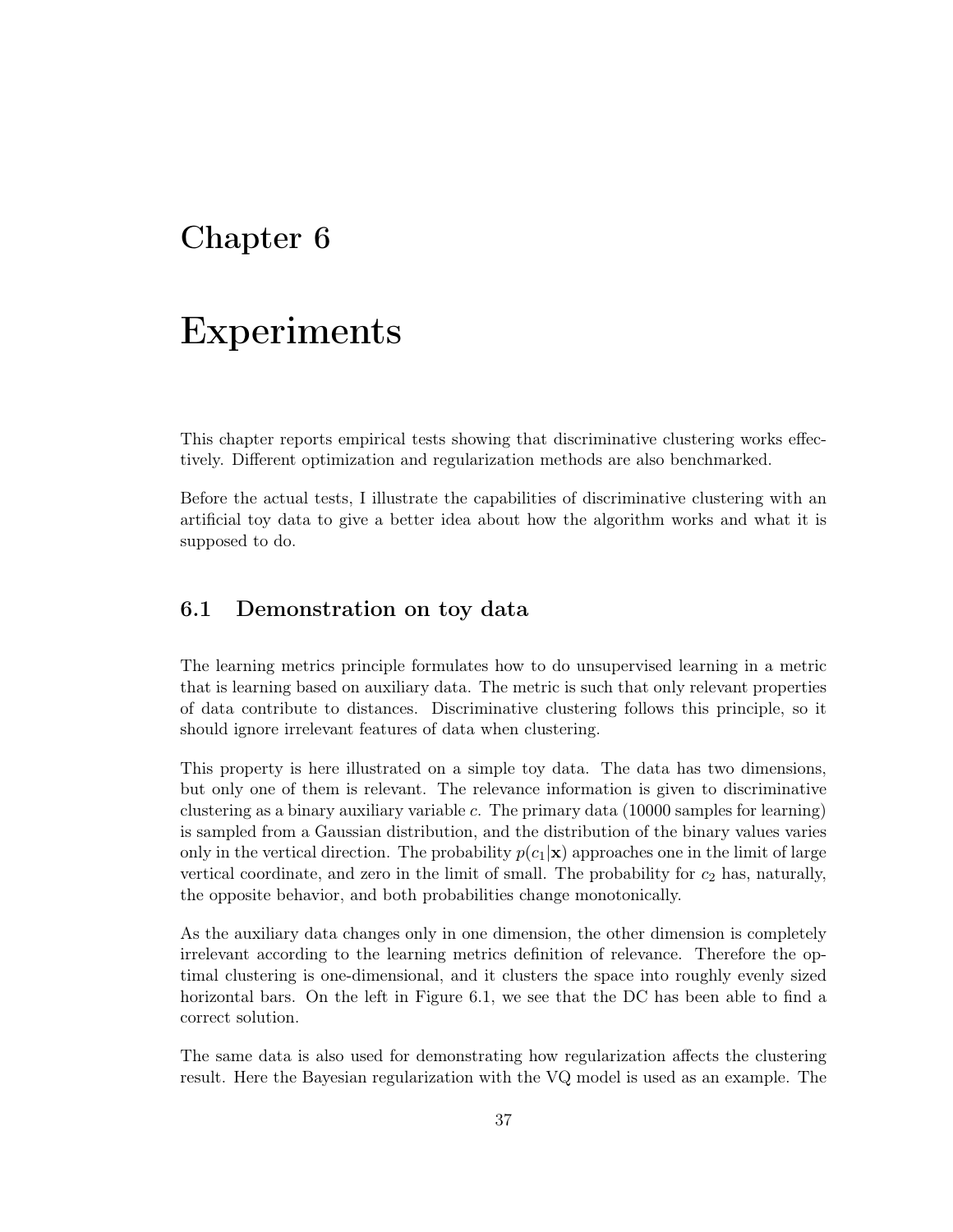

Figure 6.1: Discriminative clustering regularized with vector quantization makes a compromise (middle,  $\lambda = 0.02$ ) between the plain discriminative clustering (left) and the Euclidean vector quantization (right). The unregularized discriminative clustering solution is an optimal solution to the problem, and the Euclidean VQ solution, and the regularized middle solution with  $\lambda = 0.02$  shares properties of both extremes. Circles denote the cluster centroids  $\mathbf{m}_i$ , and gray shades express the density  $p(\mathbf{x})$ . White means high density and black means low.

parameter  $\lambda$  tunes the compromise between pure DC and pure Euclidean VQ.

In the middle on Figure 6.1 we see how the regularization changes the clustering from the optimal DC solution towards the Euclidean VQ solution, but still the actual partitioning remains somewhat similar to the unregularized case. The Euclidean VQ result on the right clusters  $p(x)$  well, but loses even more information of  $p(c|x)$ .

This toy experiment demonstrates the usability of discriminative clustering, and illustrates that it finds the correct solution at least in one simple case. Notice that the regularization does not actually help here, but rather weakens the solution. It is assumed that with small real-world data sets in particular, the unregularized version does not always find the optimal solution, and that regularization should then improve the results.

## 6.2 Experiments with real-world data

The optimization algorithms and regularization methods are tested extensively on three data sets. These tests have two main purposes. Firstly, the goal is to study the optimization algorithms and regularization methods of DC. Based on these experiments, I hope to be able to give suggestions on how DC should be optimized.

The second goal is to study the performance of DC in general. For this purpose, the DC variants are compared to some standard clustering methods: Euclidean VQ, mixture of Gaussians, and MDA2, all presented in Chapter 3. The results are evaluated by the DC criteria, so DC should perform clearly better than traditional variants that are designed for somewhat different tasks.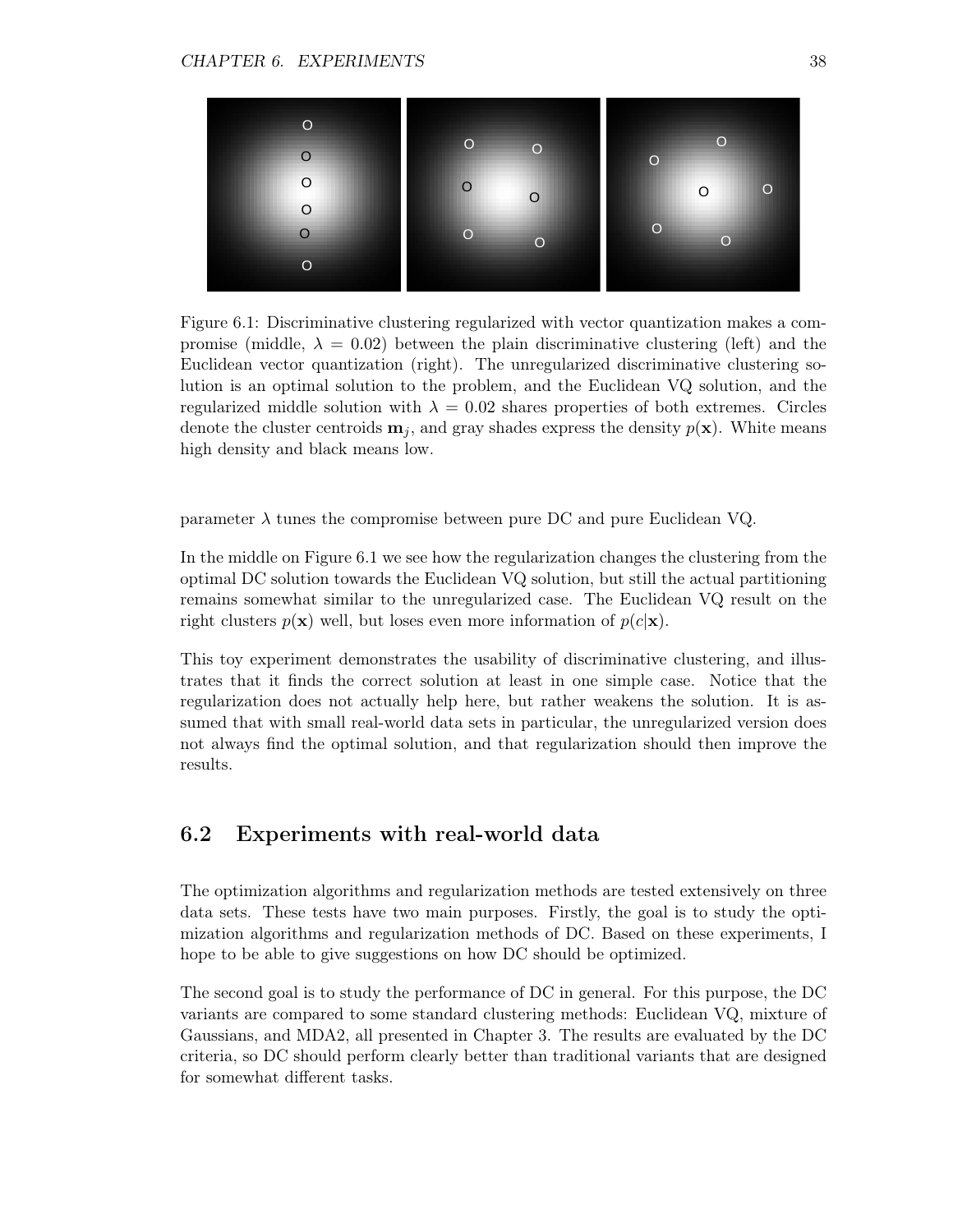| Data set                | Dimensions Classes Samples |    |        |
|-------------------------|----------------------------|----|--------|
| TIMIT phoneme data      |                            | 41 | 99983  |
| Letter Recognition Data | 16                         | 26 | 20000  |
| Forest CoverType data   | 10                         |    | 100000 |

Table 6.1: Properties of the data sets

#### 6.2.1 Data sets

The data sets used for testing were chosen to be suitable for the task of discriminative clustering. The feature vectors are continuous and real-valued, and a categorical variable to be used as auxiliary data is available for each data set. Thus these data sets could also be used for testing classification and other kinds of supervised methods.

The first data set is phoneme data from the DARPA TIMIT CD-ROM [32]. The primary features consist of 12 cepstral components of phonemes spoken by various speakers. The samples are classified into 41 groups, each presenting one phoneme, and these class labels are used as the auxiliary information. In the original data set, the number of different phonemes is slightly larger; some of them are here dropped because of too few samples available. The total number of samples becomes 99983.

The second set is about letter recognition, obtained from UCI Machine learning repository [2]. Primary feature vectors consist of 16 measures, all scaled into the same range. Each sample represents one of 26 letters, and the label is used as the auxiliary variable. The data set consists of 20000 samples, roughly equally distributed over classes.

In the Forest CoverType data, from the UCI Knowledge Discovery in Databases Archive [9], small sections of forests are described by 10 continuously valued features and classified into 7 cover type classes. As with the other two data sets, the class labels are used as the auxiliary variable. The additional 44 binary features present in the original data were simply dropped, and a set of 100000 samples were randomly picked from the original 581012 samples.

The data sets are summarized in Table 6.1.

#### 6.2.2 Testing procedure

The goal is to find out how the performance of discriminative clustering compares to traditional clustering methods. Additionally, we want to reveal possible differences in discriminative clustering performance between different optimization algorithms and regularization methods. Performances are compared by the paired t-test (see [25] for a textbook account), the null-hypothesis being that there exists no difference.

It would be possible to use a single data set for multiple tests very efficiently by N-fold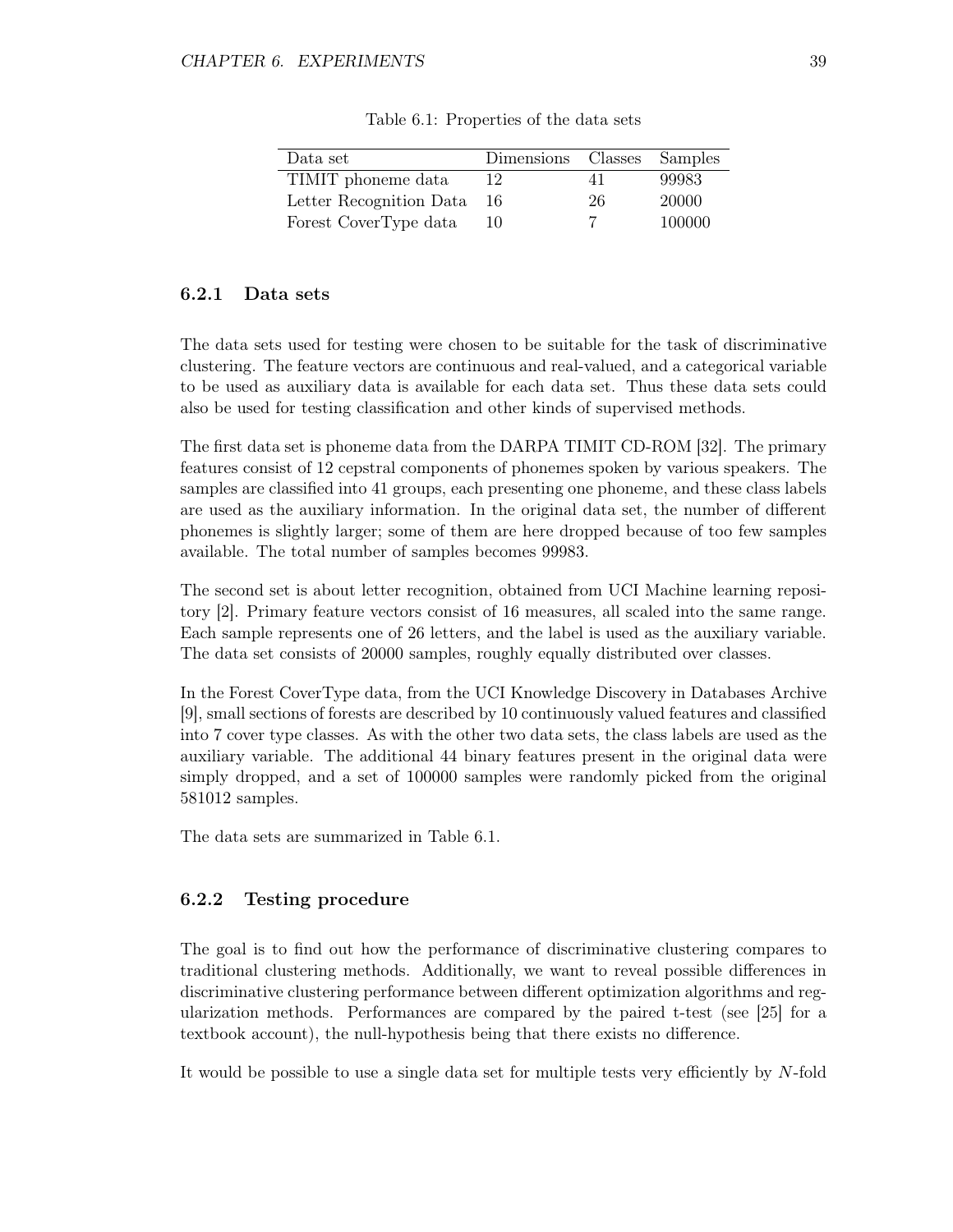#### CHAPTER 6. EXPERIMENTS 40

cross-validation as described in Section 3.3. We get N independent test that each use all of the available data. While the test sets are independent, the training sets unfortunately are not. In fact, different training sets consist mostly of the same samples (to be precise,  $N-2$  $\frac{N-2}{N-1}$  of samples are identical in any two training sets). Often this is ignored, as the data has to be used efficiently to provide enough independent tests for checking statistical importance.

Out situation, however, is fortunate in that the data sets used for empirical comparisons are large enough not to enforce the data to be used in the most efficient way. Therefore a test setup with more independent data sets was selected.

Each data set was divided into  $N$  equally sized sets, and two-fold cross-validation was performed for each set. This results in  $2N$  tests, where each training set is independent of every other training set, and tests sets are also mutually exclusive. Each data sample is used once as a training sample and once as a test sample. For the two larger data sets, TIMIT and Forest CoverType,  $N = 10$  resulting in 20 tests. For Letter recognition  $N=5.$ 

Another reason for selecting this setup instead of the traditional N-fold cross-validation was the need to test how the regularization methods perform on small data sets. Regularization is often most useful when the size of the training set is small, and the importance of regularization decreases with the number of available training samples. If regularization helps DC, it is most likely to happen with small training sets.

#### 6.2.3 DC variants and benchmark methods

In the previous sections, one optimization algorithm for the infinite data version of discriminative clustering, and two optimization algorithms for the finite data version were presented. We also have three different regularization methods, suitable for using with both the finite data optimization algorithms.

Table 6.2 contains the full list of methods with shorthand notations that are used when presenting the results. In total the number of different versions of DC is nine, and in addition there are three benchmark methods. Notice that the classical Euclidean vector quantization (VQ in Table 6.2) is here optimized with conjugate gradient algorithm rather than the K-means algorithm. With this choice, the VQ solution is obtained at the limiting case of high regularization of DC-CG-VQ. The solutions differ only little from standard K-means optimization algorithm.

All methods are initialized randomly. A set of  $K$  random samples are selected from the training data, and the K cluster prototypes  $\mathbf{m}_i$  are initialized to the locations of the selected samples.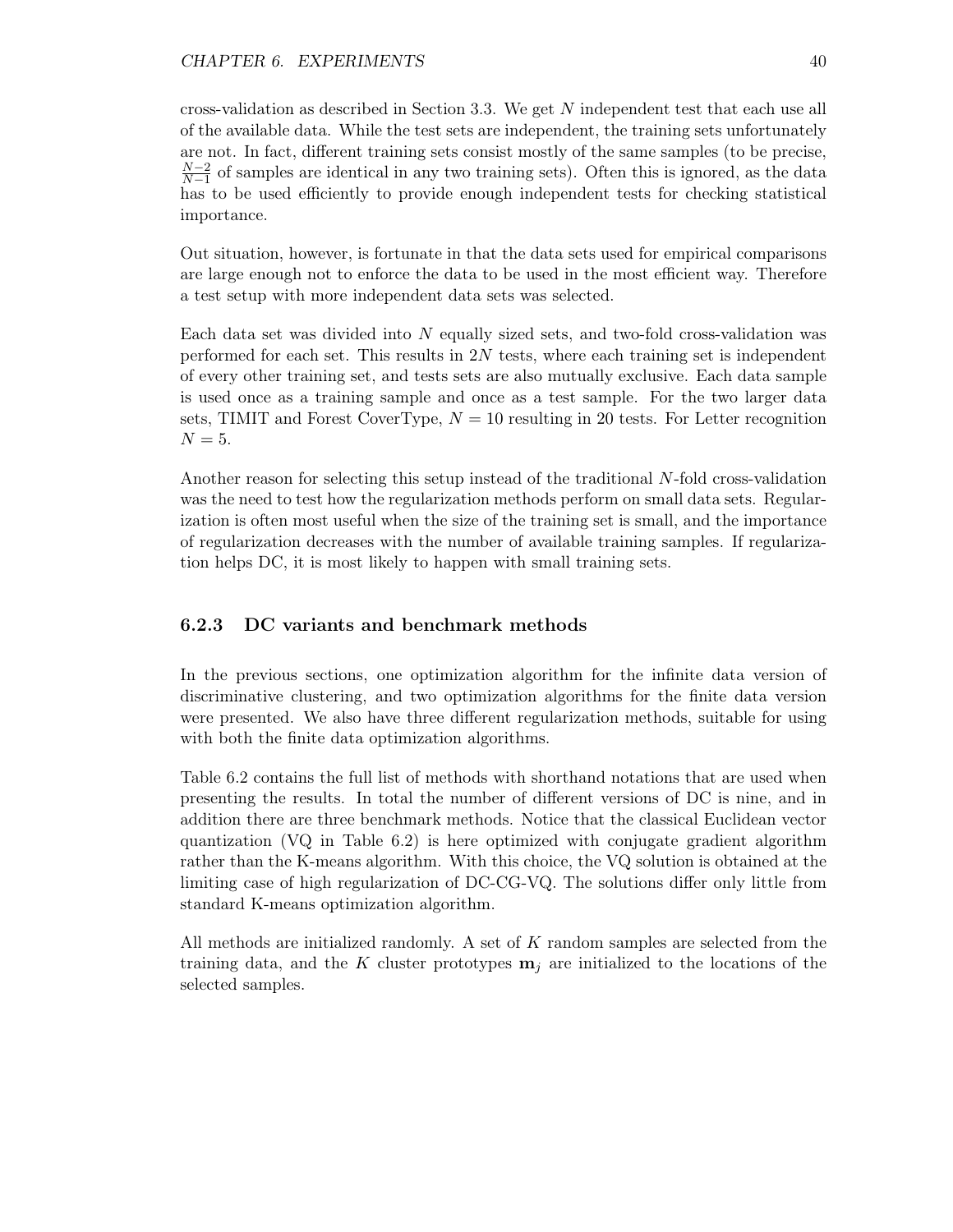| Shorthand notation | Optimization algorithm<br>Regularization |                      |
|--------------------|------------------------------------------|----------------------|
| sDC                | stochastic online                        | none                 |
| $DC-CG$            | conjugate gradient                       | none                 |
| DC-CG-VQ           | conjugate gradient                       | vector quantization  |
| DC-CG-MoG          | conjugate gradient                       | mixture of Gaussians |
| $DC-CG-Ent$        | conjugate gradient                       | entropy              |
| DC-SA              | simulated annealing                      | none                 |
| DC-SA-VQ           | simulated annealing                      | vector quantization  |
| DC-SA-MoG          | simulated annealing                      | mixture of Gaussians |
| DC-SA-Ent          | simulated annealing                      | entropy              |
| VQ                 | conjugate gradient                       | not applicable       |
| MoG                | expectation maximization                 | not applicable       |
| MDA2               | expectation maximization                 | not applicable       |

Table 6.2: List of clustering methods that are tested for relative performance. The first column shows a short name for each method; these names are used in the results section. Nine methods in the top of the table are DC variants, and the bottom three methods are classical clustering methods used as reference methods.

#### 6.2.4 Selection of learning parameters

All algorithms presented in this thesis have a few parameters that need to be selected before optimization. The one common to all of them is the number of clusters. As explained in Chapter 2, this could be chosen by various model selection criteria. The number of clusters is also sometimes determined by the problem setup. Here I chose to use five clusters with all data sets, mostly for computational reasons. While this certainly is not the optimal number of clusters for all data sets, it is a value that could be used in real data analysis. The number of clusters is the same for all methods, so that they can be compared fairly.

Another parameter required for all algorithms is the length of the iterative learning. It can be presented as a fixed number of iterations, or we could measure the convergence of the algorithms and stop when a suitable criterion is fulfilled. In this thesis, I fixed the number of iterations to a large enough value.

For the conjugate gradient algorithm, I used  $30L_T$  iterations, where  $L_T$  is the dimensionality of the parameter space. The dimensionality is higher for the DC-CG-MoG than for the other DC-CG variants, because the  $K$  mixture weights have to be parameterized in addition to the cluster prototypes  $\mathbf{m}_i$ . This would lead to larger number of iterations for DC-CG-MoG, which could give it an unfair advantage. To compensate, I used the dimensionality of MoG-regularized DC also with the other methods optimized with CG.

With the simulated annealing algorithm and the stochastic online algorithm, I used  $100000K$  iterations, which is also roughly proportional to the dimensionality of the problem  $L_T$ , as  $L_T = KL$  (for the SA version, for infinite data variant we have also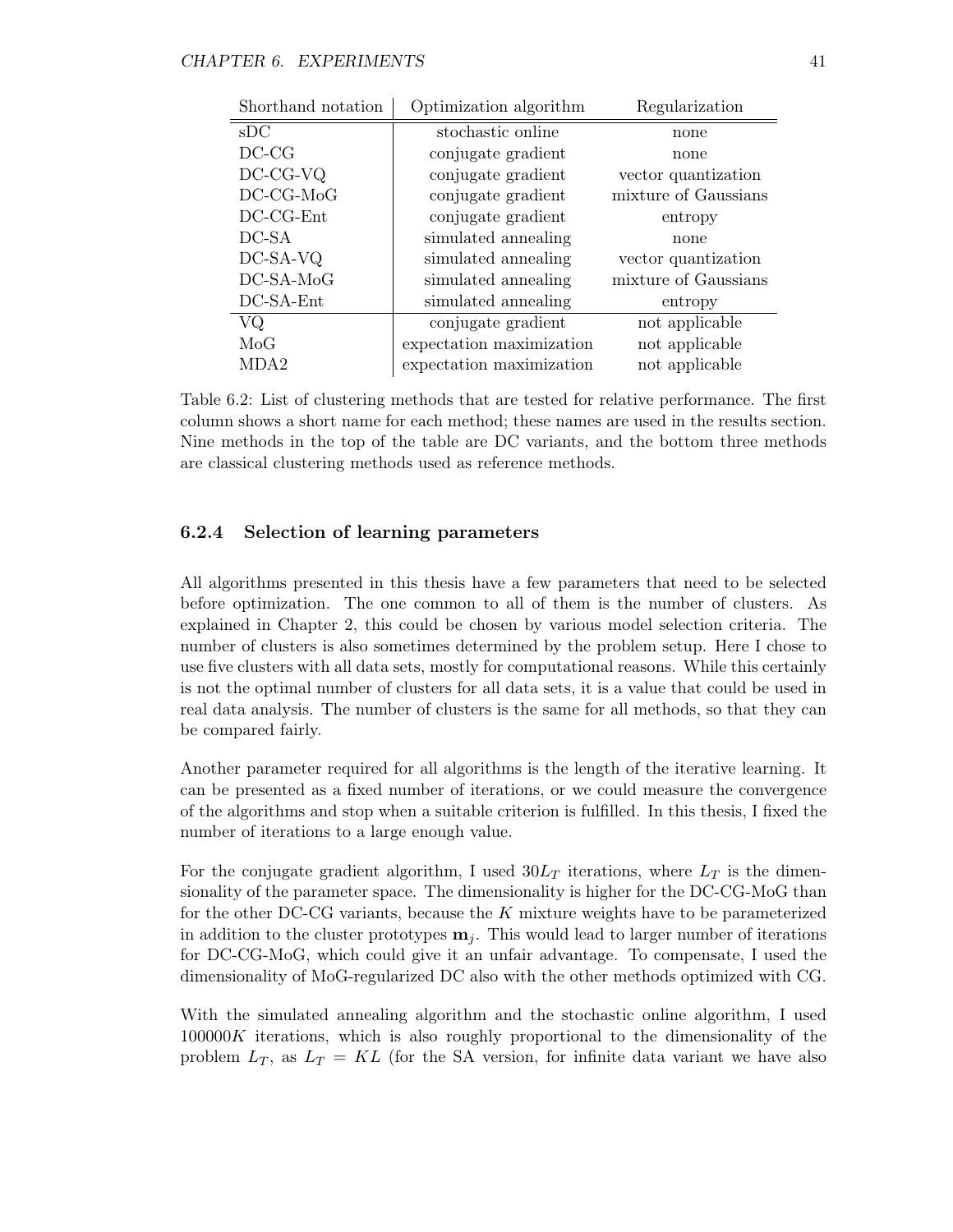#### CHAPTER 6. EXPERIMENTS 42

the parameters for  $\{\psi\}$ , where L is the dimensionality of the feature vectors. As we remember from Table 6.1, the dimensionality of feature vectors is quite similar for all data sets. Increasing the number of iterations would probably have improved the results, but the computation time would have been unproportionally high.

For the two classical comparison methods optimized with EM-algorithms, 100 steps of the algorithm was used. The results seemed well converged after that many iterations.

As explained in the previous two chapters, every algorithm presented in this thesis (with the exception of Euclidean VQ) has at least one parameter that is not optimized by the learning algorithm, but is chosen by validation. Each algorithm has a parameter  $\sigma$  which governs the width of Gaussians, the role of which varies between algorithms (smoothing in DC-CG-versions, jumping kernel in DC-SA-versions, and generative component in MoG and MDA2). In addition to this, all regularized variants have the parameter  $\lambda$ , governing the amount of regularization. Again, the way the parameter affects the amount of regularization differs with the regularization method.

The parameters were selected by traditional cross-validation with M folds inside each training data set. The parameter values that provided the best results averaged over the cross-validation runs were selected. The model was then re-trained with the whole training data to produce the final clustering. The value of  $M$  was five in Letter recognition, and three for the other two data sets.

I had to keep the number of candidate values, from which the best value was selected, quite small because of computational reasons. Preliminary runs were used to select a set of reasonable values for each parameter to be used in validation. The number of candidate values for  $\sigma$  and  $\lambda$  was roughly five with each DC variant. For the comparison methods I validated  $\sigma$  from a notably larger set of candidates to ensure fair comparison.

The regularization parameter  $\lambda$  for the variants optimized with SA was not validated. Instead, the value that provided the best result with the corresponding CG variant (same regularization type, same  $\sigma$ , etc.) was used with the SA variant. This is because of computational reasons; validating over the  $\lambda$  parameters would have been too tedious with simulated annealing. Some tests were, however, performed, and the performance did not seem to suffer significantly from this suboptimal selection.

Finally we have the prior parameters  $\{n_i^0\}$  of the Dirichlet prior of the MAP version of DC. These parameters control the importance of the prior distribution of the distributional probabilities  $\psi_i$ . I chose to use  $n_i^0 = 1$  for all i, as proposed in [4]. This prior is non-informative in the sense of entropy, and as a conjugate prior has the same effect as adding one sample of each possible auxiliary variable value c to each cluster.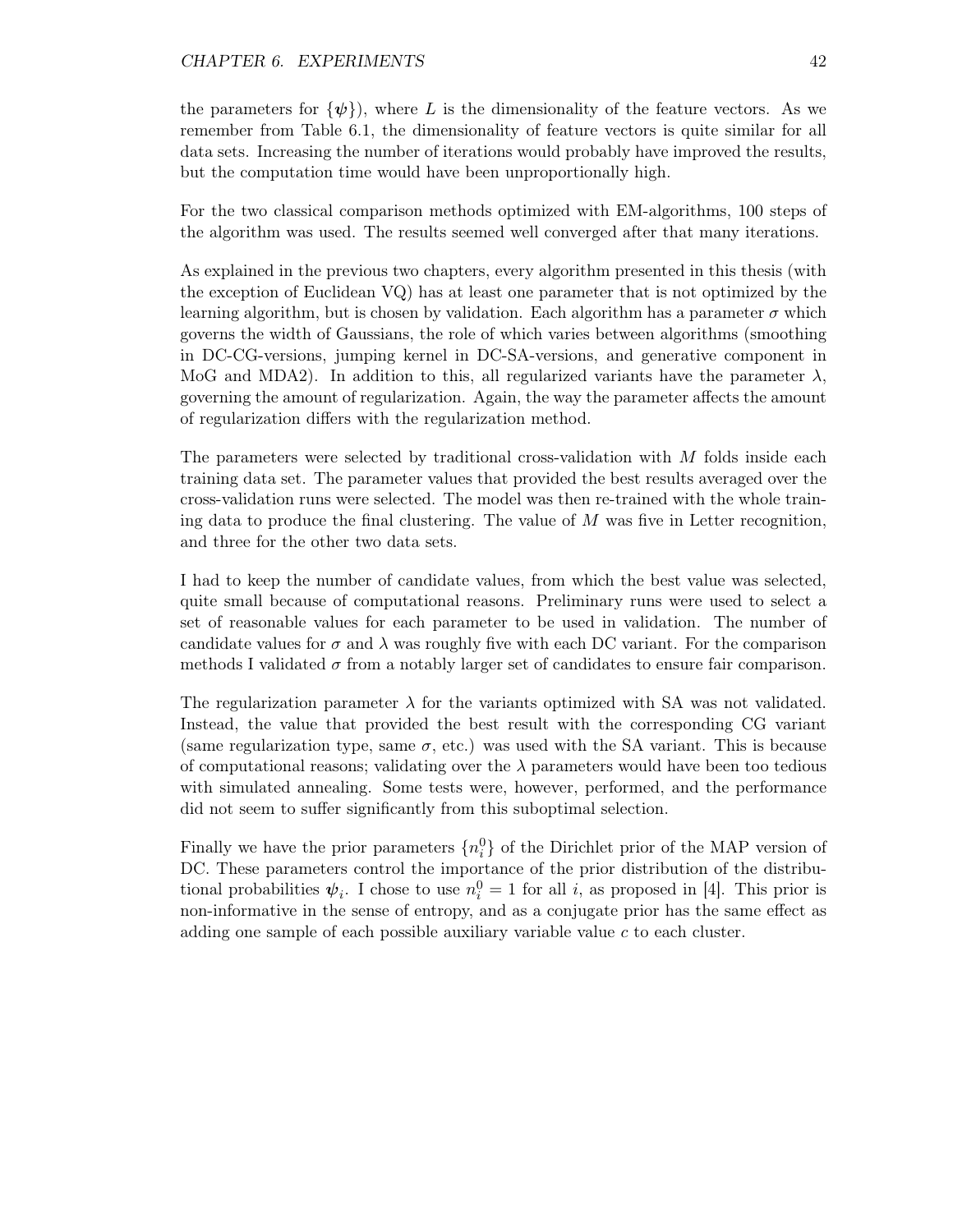|              | Letter | TIMIT | CoverType |
|--------------|--------|-------|-----------|
| sDC          | 5127.7 | 13302 | 4706.0    |
| $DC-CG$      | 5134.3 | 13323 | 4737.6    |
| $DC-CG-VQ$   | 5128.3 | 13209 | 4773.5    |
| $DC-CG-MoG$  | 5075.6 | 13202 | 4670.2    |
| $DC-CG-Ent$  | 5157.5 | 13185 | 4738.2    |
| DC-SA        | 5307.4 | 13602 | 4703.0    |
| DC-SA-VQ     | 5115.4 | 13194 | 4569.9    |
| $DC$ -SA-MoG | 5172.0 | 13219 | 4484.5    |
| DC-SA-Ent    | 5105.9 | 13172 | 4373.2    |
| VQ           | 6320.8 | 13537 | 5709.9    |
| MDA2         | 5476.6 | 13388 | 5532.5    |
| MoG          | 6333.6 | 13478 | 5697.7    |

Table 6.3: Average costs of discriminative clustering variants and comparison methods on all three data sets. The best result for each data is in boldface, and significantly worse results are underlined. Note that the unregularized CG-variant is almost significantly worse than the best result on Letter  $(p = 0.013)$  and TIMIT  $(p = 0.014)$ .

#### 6.2.5 Results

#### Comparison of algorithm variants

The results of the tests are presented in Table 6.3 using the negative of the logarithmic posterior of cluster centroids (4.11) as the cost function. The paired t-test is used to find out whether the differences between different variants are significant. All variants that are significantly worse than the best obtained result are underlined, and p-values below 0.01 are considered to be significant. Note that the number of tests is here so large that the probability of false significances is relatively high.

On all three data sets, a regularized version provides the best result. On Letter recognition data, the best method is DC optimized with conjugate gradient algorithm and regularized by mixture of Gaussians, that is, DC-CG-MoG. For the other two data sets, entropy-regularized DC optimized by simulated annealing, DC-SA-Ent, shows to be the best.

The differences between the optimization algorithms and regularization methods are, however, quite small. On two of the data sets, none of the regularized versions is significantly better than any other. Therefore, no definite ordering of methods can be seen, and according to the null hypothesis they are formally equally good.

On the other hand, the tests show that the regularized versions are usually better than unregularized, plain DC. On the Forest CoverType data, the difference is clear. On the other two data sets, the unregularized DC optimized with CG is not significantly worse than the best regularized result, but the differences are almost significant ( $p = 0.013$  for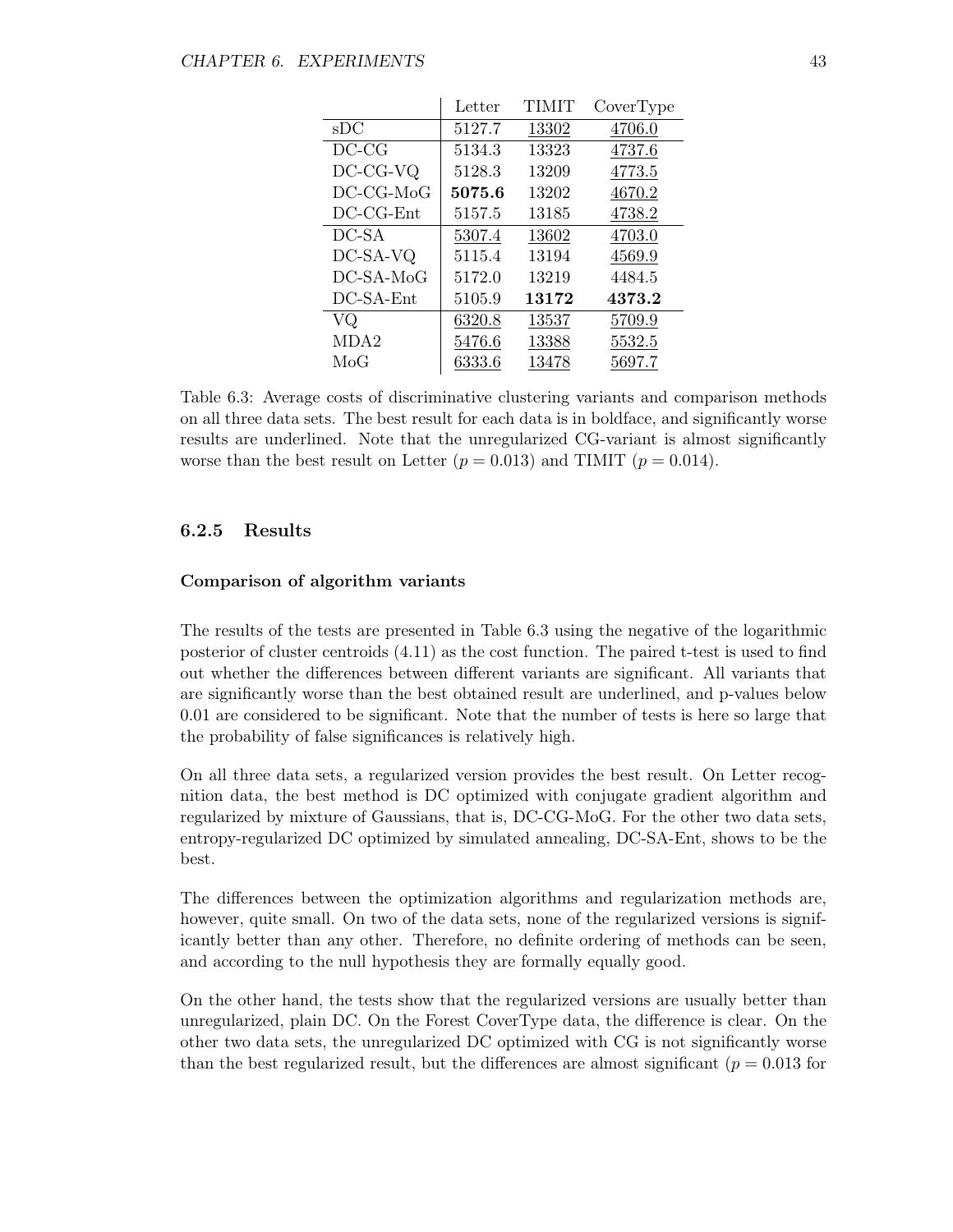Letter recognition, and  $p = 0.014$  for TIMIT phoneme data). The infinite data version is also worse than the regularized finite data variants, though the difference is insignificant  $(p = 0.11)$  on the Letter recognition data.

Rather surprisingly, the stochastic DC is here slightly better than DC-CG and DC-SA. However, the differences are insignificant with the exceptions of DC-SA being significantly worse than the other two unregularized variants on Letter recognition and TIMIT phoneme data.

While the relative ordering of DC variants is unclear, also clear results are seen in the Table 6.3: the best DC variant outperforms the classical reference methods on all three data sets. In fact, on two data sets all DC variants are significantly better than reference methods. On TIMIT phoneme data, on the other hand, only the best regularized DC variants are significantly better than MDA2, and DC-SA is even worse than MDA2 or MoG.

#### Computational cost of optimization algorithms

The differences in performance between the three optimization algorithms are rather small. Another important property of an algorithm is computational time. The most time-consuming part of the optimization algorithms is the computation of Euclidean distances between samples **x** and model vectors  $\mathbf{m}_i$ . In the case of the two MAP algorithms,  $NK$  such distances are needed for each iteration step because of N training samples, and each distance costs  $L$  units. Thus the main difference between the computational cost in the algorithms comes from the number of iterations. With CG, I used  $30KL$ iterations, while the SA uses  $100000K$  iterations. Even as the cost of CG has to be multiplied with a small constant, as we need to compute the distances a few times for line searches, the total number of distance computations is still clearly smaller for CG when the dimensionality  $L$  of the feature vectors is on the scale of the present experiments.

For the sDC, K distances are computed at each step, and  $100000K$  steps are used. This results to cost  $100000K^2L$  compared to  $30NL^2K^2$  computations for the CG. With the values of  $L$  and  $N$  used in this thesis, these costs are roughly equal. However, the sDC needs to update also the  $\psi_i$  parameters, which adds a cost of 200000KC, where C is the number of auxiliary values.

With the implementations and parameter values used here, the simulated annealing algorithm takes roughly ten times longer to optimize than the conjugate gradient algorithm. The stochastic online algorithm is slower than the conjugate gradient algorithm as well. Some tests were made so that the number of iterations for SA was lowered to bring the computation time roughly equal to the CG; the results were clearly worse. On the contrary, the CG can be speeded up by reducing the number of iterations, as the performance decreases less.

As the performance of different optimization algorithms is quite similar, the choice of algorithm should be based on computational time. Therefore the conjugate gradient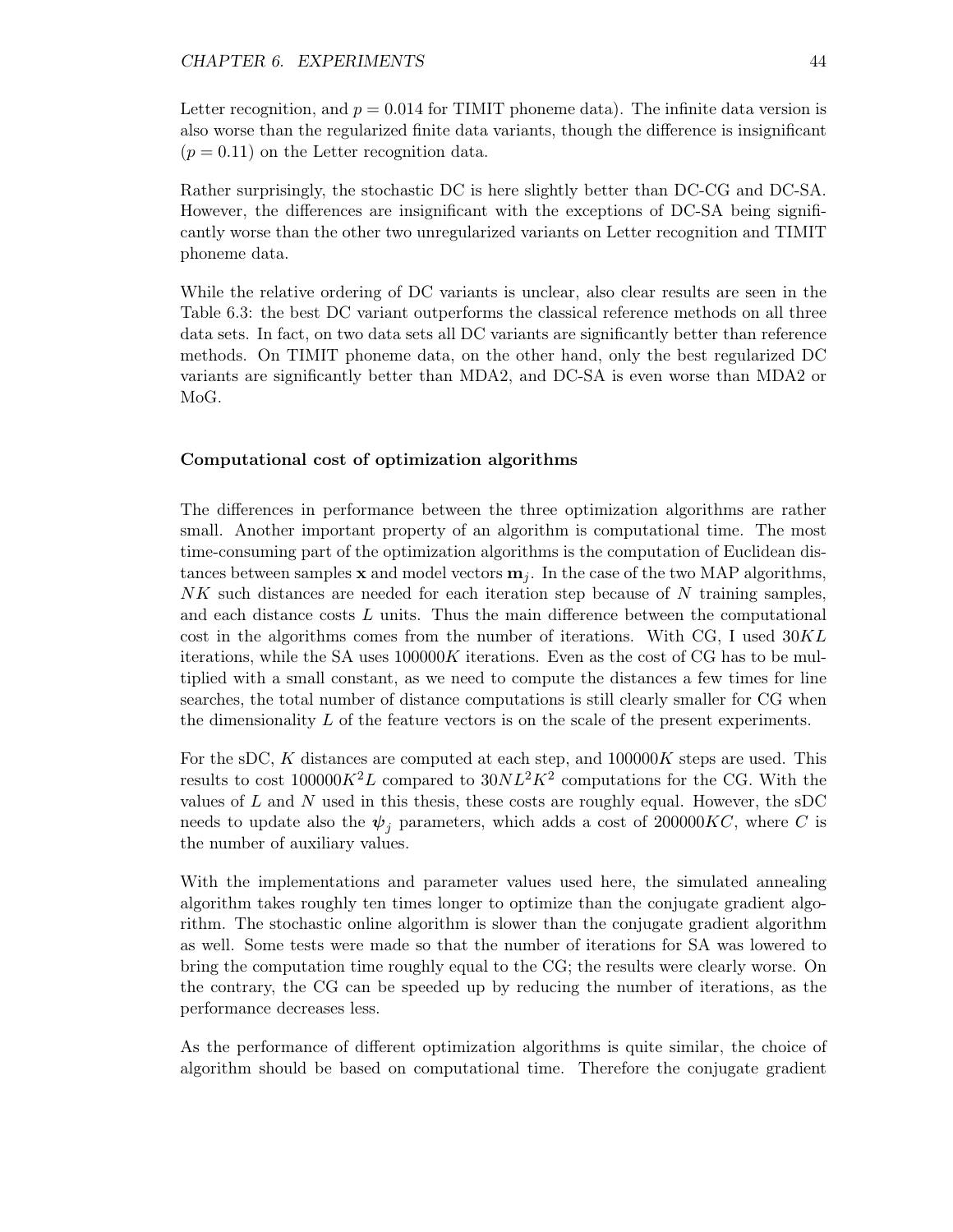|                  | Letter | <b>TIMIT</b> | Covertype |
|------------------|--------|--------------|-----------|
| $DC-CG$          | 4961.9 | 12981        | 4578.2    |
| DC-CG-VQ         | 4933.4 | 12905        | 4565.5    |
| $DC-CG-MoG$      | 4857.9 | 12866        | 4615.7    |
| DC-CG-Ent        | 4864.1 | 12942        | 4575.8    |
| VQ               | 6194.9 | 13487        | 5651.3    |
| MDA <sub>2</sub> | 5206.4 | 13012        | 5393.6    |
| MoG              | 5174.9 | 13515        | 5636.3    |

Table 6.4: Average costs of discriminative clustering variants and comparison methods on all three data sets. The best result for each data is written in boldface, and significantly worse results are underlined. The difference between DC-CG-MoG and DC-CG is almost significant  $(p = 0.015)$  on the Letter recognition data.

algorithm is chosen for all remaining tests. Note however, that the simulated annealing algorithm would probably give better results on some data sets.

On the Forest CoverType data, where the scales of different dimensions differ by two orders of magnitude, simulated annealing performs very well compared to conjugate gradient algorithm. On the other two data sets, the different dimensions of feature vectors are roughly on the same scale. There is a reason to expect that smoothing with spherical Gaussians does not work well with uneven dimensionalities, which could explain the superiority of simulated annealing on Forest CoverType data. Even though the jumping kernels are also spherical, the algorithm is able to decline bad jumps, especially with good regularization.

#### Tests with more clusters

As the original tests proved to be inadequate for determining the relative quality of regularization methods, I decided to do some additional tests. It is possible that the small number of clusters (five) diminishes the differences, so the tests were repeated with the number of clusters doubled to ten. This time only the versions optimized with conjugate gradient algorithm were included, together with the benchmark methods. All the other parameters were kept same, and the validation procedure was identical.

The average costs of discriminative clustering variants and reference methods in the case of 10 clusters are presented in Table 6.4. Differences between regularization methods and unregularized version are similar to the case of five clusters. Here DC-CG-MoG is best on two data sets, and DC-CG-VQ gives the best average cost on Forest CoverType data.

Again the difference between the regularized variants and the unregularized DC is quite small. The difference between the best regularized DC and DC-CG is significant on TIMIT data, and almost significant ( $p = 0.015$ ) on the Letter recognition data. The performance of unregularized DC is surprisingly good on the Forest CoverType data.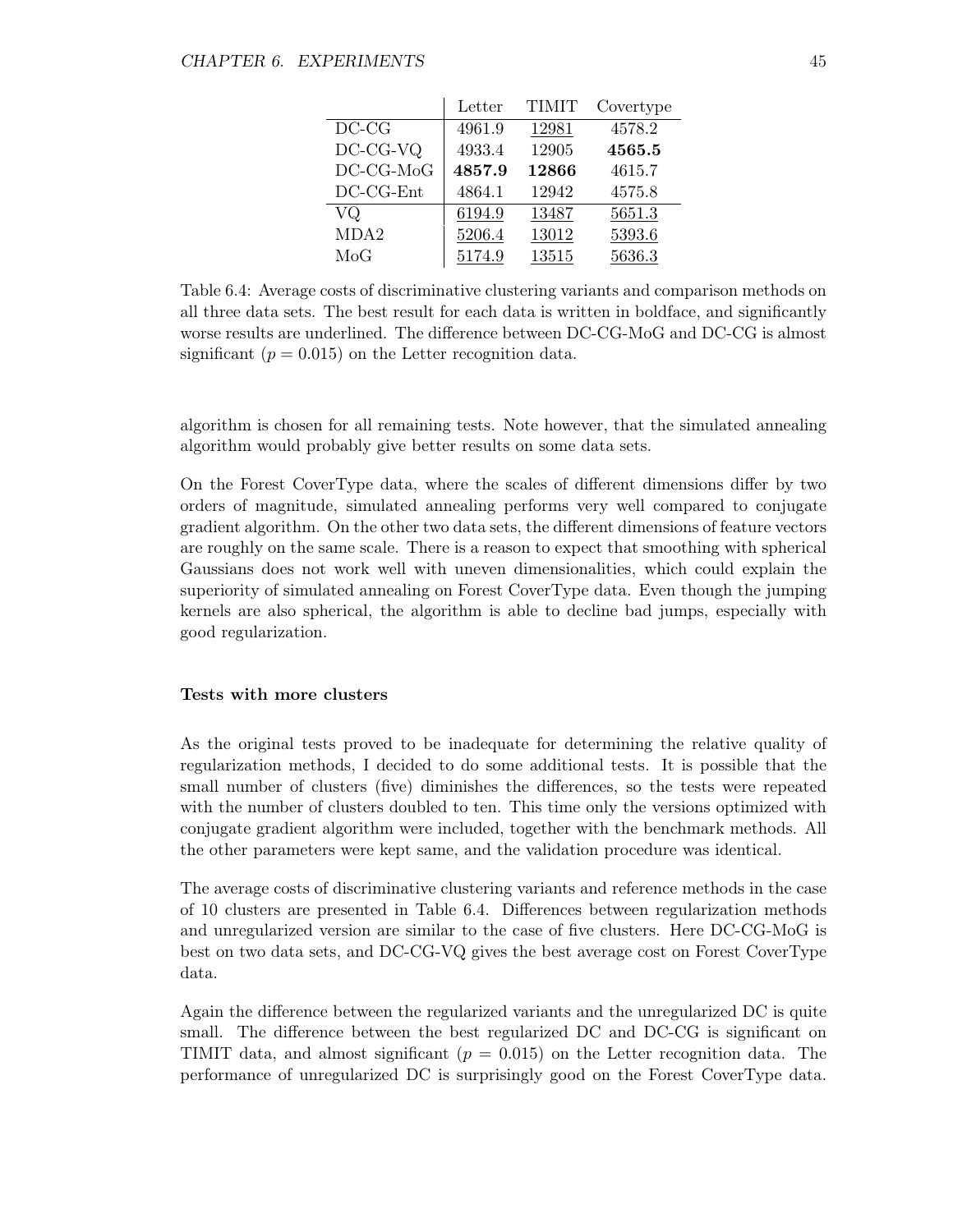#### CHAPTER 6. EXPERIMENTS 46

This could also be because of the differently scaled variables.

The reference methods are again clearly inferior to the DC variants. All DC variants, with the exception of DC-CG and DC-CG-Ent on TIMIT data, are significantly better than any of the classical clustering algorithms.

The results of these two sets of experiments can be summarized as follows: DC outperforms classical clustering methods, regularization generally increases the performance of DC, and the regularization methods produce mutually similar results.

## 6.3 Exploring TIMIT data and properties of DC regularization

The plain cost function values, or significance of differences between methods may not tell everything about the quality of the solutions. In this section one of the data sets, the TIMIT phoneme data set, is studied more closely. At the same time, I try to further explore the properties of DC and the regularization methods.

#### 6.3.1 Effects of regularization

In this section I briefly study the effects of parameter  $\lambda$  with the two Bayesian regularizations and CG optimization algorithm. The two parameters to be validated with these variants are the smoothing parameter  $\sigma$  and the regularization parameter  $\lambda$ . Selecting σ with validation is rather simple, and the cost as a function of σ, as illustrated in [27], seems usually to be rather smooth and unimodal.

Effects of  $\lambda$  have not been studied earlier, so some experiments are included here. First I study how variable the results of validation are, by running 10-fold cross-validation. The effects of data set size are also studied. Supposedly less regularization, meaning smaller  $\lambda$ , is needed with large data sets. To study this, the runs were repeated with four different sizes of training data. I used data sets of sizes 4000, 8000, 16000, and 32000. In each case, 9/10 of samples were used for training, and 1/10 for validation. The number of clusters in this experiment was five.

The average value and standard deviation (computed in the logarithmic scale) of  $\lambda$  are illustrated in Figure 6.2. We see that the variance of  $\lambda$  is rather large, and hence selecting the amount of regularization by validation is difficult; we need to use a wide range of candidate values to find the best value. The amount of data does not seem to affect the variability of  $\lambda$ . On the other hand, the average optimal  $\lambda$  decreases while the amount of data is increased, as expected. The behavior is quite similar on both Bayesian regularization types. This result, however, is not statistically significant, but merely illustrates the phenomenon.

As another example, I illustrate how the compromise between DC and the model used for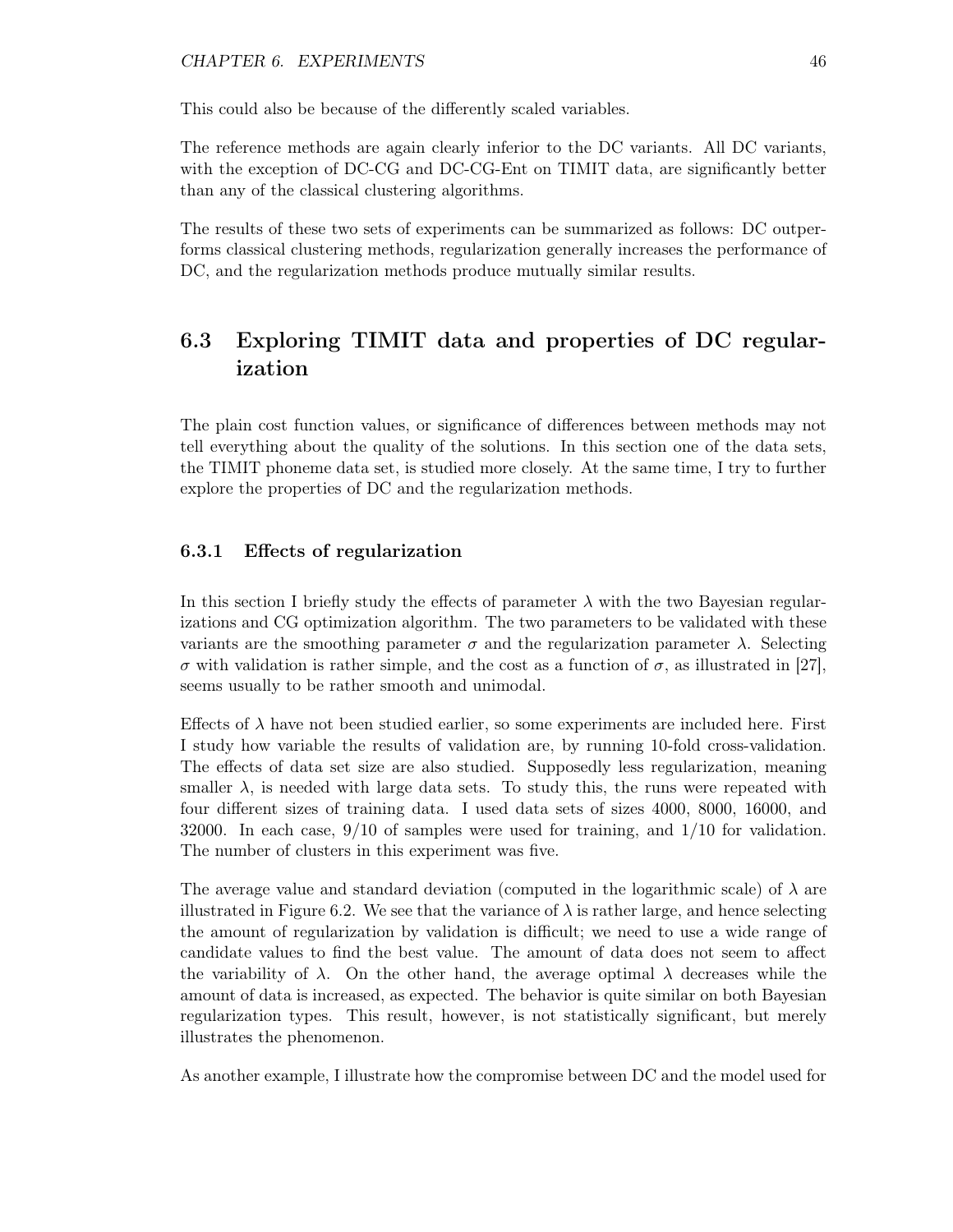

Figure 6.2: The optimal value of regularization parameter decreases with increasing size of the data set. On the other hand the variability in the estimate of the optimal parameter does not seem to decrease. Solid line: the average  $\lambda$ , dotted line: the standard deviations. Note the logarithmic axes.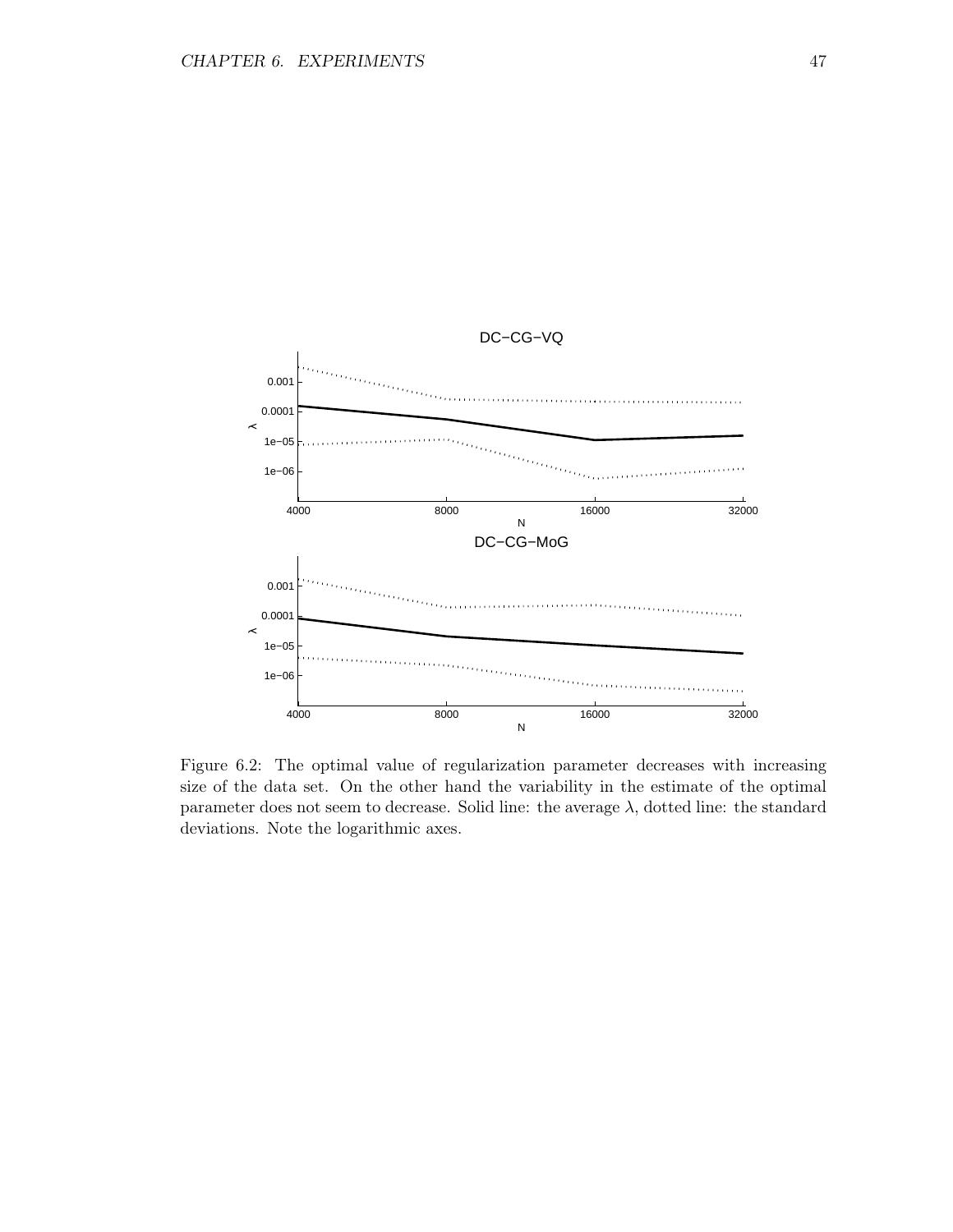

Figure 6.3: Illustration of the effects of  $\lambda$  on the cost function terms of DC-CG-VQ. The solid line presents the compromise between unregularized DC and Euclidean VQ on test set, and dashed line shows the same for training set. The large dots show the unregularized DC and the reference methods on the test set, while small dots depict the regularized DC solutions with different values of  $\lambda$ . Notice that the DC cost is better for slightly regularized DC than it is for the plain DC-CG, especially on the test set.

regularization changes with the value of  $\lambda$ . For this experiment, I chose to use the vector quantization model for regularization, as the compromise is most easily interpretable with it. This is the same compromise that was illustrated on toy data in Figure 6.1.

I validated the best  $\sigma$  for a range of  $\lambda$ -values, and computed both the discriminative clustering cost and the Euclidean VQ cost for each  $\lambda$  (using the  $\sigma$  that gave the best DC cost). The models with each  $\lambda$  are plotted (Figure 6.3) into two-dimensional space formed of the DC cost and the Euclidean VQ cost. The costs are computed as averages over 10 validation runs. For reference, the average results of the traditional clustering methods on the same setup are also included. Again, five clusters were used.

As we see, changing the  $\lambda$  moves the result from the pure DC result towards the pure Euclidean VQ. The form of the curve for the test set is here the most interesting part. The best value of the DC cost is not obtained without regularization, but with a small value of  $\lambda$ . The result is consistent with the previous experiments, where regularization in general improved the performance of DC. We also see that the VQ cost of the best DC results is clearly smaller than the VQ cost of unregularized DC, or to be precise, the best VQ-regularized DC solution models the primary data almost as well as the classical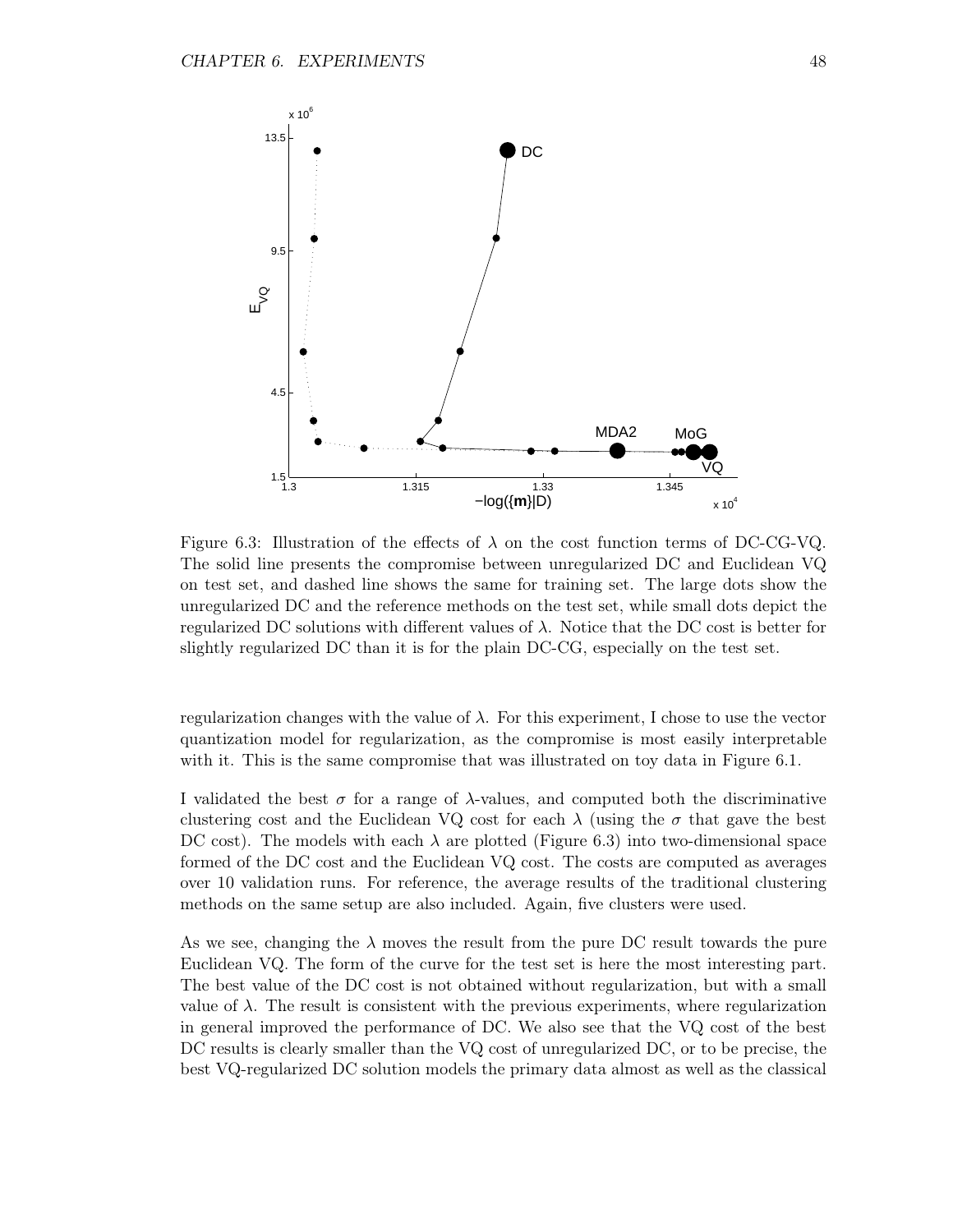models.

Note also the difference in the forms of the two curves. For training data, the unregularized DC is roughly as good as the best regularized DC. The increase in test set performance of the regularized DC is explained by the increase in its generalization capability. As we remember from Chapter 2, increasing the generalization ability is one of the motivations for regularization.

#### 6.3.2 Effects of initialization

The results obtained so far have all been quite noisy. The average cost difference over cross-validation runs might be clear, yet insignificant because some unusually bad "outlier" runs. These outliers increase the variance of the results and thus also increase the p-value of the paired t-test. With highly variable results, more tests are needed to discover possible significance.

Two of the optimization algorithms presented for DC are stochastic algorithms, so high variability in the results is understandable and easily explained. The CG algorithm, however, is a deterministic algorithm, and always converges to a local minimum of the cost function.

It is well known that for non-quadratic problems, the CG is fairly sensitive to initialization. This suggests that the bad results with CG on some runs might be because of bad initialization leading to poor local minima. In all previous tests, the initialization has been done by selecting random samples from the training data as location prototypes  $m_i$  of clusters.

Here I study the initialization in some detail in order to verify whether the variability in results could be caused by it, and use the two best variants, DC-CG-MoG and DC-CG-Ent, as examples. I optimized DC a number of times with different random initializations to study the variability of results. All other parameters were kept constant, and were selected to be close to optimal on the basis of earlier tests. The number of clusters was 10.

In addition to the random initialization, I tried initializing by Euclidean vector quantization, which in turn was initialized randomly. The Euclidean VQ solution was computed for the same random initialization that was used with DC in that particular run, and it was used as an initial configuration for the cluster prototypes  $\mathbf{m}_i$  of DC. This kind of initialization forces the cluster prototypes to be initially located at areas of high density  $p(x)$ , and it could thus prevent very poor solutions by choosing a local minima with robust estimates for the distributions.

The results of 40 runs with both initialization methods are depicted in Figure 6.4. We see that the variability is clearly greater with random initialization. Also the average cost is slightly larger. This strongly suggests that the variability in the previous tests could be lowered with suitable initialization methods.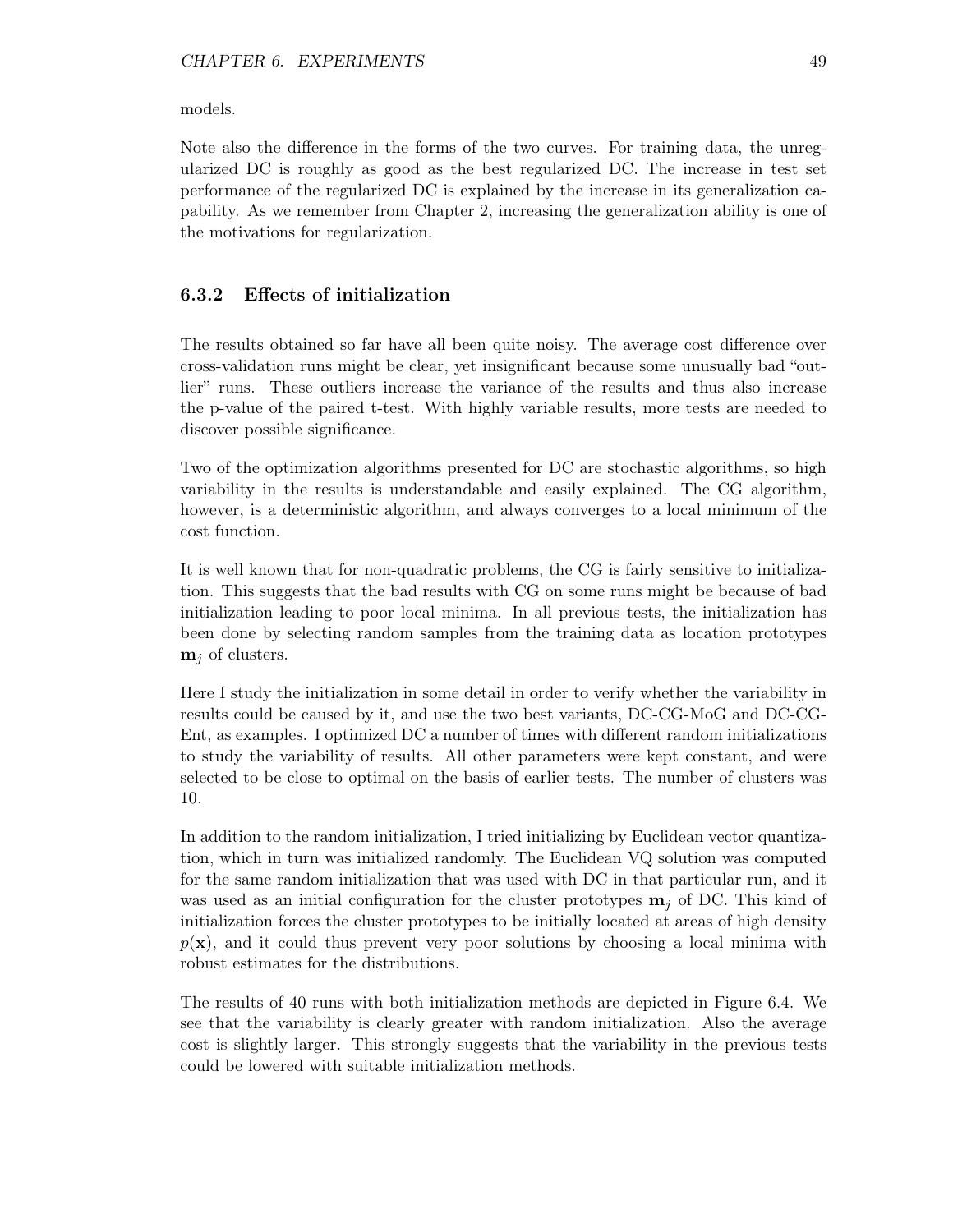

Figure 6.4: Random initialization (left) causes large variation to the results of DC. When DC is initialized with Euclidean VQ (right), both the average cost and the variability decrease. The effects are similar on the two tested methods, DC-CG-MoG and DC-CG-Ent. The x-axis is here used to present the 40 different runs. Solid line: runs, dashed line: average cost, dotted line: standard deviations.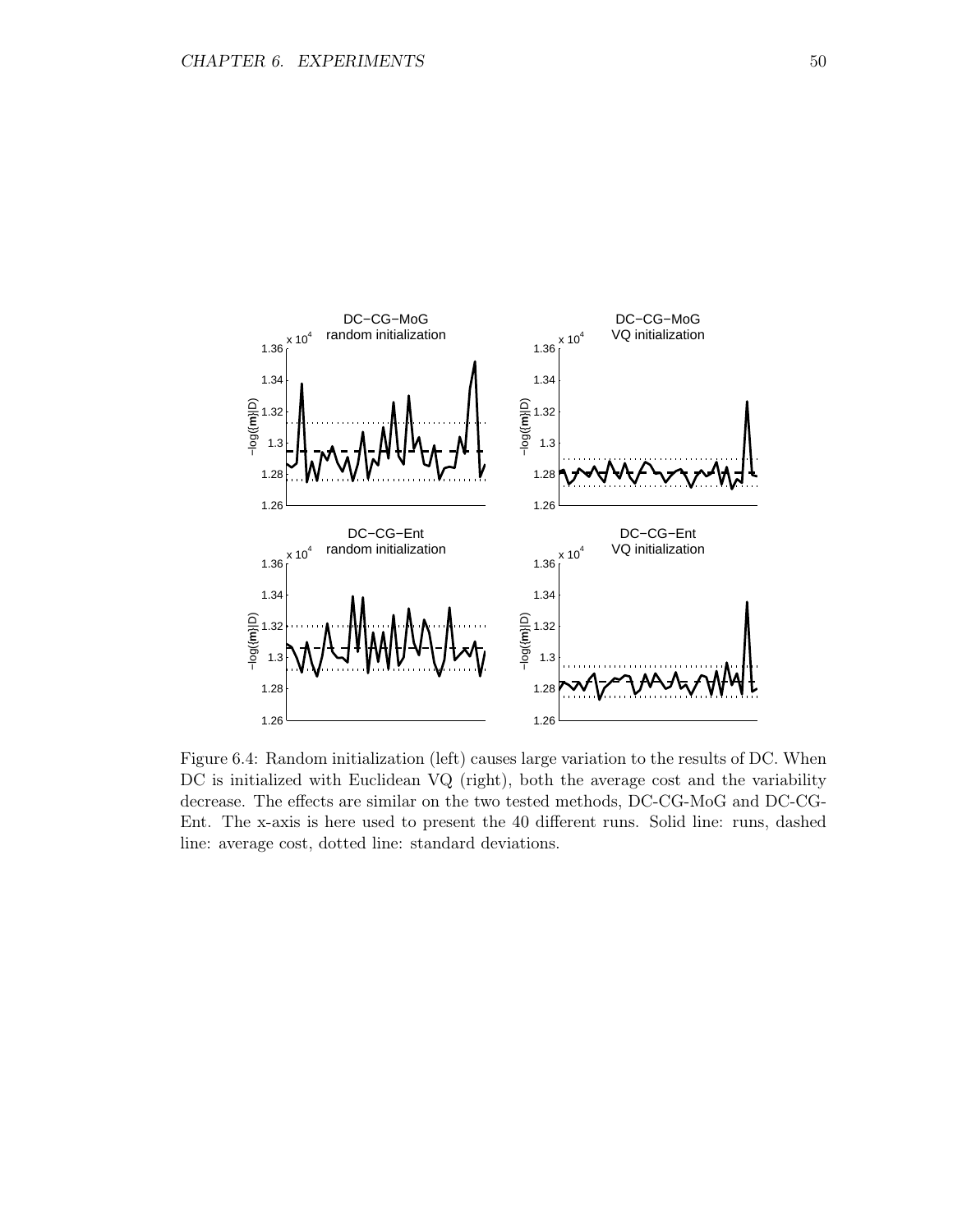

ae n w r dh uh en ay p oy jh k g l er ch d th ow iy dx ih m y s ah sil aa b ey hh eh sh t v uw f ax z aw q

Figure 6.5: The distribution of test phonemes in the ten clusters. Each column is normalized, so the elements are empirical estimates of the conditional probabilities of certain phoneme being in certain cluster. White means high probability, and black is low. Note that for clarity of labels, the phoneme  $/ax-h/$  is here denoted by  $/ax/$ , and  $/eng/ by /ng/$ .

The DC-CG-Ent seems to benefit from VQ initialization slightly more than DC-CG-MoG; the results obtained with VQ initialization are similar on both regularization methods, while the average cost of DC-CG-MoG is smaller with the random initialization. This is probably because the Bayesian regularization methods guide the cluster prototypes towards the model of  $p(x)$ , and thus can overcome bad initializations in some cases.

In the previous section we saw that validating the regularization parameter can be quite difficult. Here it was shown that the random initialization causes large variations to the cost function values. Both of these phenomena affect the comparisons in Tables 6.3 and 6.4 by increasing the variation of the results and thus reducing the significances.

#### 6.3.3 Resulting clusters

Here I take a brief look at the contents of the clusters produced by discriminative clustering. I also try to interpret them to see whether the results really are reasonable.

For this purpose, DC-CG-MoG was trained with 10 clusters. 10000 samples were used in training set, and another 10000 samples were then clustered with the model. I chose to use parameter values  $\sigma = 6.0$  and  $\lambda = 0.0001$ , which should provide a good result in terms of the cost function.

Distribution of test samples into clusters is presented in Figure 6.5. Each column has been normalized, so they present the distributions of samples into clusters given its phoneme label.

If we map phonemes into unique clusters by majority voting (Table 6.5), we can analyze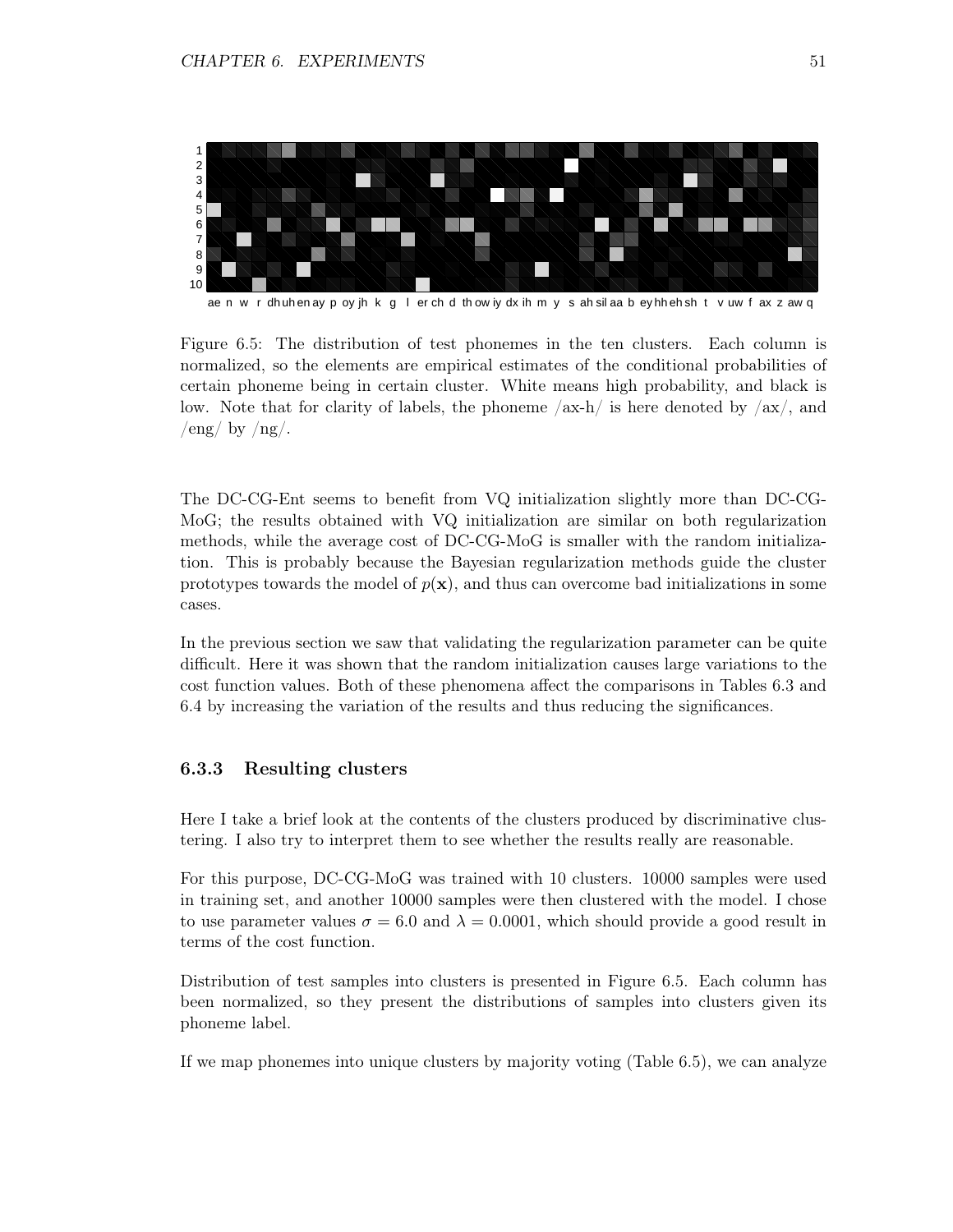| Cluster        | Phonemes                          |
|----------------|-----------------------------------|
|                | uh dx ah                          |
| 2              | S Z                               |
| 3              | jh ch sh                          |
| $\overline{4}$ | iy ih y ey uw                     |
| 5              | ae eh                             |
| 6              | dh p k g d th sil hh t v f ax-h q |
| 7              | w oy l ow b                       |
| 8              | ay aa aw                          |
| 9              | n m eng                           |
|                | r er                              |

Table 6.5: Cluster memberships of phonemes, chosen by majority voting, that is, the phoneme belongs to a cluster with most samples of that particular phoneme. See text for detailed analysis of the result.

whether similar phonemes fall into the same clusters. The same short names are used for phonemes in both the figure and the table. Comprehensive explanation of these labels are given in the documentation of the data set [32], here I only address their meanings to the point it is necessary for this simple analysis.

In phonology, different kinds of higher level groupings can be given for phonemes. The most fundamental of such groupings is vowels and consonants. The consonants can be further divided into stops, affricates, fricatives, and nasals. In addition, some phonemes are classified to semivowels or glides, which are sort of intermediates between consonants and vowels.

Let us now study the cluster structure obtained with DC from this viewpoint. In cluster 3 we have /ch/ and /jh/, the only two affricates present in the data set. They are grouped together with  $/\text{sh}/$ , which clearly sounds similar. All the nasal phonemes  $/\text{n}/$ ,  $/m/$ , and /eng/) are clustered into cluster 9 with no other phonemes.

The cluster 10 contains only two phonemes,  $/er/$  and  $/r/$ , which are so-called tremulants. In cluster 2, we have only two mutually similar phonemes,  $/s/$  and  $/z/$ .

The cluster 6 has quite a number of phonemes. It contains nearly all the stops  $(\frac{1}{k}, \frac{1}{k})$  $\langle p \rangle$ ,  $\langle t \rangle$ ,  $\langle g \rangle$ ,  $\langle d \rangle$ , and  $\langle q \rangle$  with most of the fricatives  $(\langle f \rangle, \langle th \rangle, \langle dh \rangle, \langle v \rangle)$ , and yet two other phonemes  $(\sqrt{ax-h}/\hbar)/$ . In addition, the silence belongs to this cluster. It is understandable, as the stops consist mostly of silence.

The remaining clusters consist mostly of vowels. The cluster 8 has three quite similar vowels  $\left(\frac{\text{day}}{\text{day}}\right)$ ,  $\left(\text{aa}\right)$ , and  $\left(\text{aw}\right)$  and no other phonemes, while cluster 5 has another two mutually similar vowels, /ae/ and /eh/ (both are front vowels). In cluster 4 we have one semivowel  $\langle y, \rangle$ , and all the other phonemes are vowels. The cluster 7 contains two vowels  $(\gamma_{\rm ov}/\gamma)$  and  $\gamma_{\rm ov}/\gamma$  with two semivowels  $(\gamma_{\rm av}/\gamma)$  and even one stop,  $\gamma_{\rm av}/\gamma$ . Finally, in cluster 1, we have two vowels  $(\n\sqrt{\text{ah}}/\text{and } \n\sqrt{\text{ah}}/\text{to}$  together with one stop,  $\sqrt{\text{dx}}/\text{to}$ .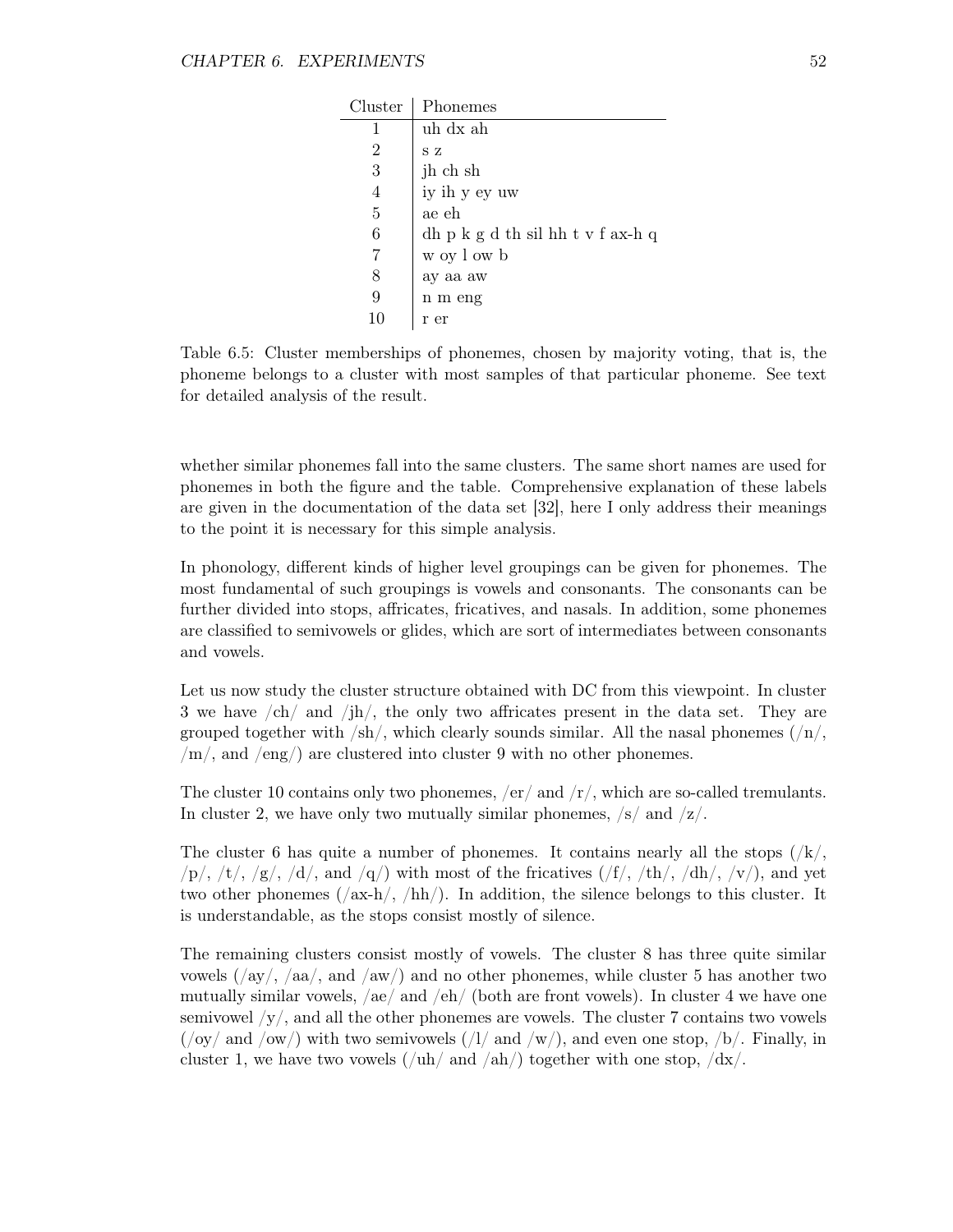Overall, the clusters seem quite natural. DC has been able to separate the vowels and semivowels from the consonants relatively well. In addition, the vowel groups are quite homogeneous. An expert of phonetics would be required to analyze the results in more detail.

If we imagine that the clustering had been done without any prior knowledge of the problem, the results are partially good, but partially only tentative. The nasals, tremulants and affricates become grouped and could probably be detected as natural clusters. The cluster 6, on the other hand, has pretty large number of different phonemes, and would definitely require further analysis, for example DC with more clusters.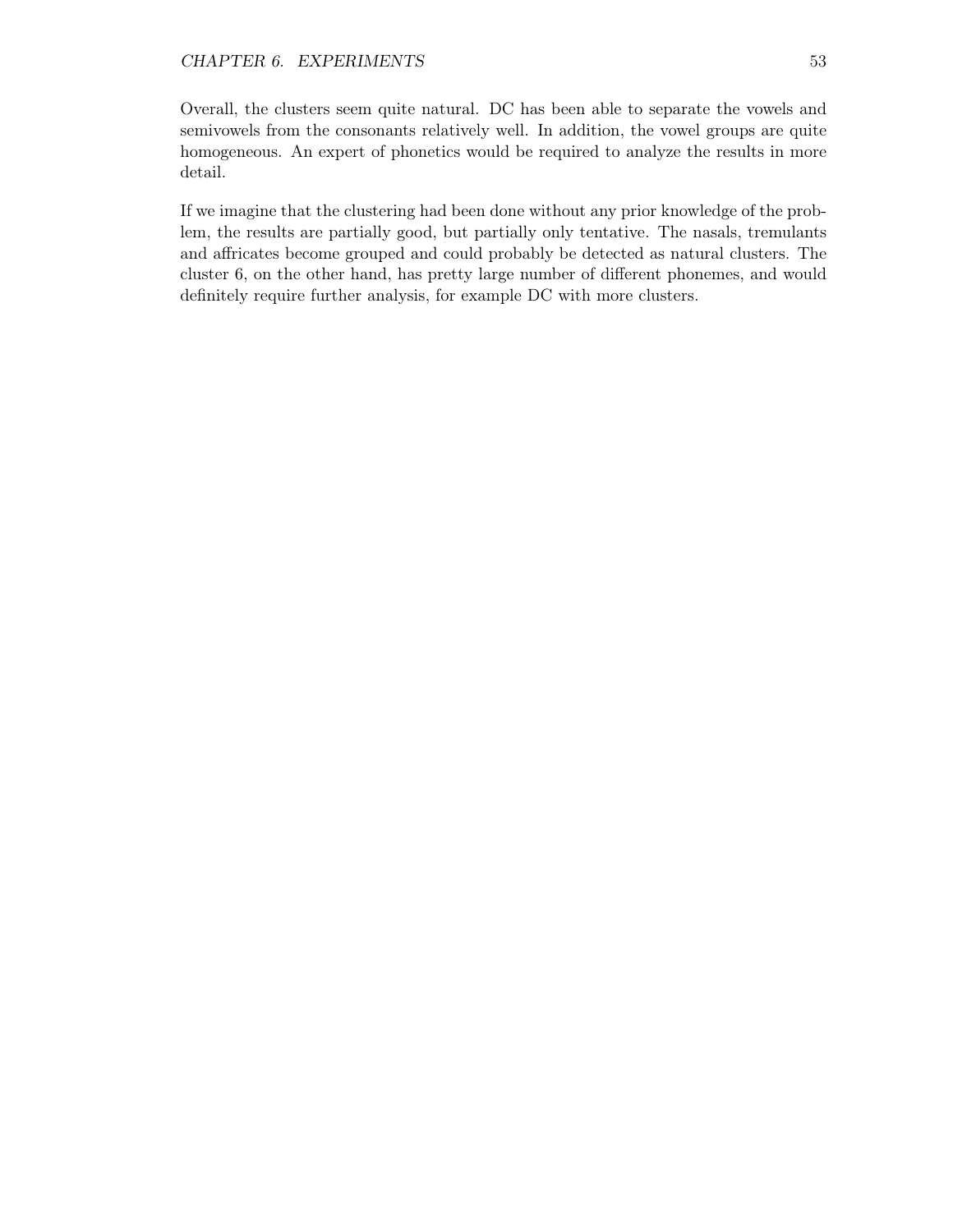## Chapter 7

# Related works

### 7.1 Other applications of learning metrics

As discussed in Chapter 4, DC does vector quantization in learning metrics, though only asymptotically. Therefore it is closely related to other works of learning metrics. Below I briefly summarize two other approaches of the principle.

#### 7.1.1 Self-organizing map in learning metrics

As described in Chapter 2, the learning metrics principle can be applied by explicitly estimating the conditional distribution of auxiliary variable,  $p(c|\mathbf{x})$ , and by computing the distances with (2.8). This approach can be used with any unsupervised method that computes distances; here I review works [13, 23] on self-organizing maps [15].

The self-organizing map (SOM) consists of a set of units  $u_i$ . Each unit is presented by a model vector  $\mathbf{m}_i$  in the primary data space. In addition, the units have a topology in a sense that the units are arranged on a lattice, usually of a form of a two-dimensional hexagonal grid. The model vectors  $\mathbf{m}_i$  are adapted to represent  $p(\mathbf{x})$ . At the same time, units close to each other on the lattice are forced to have relatively similar model vectors  $\mathbf{m}_j$ . As a result, an ordered representation of  $p(\mathbf{x})$  is obtained.

A simple online algorithm can be used for adaptation. At each step, one training sample  $\mathbf{x}(t)$  is chosen randomly, the distance  $d(\mathbf{x}(t), \mathbf{m}_i)$  to all model vectors  $\mathbf{m}_j$  is computed, and the unit  $w(t)$  with the closest model vector is selected as the best matching unit (BMU). After that, the model vectors of the BMU and its neighboring units are adapted a little towards the data sample. See for example [15] for details.

Often the Euclidean distance is used. The learning metrics distance would be given by  $(2.8)$ , where  $p(c|\mathbf{x})$  is replaced by an estimate. In principle, this approach requires that the conditional density  $p(c|\mathbf{x})$  is to be estimated, and that the global distances, which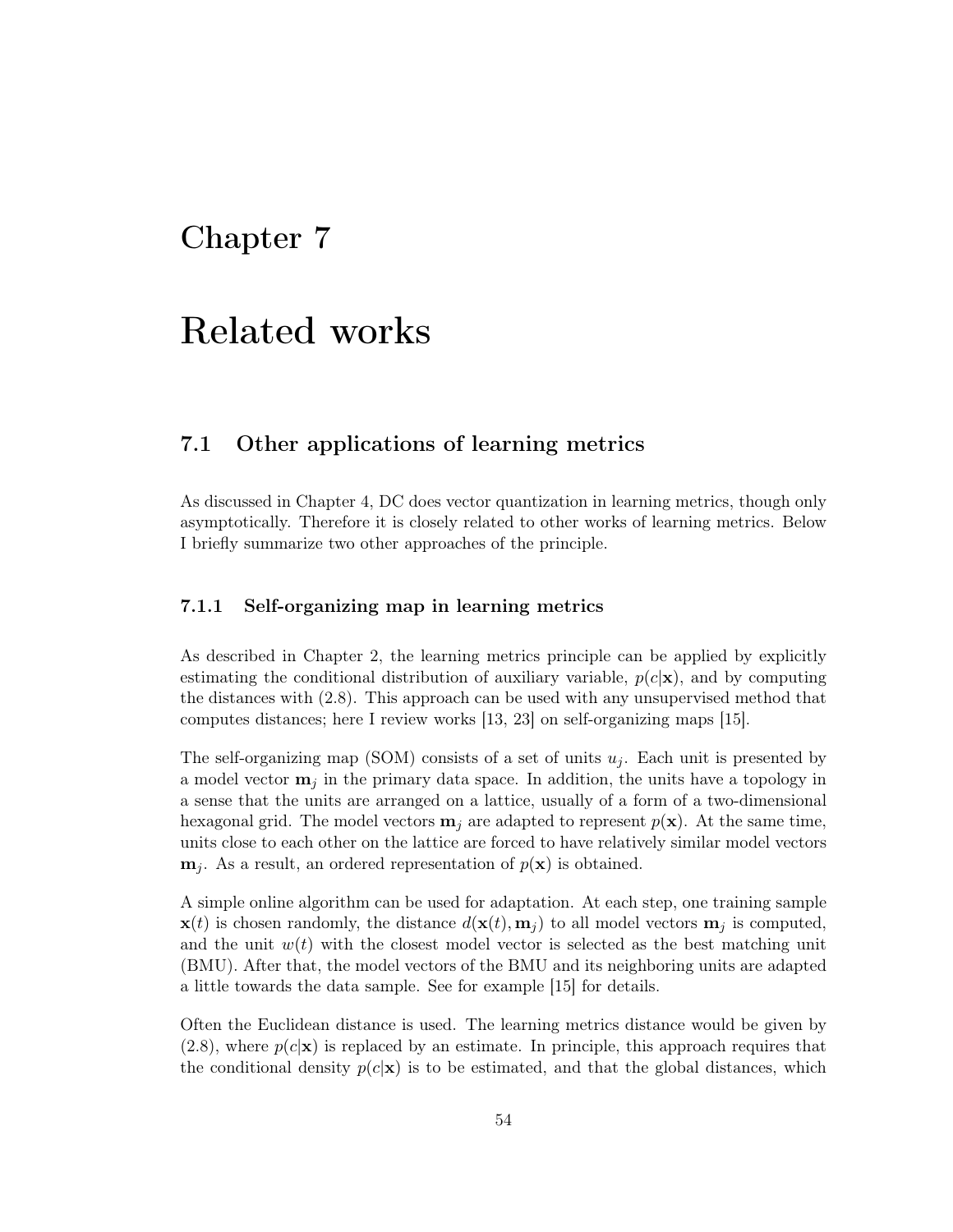are path integrals of (2.8), have to be approximated.

Various density estimation methods based on Gaussian functions have been tested for the purpose of estimating  $p(c|\mathbf{x})$  [23]. The results suggest that the conditional density should be estimated directly, and not by first estimating  $p(c, \mathbf{x})$  and using Bayes' rule to obtain  $p(c|\mathbf{x})$ .

Different distance approximation methods have been studied in [23]. The simplest approach uses (2.8) directly for global distances. The results are sometimes good but in general (2.8) is inadequate for global distances.

A better approximation assumes that the shortest path is a straight Euclidean line between the sample  $\mathbf{x}(t)$  and the model vector  $\mathbf{m}_i$ . The distance can then be approximated by dividing the line into small segments, and computing the local approximation at the beginning of each segment. A SOM in learning metrics with this distance approximation seems to preserve the distributions of the auxiliary variable better than the traditional SOM [14]. It also outperforms a supervised variant of SOM [15].

The approach taken with SOM could also be used for clustering. Either we could use the SOM in learning metrics as a clustering algorithm, as SOM is sometimes used, or we could apply learning metrics to another unsupervised clustering method by estimating the conditional density, and using the resulting metric with vector quantization, for example.

An obvious problem with this type of approach is the need of a density estimator. Optimization of the density estimator is in no way related to the final goal, be it clustering or something else, and currently there exists no justified criteria for selecting the best estimator. In the works so far, the estimator has always been selected by validation.

#### 7.1.2 Relevant component analysis

The learning metrics principle has also been applied to component analysis [22]. In relevant component analysis, a linear projection  $W<sup>T</sup>x$  is sought to maximally preserve the relevant properties of data. The relevance is here again given by an auxiliary variable c.

The data **x** is projected to smaller-dimensional vectors  $y = W<sup>T</sup>x$  by an orthogonal transformation matrix W. The columns  $w_i$  of W are the basis vectors of the reduceddimensional subspace of the original primary data space. The data can therefore be presented by components  $\mathbf{w}_i^T \mathbf{x}$ . Note that the projection is defined solely on the basis of the primary data.

The goal is to find a transformation that makes the subspace as informative as possible of the auxiliary data. Informativeness is here measured by predictive power of a generative probabilistic model of c given the projected value  $W<sup>T</sup>x$ . The projection is optimized by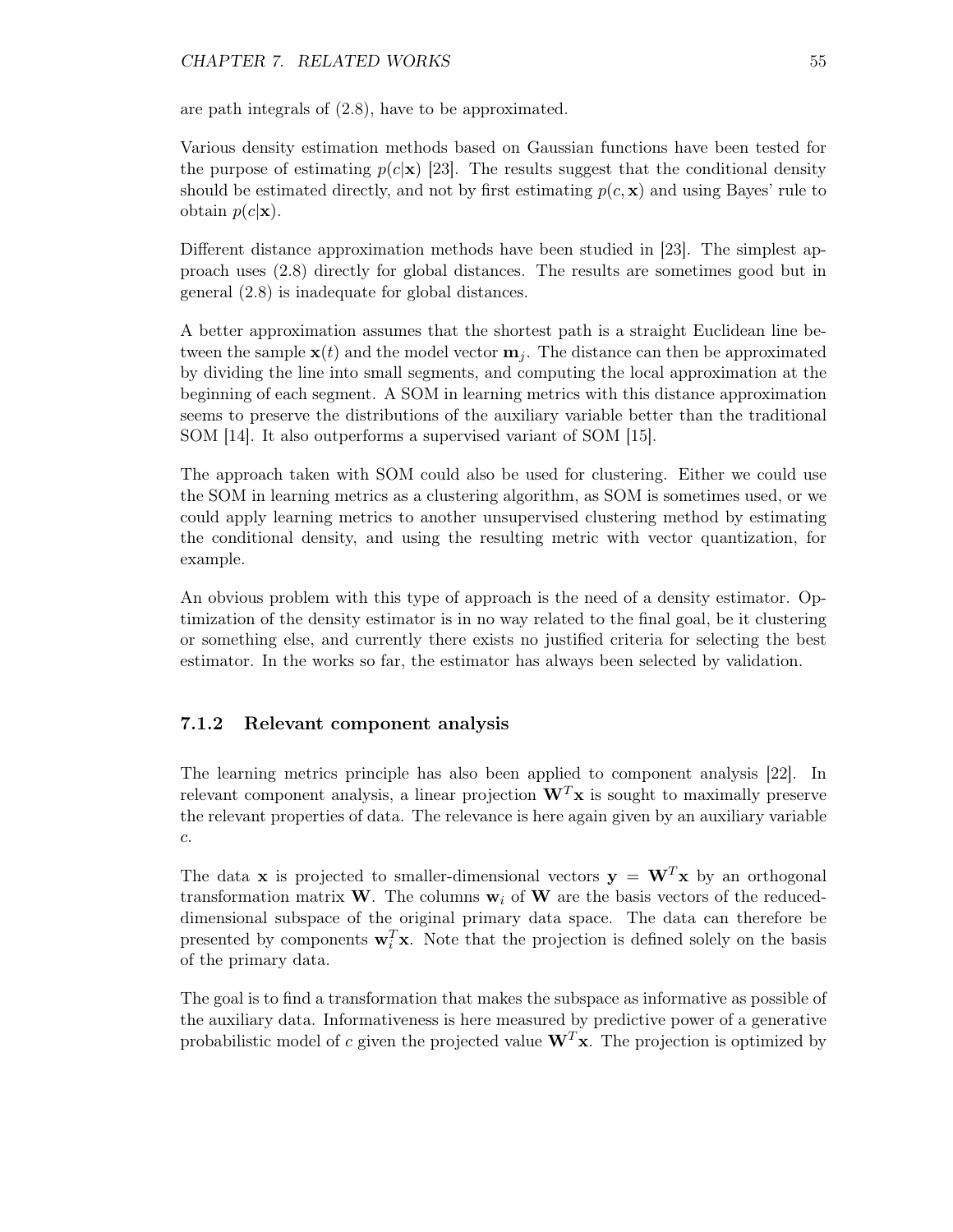maximizing the likelihood

$$
L = \sum_{(\mathbf{x},c)} \log \hat{p}(c|\mathbf{W}^T \mathbf{x}), \qquad (7.1)
$$

where  $\hat{p}$  is some density estimator. If the estimator is parametric, the parameters are optimized as well. In [22], a Parzen kernel estimator is used, and the projection matrix is estimated by maximizing the likelihood with a stochastic approximation algorithm.

Here the optimization of the estimator is connected to the primary goal of the method, and thus is not as arbitrary as in the previous section.

Like DC, Relevant component analysis has a connection to mutual information. Asymptotically, as the amount of data increases, RCA is equivalent to maximizing the mutual information between  $C$  and  $Y$  considered as random variables. The connection to the learning metrics is also asymptotic; RCA minimizes a certain reconstruction error in learning metrics (see [22] for details).

We can think of RCA as a modification of DC. The function that assigns samples to clusters is changed from minimum Euclidean distance to a linear projection operator. In addition, the estimation of within-cluster probabilities by constant parameters is replaced by a continuous parameterized or non-parametric estimate in the projection subspace.

### 7.2 Information Bottleneck

Distributional clustering refers to marginal clustering of co-occurrence data, that is, data that consists of occurrences of nominal variables. The concept and models for distributional clustering were introduced in [24]. The ideas have been developed further in many directions by several authors. Here we introduce the information bottleneck (IB) principle [33].

In the notation used in this thesis, the idea in IB is to build a representation  $V$  for a discrete random variable  $X$  that would be be maximally informative about another random variable C while using as little resources as possible. Finding such representation can be conceptualized as clustering, as the amount of resources used to present V is smaller than what is needed for presenting X.

More formally this means that the mutual information  $I(C; V)$  is maximized while the mutual information  $I(X; V)$  is minimized. The cost is formulated as  $I(X; V) - \beta I(C; V)$ , where  $\beta$  controls the importance of the two contradicting goals. By variational optimization, the solution

$$
p(v_l|x) = \frac{p(v_l) \exp\left[-\beta d_{KL}(p(c|x)||p(c|v_l))\right]}{\sum_j p(v_j) \exp\left[-\beta d_{KL}(p(c|x)||p(c|v_j))\right]}
$$
(7.2)

is obtained. Note that the solution is self-referential through  $p(c|v)$ , and thus does not lead to an algorithm directly. Various algorithms have been proposed for finding the solutions, for example, agglomerative methods [31] and a sequential method [30].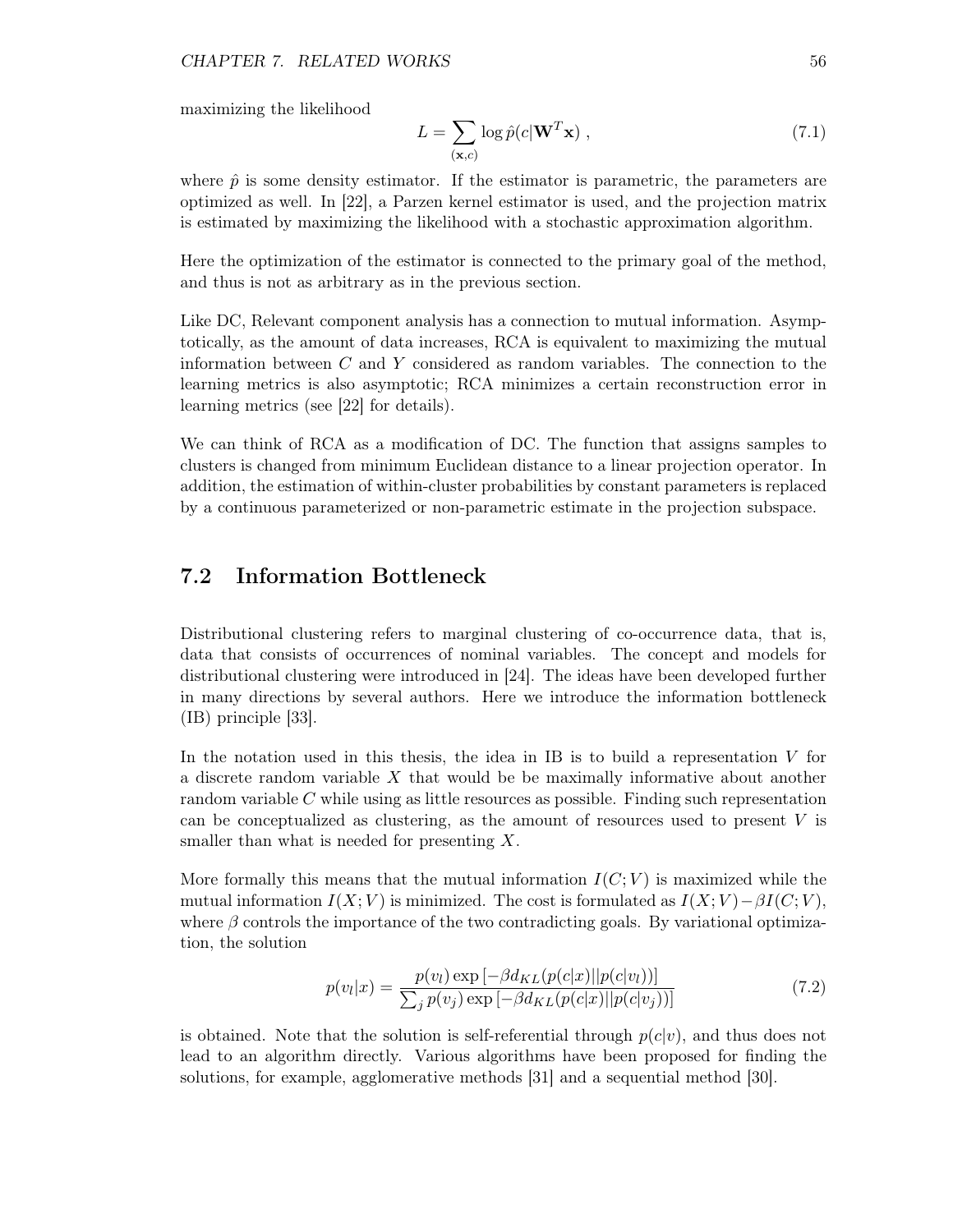In terms of DC, we can think IB as clustering  $X$  into clusters  $V$  that are informative about  $C$ , which is the task of DC as well. The main differences are that IB is defined for discrete  $X$  instead of continuous as DC, and that the IB is non-generative. While both methods are originally introduced for distributions of data, the DC can be interpreted generatively (see Section 4.3), and can thus be used to handle finite data sets in a justified way.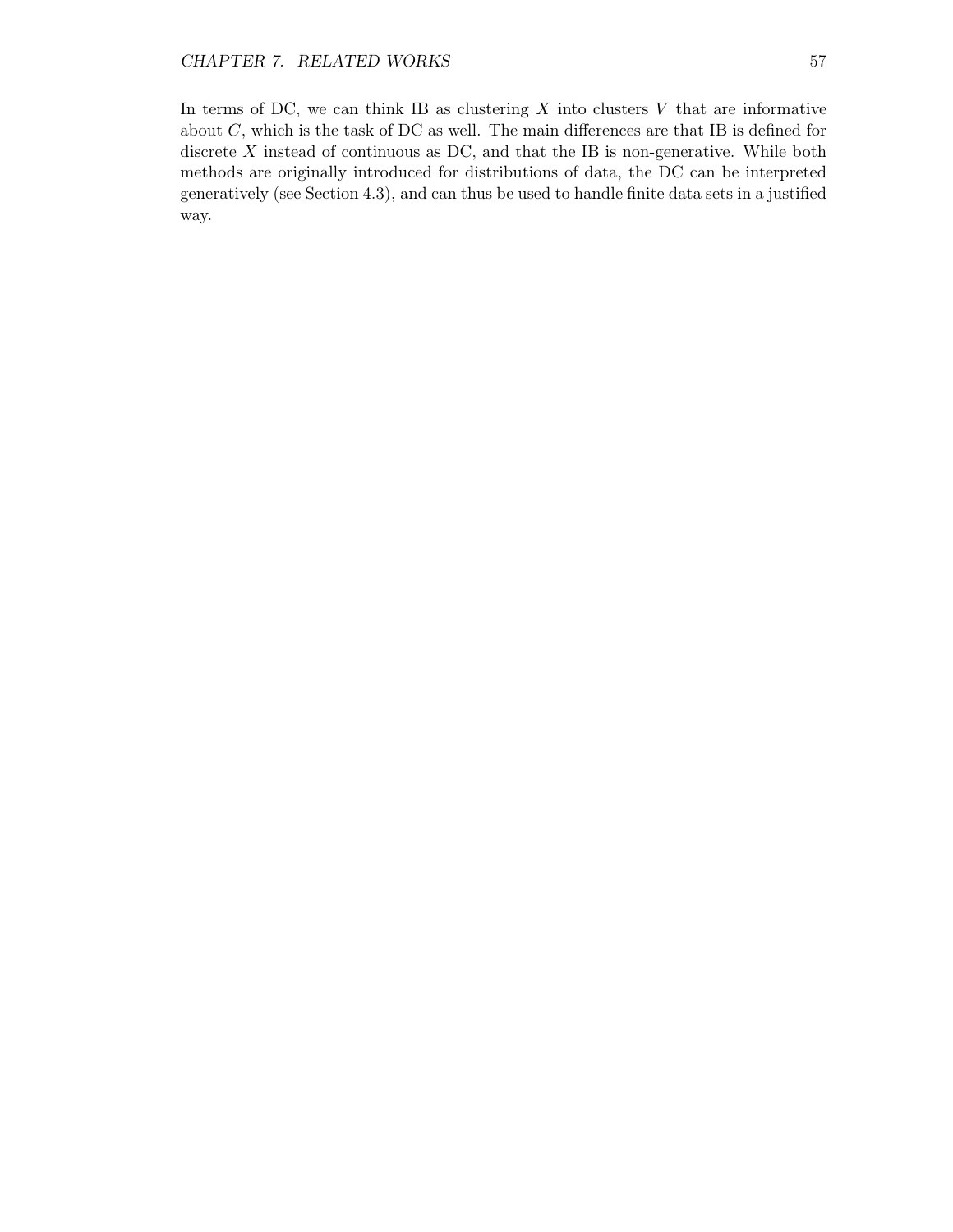## Chapter 8

# Conclusions

### 8.1 Evaluation

In this thesis, I have studied discriminative clustering and the optimization process required for learning the parameters of the model. Three optimization algorithms and three regularization methods aimed to ease optimization and to improve generalization capability were discussed. In addition, discriminative clustering has been compared with traditional methods applicable for the same task.

The experimental results support the previously known fact that discriminative clustering performs better than traditional unsupervised model-based clustering methods. DC also outperforms a joint distribution model called MDA2. This holds for both the regularized and unregularized versions of DC.

I have demonstrated that the conjugate gradient algorithm is a relatively quick and effective way of optimizing the discriminative clustering model. Sometimes better results can be obtained with simulated annealing, but the computational cost is roughly an order of magnitude higher.

The smoothing required for the conjugate gradient (or any other gradient-based optimization algorithm) could have caused some artifacts to the obtained clustering solution. The results here show that the changes to the problem are so small that they do not affect the optimization dramatically. This is the case at least with data sets where using spherical smoothing is reasonable; if the distribution of data is badly elongated into irrelevant directions, the results are worse. The conjugate gradient algorithm is not, however, perfect optimization algorithm for the problem, as it has problems with local minima and is sensitive to the initialization.

All three regularization methods presented in this thesis improve the performance of discriminative clustering on previously unseen test sets. The difference to the unregularized discriminative clustering is, however, sometimes quite small. Also the relative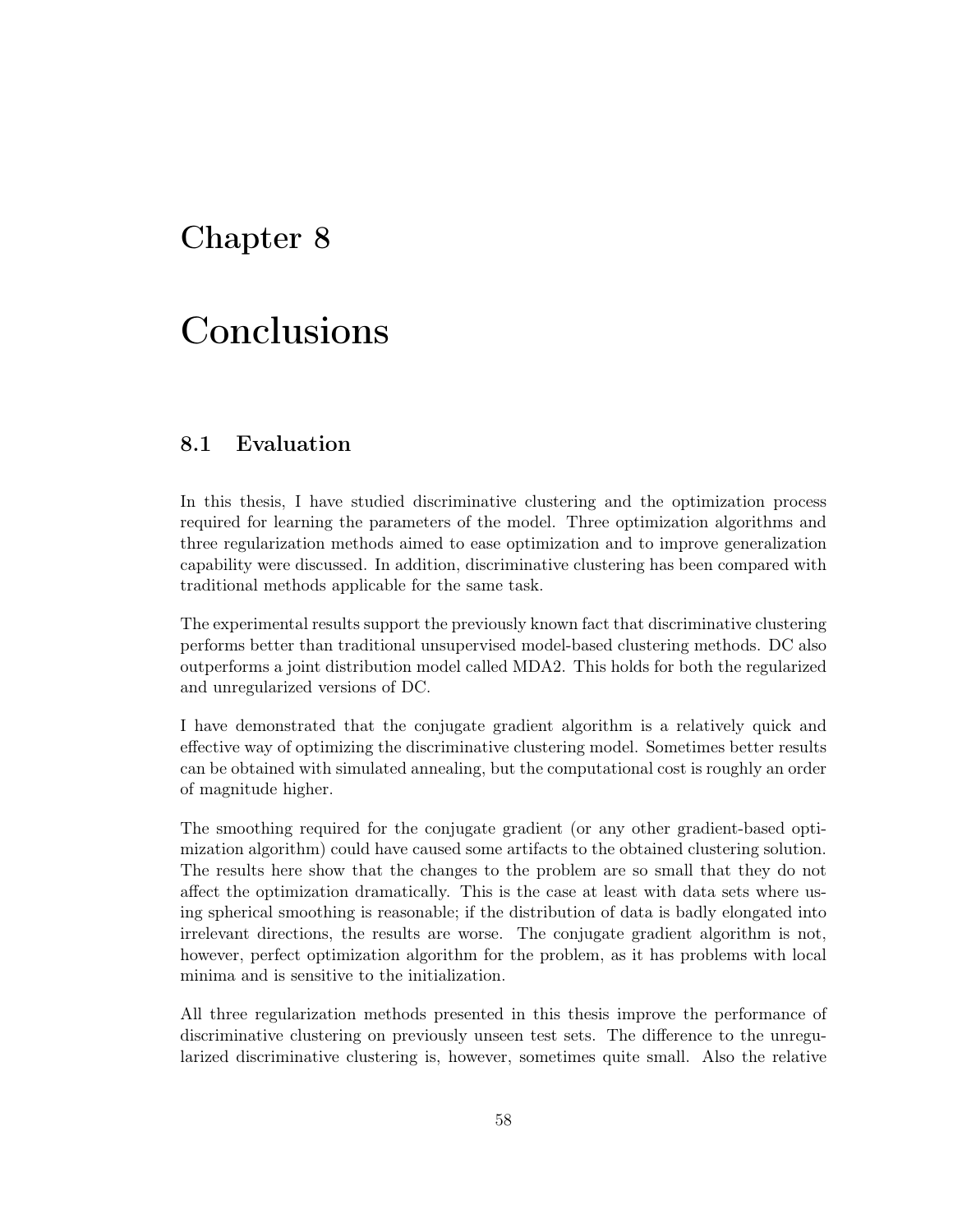performance of regularization methods is unclear; they seem to perform very similarly on most experiments.

The regularization methods each have some pros and cons. The vector quantization regularization has a nice interpretation as a compromise between Euclidean VQ and DC. The mixture of Gaussians lacks that property, but usually performs somewhat better. Another drawback of MoG regularization is the slightly higher number of parameters.

The entropy regularization has a nice and simple interpretation as well, which unfortunately holds only in the asymptotic case. The regularization is trivial to implement, and does not increase the computation time at all. Moreover, validating the regularization parameter is easier than with the Bayesian regularization methods.

Based on these experimental results, the following suggestions could be given. Discriminative clustering should be optimized with conjugate gradient algorithm, unless excessive amounts of computational resources are available or the data sets are small. In such exceptional cases, experimenting with simulated annealing could be advisable.

Applying one of the presented three regularization methods would probably be beneficial. The MoG and entropy regularization methods generally give the best results. The relative ordering of the two methods depends on the application. The best approach would obviously be to test both (or even all three) ways to regularize.

## 8.2 Future work

Many of the aspects studied in this thesis would benefit from additional research. Here I list the most important ones and give suggestions on the directions of future studies.

The optimization process still has some unclear points. The conjugate gradient algorithm performs well, but the obtained solutions depend highly on the initialization. The variability is rather high, and even a simple non-random initialization method helps to stabilize the results while giving equally good or even better average results.

This suggests that more work should be done on the initialization of the optimization algorithms. More clever initialization methods should at least help to find out the relative ordering of regularization methods with greater accuracy, because the random noise in evaluation is diminished. It is also possible that even the maximal performance could be increased.

The same problem could perhaps also be addressed with other kinds of approaches, for example by using other gradient-based optimization algorithms. Some stochastic elements in the optimization could help preventing poor local minima.

Selecting the amount of regularization is another partly open question. In this thesis the selection has been done by validation. Validation, however, gets complicated with the Bayesian regularization methods. More clever methods for the parameter selection could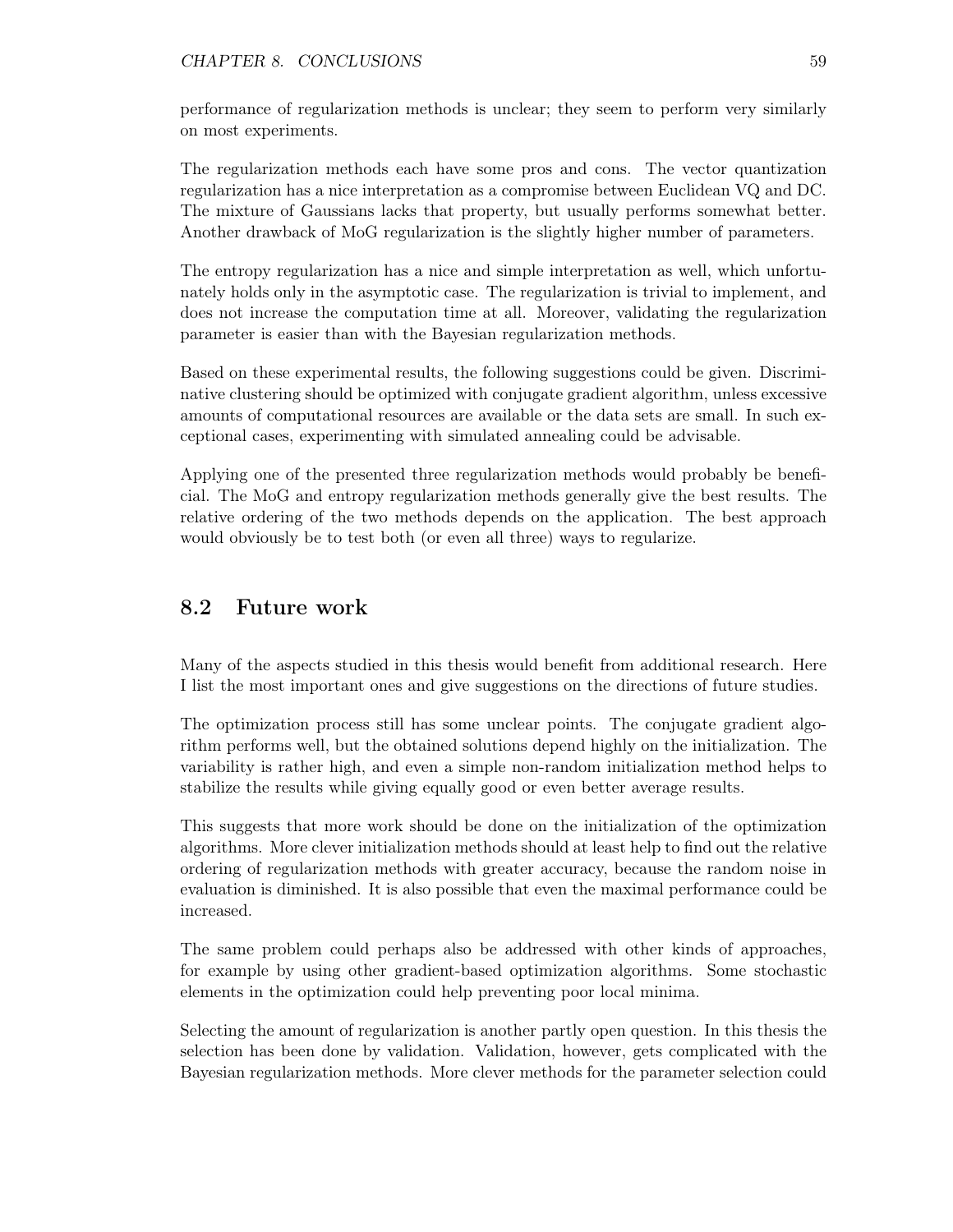#### CHAPTER 8. CONCLUSIONS 60

be studied. In addition, it could be fruitful to experiment using Bayesian regularization together with the entropy regularization.

One possible direction for future studies is to examine suitable preprocessing methods for the data to be analyzed with DC. As cluster memberships are based on Euclidean distances, the scaling of the primary space affects the result. Experiments on the Forest CoverType data show that DC smoothed with spherical Gaussians might not work well when data dimensions have large variations. Whitening the data, or using other more clever preprocessing methods, could help.

The version of simulated annealing used in this thesis is decent, but clearly not optimal. For example, we could use more sophisticated jumping kernels to guarantee quicker theoretical convergence [21]. Re-annealing procedures could be studied to prevent poor results. The computation time is likely to be greater than that of CG even with these improvements, but the SA algorithm could be useful in some special cases.

In the future, the evaluation of DC should be extended. In this thesis, I have compared DC with simple traditional clustering methods. One problem in this procedure is that the same auxiliary variable is used during learning and evaluation, making the setup closely resemble classification. DC is, however, an exploratory data analysis tool, and to get a more realistic idea of its performance, we could use some auxiliary variable to indicate relevance during learning, and evaluate the performance of DC by another, independent relevance-indicating variable.

I was not able to do such indirect evaluation of performance in this thesis because of lack of suitable data sets. If there were a data set with two separate classifications, one could use one of them for training and the other for testing. If the two classifications are relevant with respect to each other, the results of DC should still be good.

A fixed number of clusters has been used in all experiments. As mentioned in Chapter 3, several methods could be used to automatically select the best order of a model. Many of them should be applicable to DC. Therefore studying the model selection in the context of DC would be worthwhile, as these methods could then be used to automatically select the number of clusters.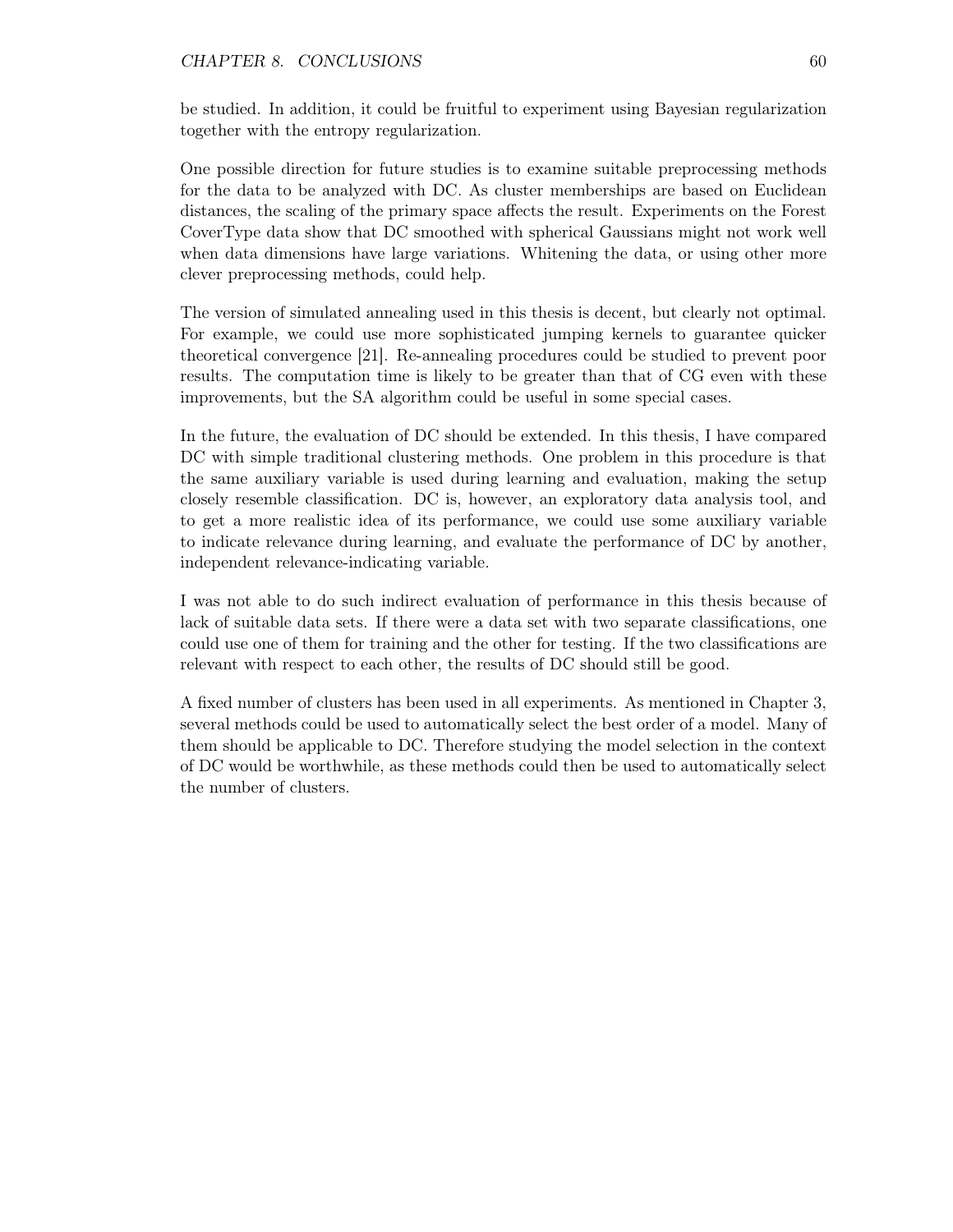# Appendix A

# Gradient of maximum a posteriori DC

The cost function of MAP DC used in optimization is the logarithm of the smoothed posterior  $p(\{\mathbf{m}\}|D^{(c)}, D^{(x)})$  (4.12). Here we denote for brevity  $t_{ji} = n_{ji} + n_i^0$  and  $T_j =$  $\sum_i t_{ji}$ . The gradient of the cost with respect to  $m_j$  is

$$
\frac{\partial}{\partial \mathbf{m}_j} \log p(\{\mathbf{m}\}|D^{(c)}, D^{(x)}) = \sum_{il} \Psi(t_{li}) \sum_{c(\mathbf{x})=i} \frac{\partial}{\partial \mathbf{m}_j} y_l(\mathbf{x}) \n- \sum_{\mathbf{x},l} \Psi(T_l) \frac{\partial}{\partial \mathbf{m}_j} y_l(\mathbf{x}) \n= \sum_{\mathbf{x},l} [\Psi(t_{l,c(\mathbf{x})}) - \Psi(T_l)] \frac{\partial}{\partial \mathbf{m}_j} y_l(\mathbf{x}) .
$$
\n(A.1)

For the normalized Gaussian membership functions we have

$$
\frac{\partial}{\partial \mathbf{m}_j} y_l(\mathbf{x}) = \frac{1}{\sigma^2} (\mathbf{x} - \mathbf{m}_j)(\delta_{lj} - y_l(\mathbf{x})) y_j(\mathbf{x}). \tag{A.2}
$$

Substituting this to the gradient gives

$$
\sigma^2 \frac{\partial}{\partial \mathbf{m}_j} \log p(\{\mathbf{m}\}|D^{(c)}, D^{(x)}) = \sum_{\mathbf{x},l} (\mathbf{x} - \mathbf{m}_j)(\delta_{lj} - y_l(\mathbf{x}))y_j(\mathbf{x})[\Psi(t_{l,c(\mathbf{x})}) - \Psi(T_l)]. \tag{A.3}
$$

The form (4.13) is obtained by applying the identity

$$
\sum_{l} (\delta_{lj} - y_l) y_j L_l = \sum_{l} y_l y_j (L_j - L_l)
$$
\n(A.4)

to (A.3).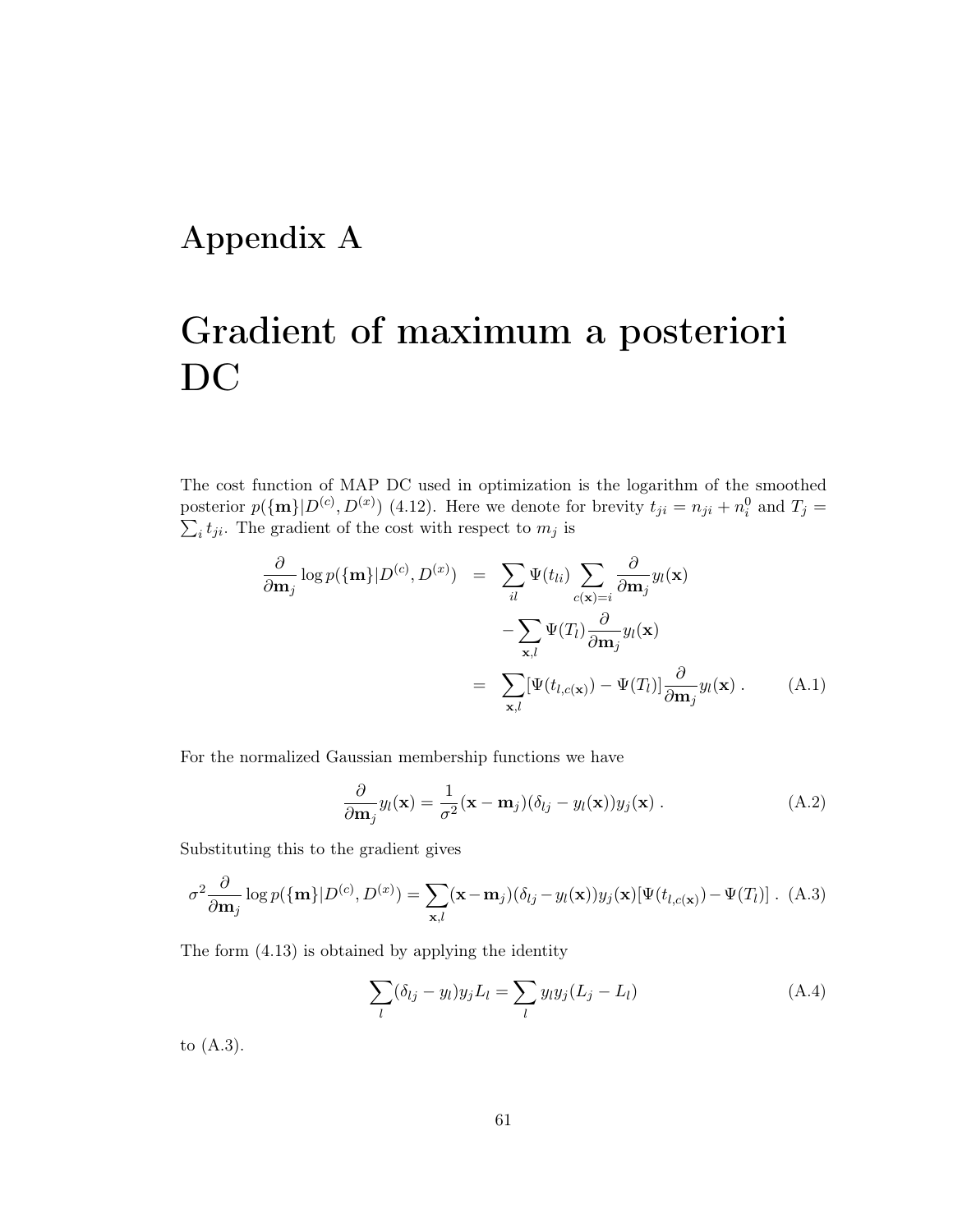## Appendix B

# Gradient of the mixture of Gaussians

Consider the mixture of Gaussians with covariance matrices of form  $\Sigma_j = \sigma^2 I$ . Denote the mixture components by  $G(\mathbf{x}|m_j) = \frac{1}{(2\pi\sigma^2)^{L/2}} \exp(-\|\mathbf{x}-\mathbf{m}_j\|^2/\sigma^2)$ . Then the mixture is

$$
p(\mathbf{x}) = \sum_{j}^{K} \rho_j G(\mathbf{x}|\mathbf{m}_j) .
$$
 (B.1)

The sum of the component probabilities  $\rho_j$  has to be one. Hence they are reparameterized by "soft-max"

$$
\rho_j = \frac{\exp(\beta_j)}{\sum_k^K \exp \beta_k} \tag{B.2}
$$

to enforce  $\sum_j \rho_j = 1$ .

The gradient of the observed log-likelihood

$$
E_{MoG} = \sum_{i}^{N} \log \left( \sum_{j}^{K} \rho_j G(\mathbf{x}_i | \mathbf{m}_j) \right)
$$
(B.3)

with respect to  $\mathbf{m}_l$  is

$$
\frac{\partial E_{MoG}}{\partial \mathbf{m}_l} = \sum_{i}^{N} \frac{\rho_l}{p(\mathbf{x}_i)} \frac{\partial}{\partial m_l} G(\mathbf{x}_i | \mathbf{m}_l)
$$
  
\n
$$
= \frac{1}{\sigma^2} \sum_{i}^{N} \frac{\rho_l G(\mathbf{x} | \mathbf{m}_l)}{p(\mathbf{x}_i)} (\mathbf{x}_i - \mathbf{m}_l)
$$
  
\n
$$
= \frac{1}{\sigma^2} \sum_{i}^{N} p(u_l | \mathbf{x}_i) (\mathbf{x} - \mathbf{m}_l) .
$$
 (B.4)

Here  $p(u_l|\mathbf{x}_i)$  is the posterior probability of component  $u_l$  having generated the data point  $\mathbf{x}_i$ .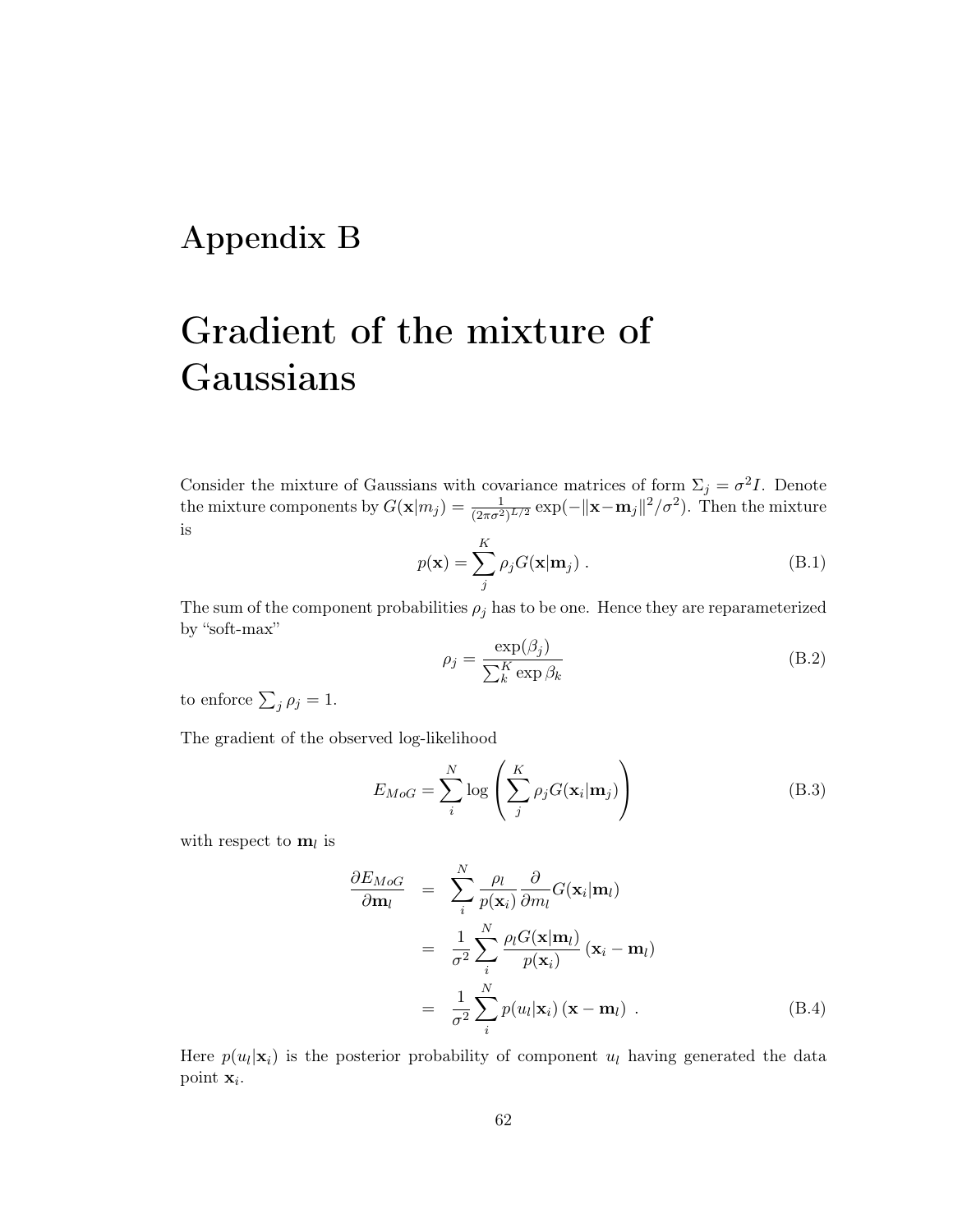With respect to the parameters  $\beta_l$  we have

$$
\frac{\partial E_{MoG}}{\partial \beta_l} = \sum_{i}^{N} \frac{1}{p(\mathbf{x}_i)} \frac{\partial}{\partial \beta_l} \left[ \sum_{j}^{K} \rho_j G(\mathbf{x}_i | \mathbf{m}_j) \right]
$$
\n
$$
= \sum_{i}^{N} \sum_{j}^{K} \frac{G(\mathbf{x}_i | \mathbf{m}_j)}{p(\mathbf{x}_i)} \frac{\partial \rho_j}{\partial \beta_l}
$$
\n
$$
= \sum_{i}^{N} \left[ \frac{\rho_l G(\mathbf{x}_i | \mathbf{m}_l)}{p(\mathbf{x}_i)} - \rho_l \sum_{j}^{K} \frac{\rho_j G(\mathbf{x}_i | \mathbf{m}_j)}{p(\mathbf{x}_i)} \right] = \sum_{i}^{N} \left[ p(u_l | \mathbf{x}_i) - \rho_l \right], \text{ (B.5)}
$$

where

$$
\frac{\partial \rho_j}{\partial \beta_l} = \delta_{jl} \rho_l - \rho_j \rho_l \tag{B.6}
$$

has been used.

If the latter gradient is set to zero, we get

$$
\sum_{i}^{N} \left[ p(u_l | \mathbf{x}_i) - \rho_l \right] = 0 \leftrightarrow \rho_l = \frac{1}{N} \sum_{i}^{N} p(u_l | \mathbf{x}_i) , \qquad (B.7)
$$

which constitutes the analytical solution  $(5.8)$  for the mixture weights used when optimizing MoG model with simulated annealing.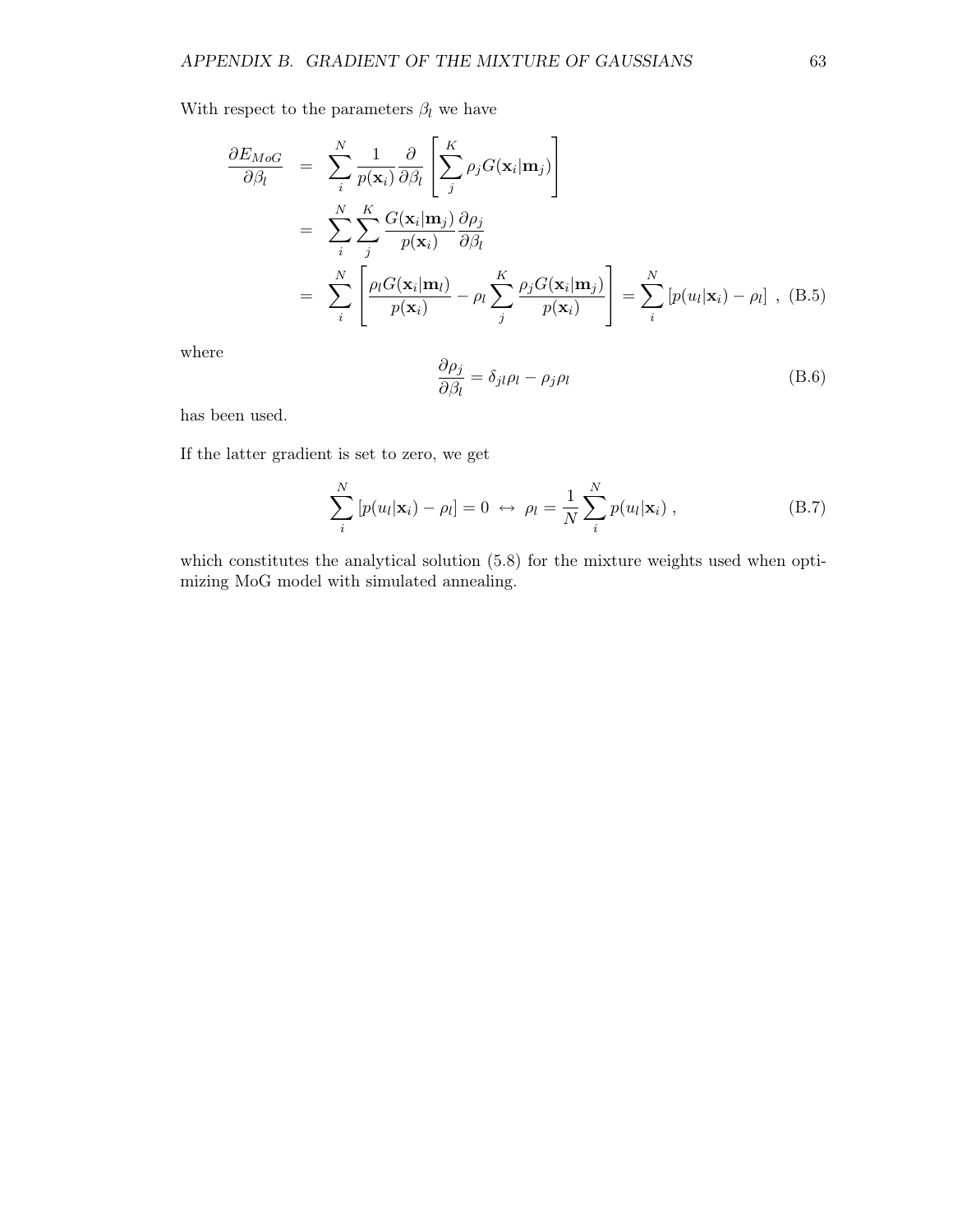## Appendix C

## Connection of MAP DC to mutual information

The asymptotic connection between the MAP DC and mutual information is shown here. At the same time, it is shown that the entropy regularization in fact adds a small portion of the entropy of the distribution of samples to the original cost function.

Consider the entropy regularized cost

$$
E_{Ent} = \sum_{ij} \log \Gamma(n_i^0 + n_{ji}) - (1 + \lambda) \sum_j \log \Gamma(N^0 + N_j) , \qquad (C.1)
$$

where  $\lambda$  controls the amount of regularization. Apply the Stirling approximation log  $\Gamma(s+$  $1) = s \log s - s + \mathcal{O}(\log s)$  to all Gamma functions in (C.1) to get

$$
E_{Ent} = \sum_{ij} (n_{ji} + n_i^0) \log(n_{ji} + n_i^0)
$$
  
 
$$
-(1 + \lambda) \sum_j (N_j + N_j^0) \log(N_j + N^0) + \mathcal{O}(\log N).
$$
 (C.2)

Note that  $N \geq N_j \geq n_{ji}$ .

The prior parameters  $n_i^0$  are small compared to the counts  $n_{ji}$ . We can therefore use the zeroth order Taylor expansion  $\log(s + k) = \log s + \mathcal{O}(k/s)$ . Applied, for example, to  $(n_{ji} + n_i^0) \log(n_{ji} + n_i^0)$  gives  $n_{ji} \log n_{ji} + n_i^0 \log n_{ji} + (n_{ji} + n_i^0) \mathcal{O}(n_i^0/n_{ji})$ . Here the last term is negligible as  $n_i^0/n_{ji}$  is small, and the second term is  $\mathcal{O}(\log N)$ . By dropping  $\mathcal{O}(n_i^0/n_{ji})$  for simplicity, we get

$$
E_{Ent} = \sum_{ij} n_{ji} \log n_{ji} - (1 + \lambda) \sum_j N_j \log N_j + \mathcal{O}(\log N) . \tag{C.3}
$$

Division by  $N$  then gives

$$
\frac{E_{Ent}}{N} = \sum_{ij} \frac{n_{ji}}{N} \log \frac{n_{ji}/N}{N_j/N} - \lambda \sum_{j} \frac{N_j}{N} \log \frac{N_j}{N} - \lambda \log N + \mathcal{O}\left(\frac{\log N}{N}\right) ,\tag{C.4}
$$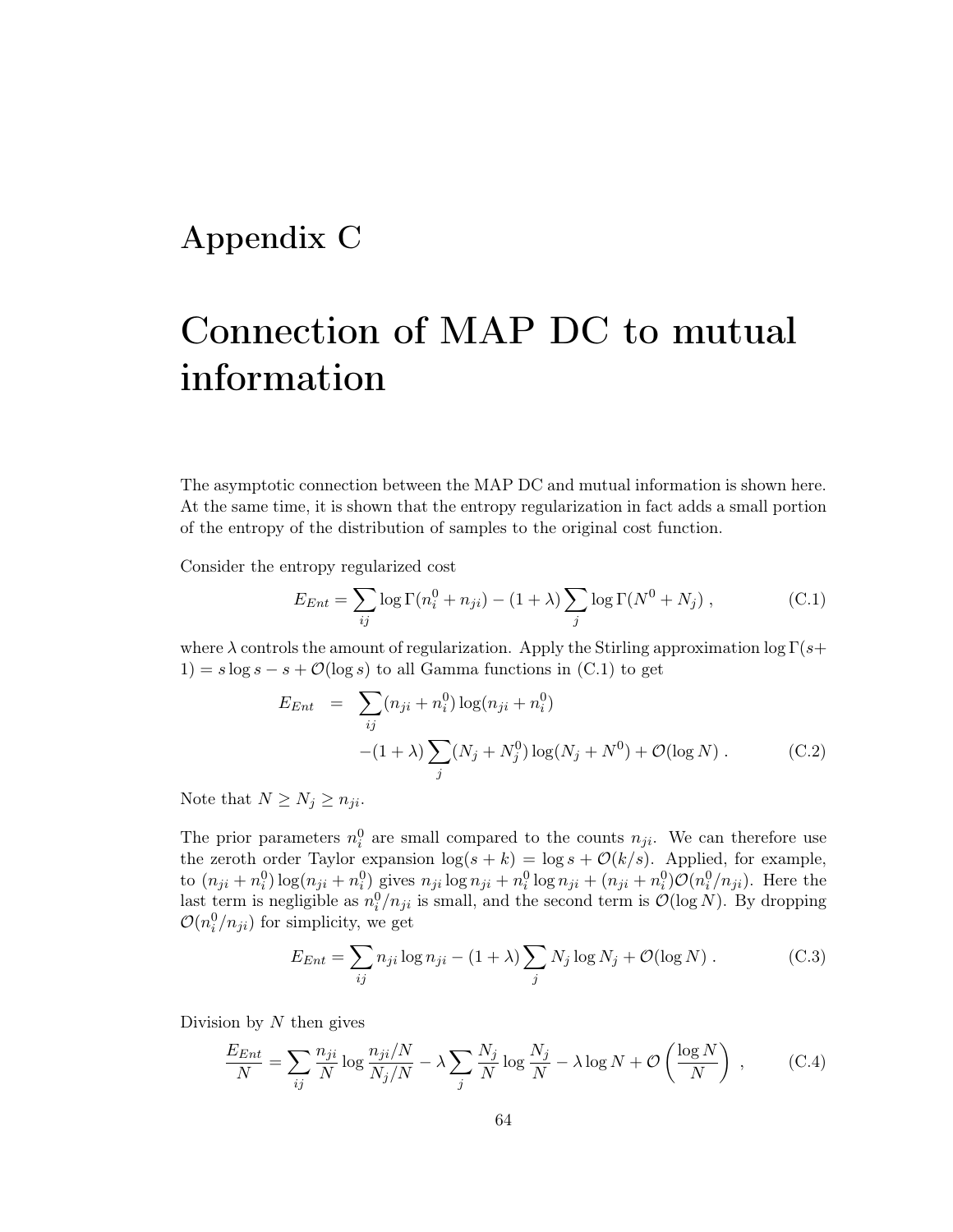where  $n_{ji}/N$  approaches  $p_{ji}$ , the probability of auxiliary variable  $c_i$  in cluster j, and  $N_j/N$  approaches  $p_j$  as the number of data samples increases. Hence,

$$
\frac{E_{Ent}}{N} \to \sum_{ij} p_{ji} \log \frac{p_{ji}}{p_j p_i} - \sum_i p_i \log 1/p_i + \lambda \sum_j p_j \log 1/p_j - \lambda \log N. \tag{C.5}
$$

Here the first term is the mutual information between auxiliary variable  $C$  and cluster identity V. The second and the last terms do not depend on  $\{m\}$ . The third term is  $\lambda$ times the entropy of  $p_j$ , thus giving a right to call the method entropy regularization.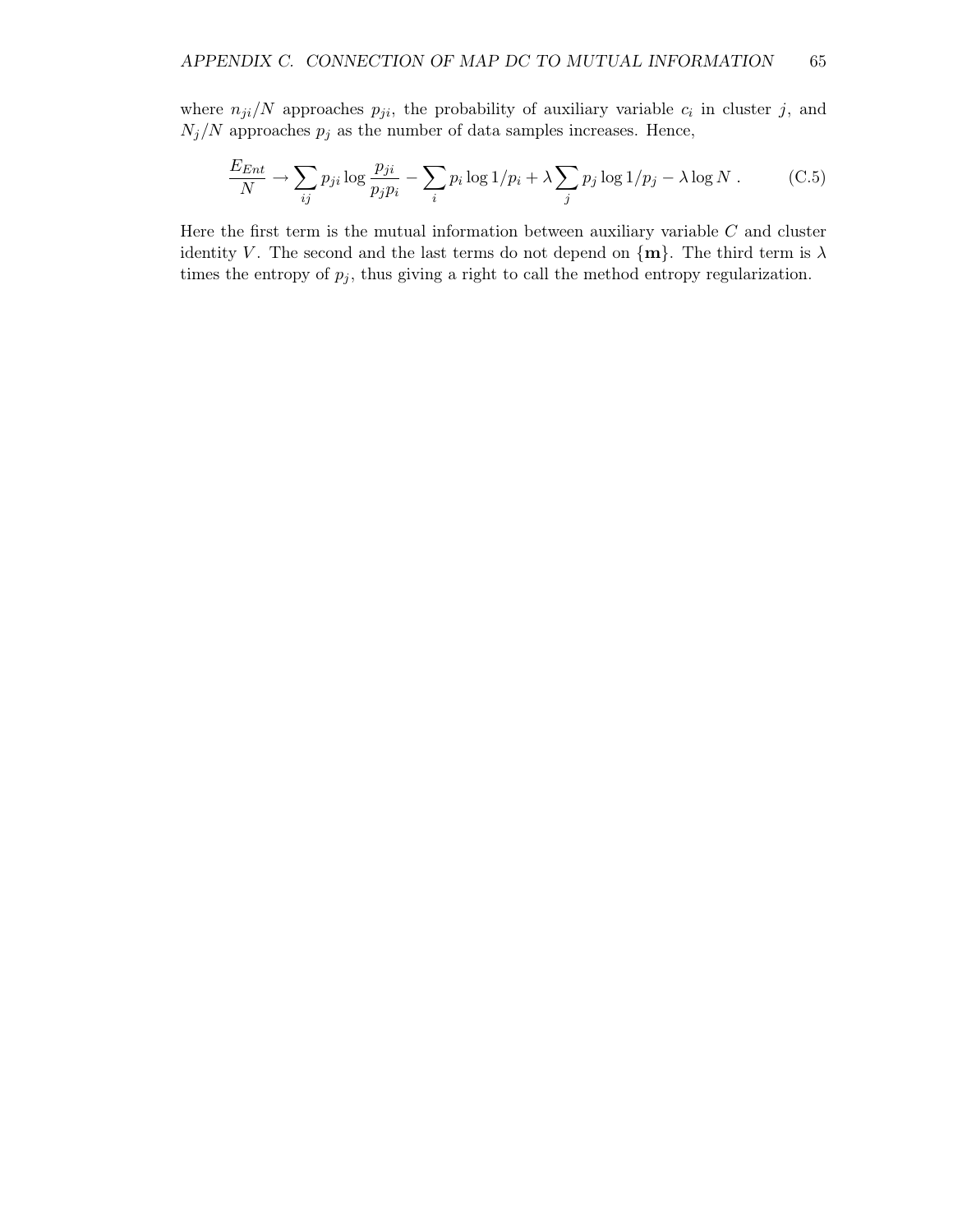## Bibliography

- [1] M. S. Bazaraa, H. D. Sherali, and C. M. Shetty. Nonlinear Programming: Theory and Algorithms. Wiley, New York, 1993.
- [2] C. L. Blake and C. J. Merz. UCI repository of machine learning databases. http: //www.ics.uci.edu/~mlearn/MLRepository.html, 1998.
- [3] Gilles Celeux and Gérard Govaert. A classification EM algorithm for clustering and two stochastic versions. Computational Statistics  $\mathcal{B}$  Data Analysis, 14:315–332, 1992.
- [4] Greg F. Cooper and Edrward Herskovits. A Bayesian method for the induction of probabilistic networks from data. Machine Learning, 9:309–347, 1992.
- [5] A. P. Dempster, N. M. Laird, and D. B. Rubin. Maximum likelihood from incomplete data via the EM algorithm. Journal of the Royal Statistical Society, Series B, 39:1– 38, 1977.
- [6] Richard O. Duda, Peter E. Hart, and David G. Stork. Pattern Classification (2nd Edition). Wiley-Interscience, 2000.
- [7] J. A. Hartigan and M. A. Wong. Algorithm AS136: A k-means clustering algorithm. Applied Statistics, 28:100–108, 1979.
- [8] Trevor Hastie, Robert Tibshirani, and Andreas Buja. Flexible discriminant and mixture models. In J. Kay and D. Titterington, editors, Neural Networks and Statistics. Oxford University Press, 1995.
- [9] S. Hettich and S. D. Bay. UCI KDD archive. http://kdd.ics.uci.edu/, 1999.
- [10] Lester Ingber. Adaptive simulated annealing (ASA): Lessons learned. Control and Cybernetics, 25(1):33–54, 1996.
- [11] Samuel Kaski. Convergence of a stochastic semisupervised clustering algorithm. Technical Report A62, Helsinki University of Technology, Publications in Computer and Information Science, Espoo, Finland, 2000.
- [12] Samuel Kaski and Janne Sinkkonen. Principle of learning metrics for data analysis. The Journal of VLSI Signal Processing-Systems for Signal, Image, and Video Technology, Special Issue on Data Mining and Biomedical Applications of Neural Networks, forthcoming.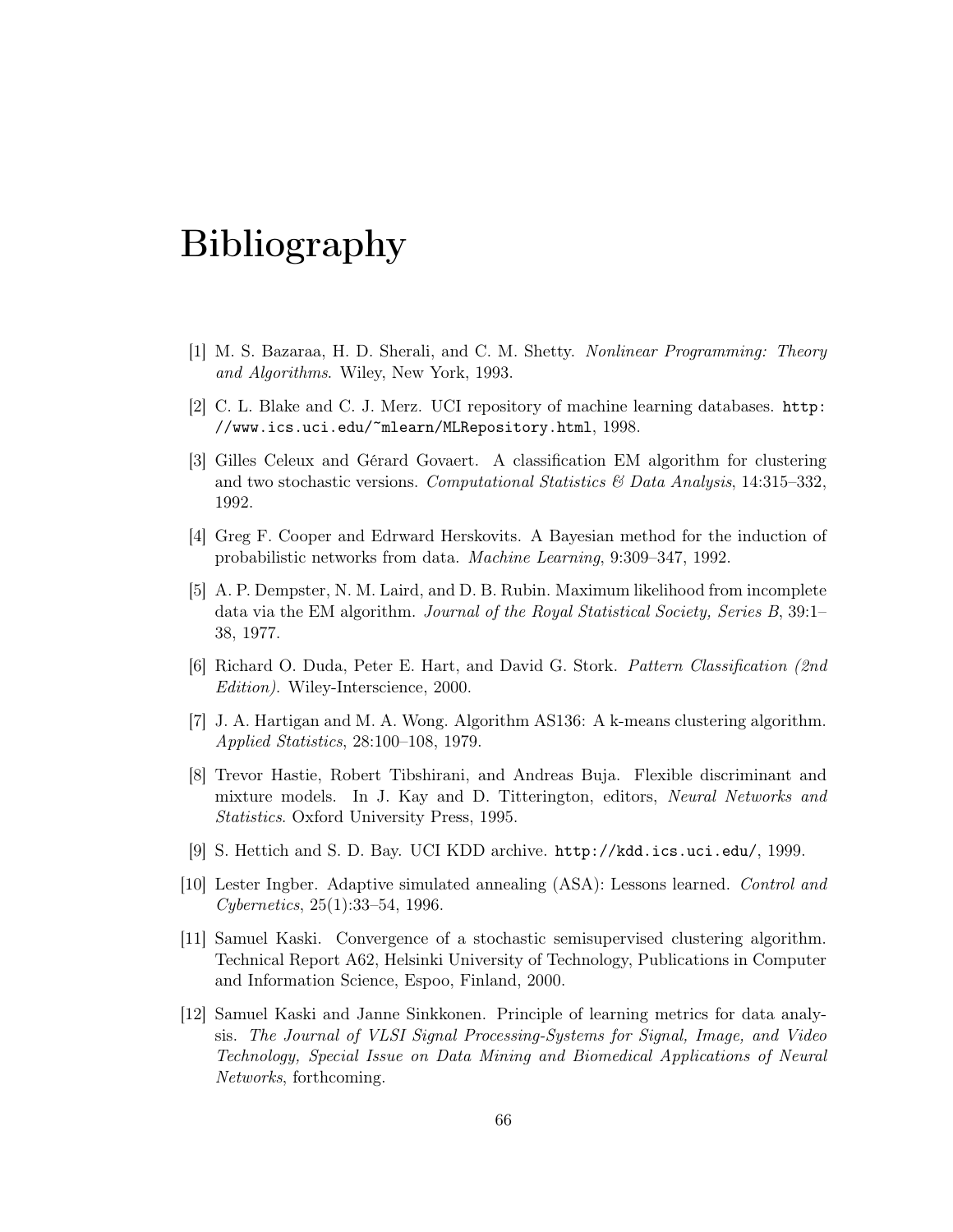- [13] Samuel Kaski, Janne Sinkkonen, and Jaakko Peltonen. Bankruptcy analysis with self-organizing maps in learning metrics. IEEE Transactions on Neural Networks, 12:936–947, 2001.
- [14] Arto Klami, Jaakko Peltonen, and Samuel Kaski. Accurate self-organizing maps in learning metrics. In Pekka Ala-Siuru and Samuel Kaski, editors, STeP 2002 — Intelligence, The Art of Natural and Artificial, pages 41–49, Helsinki, 2002. Finnish Artificial Intelligence Society.
- [15] Teuvo Kohonen. Self-Organizing Maps. Springer, Berlin, 1995. (Third, extended edition 2001).
- [16] Solomon Kullback. Information Theory and Statistics. Wiley, New York, 1959.
- [17] Harold J. Kushner and G. George Yin. Stochastic Approximation Algorithms and Applications. Springer, New York, 1997.
- [18] Geoffrey McLachlan and David Peel. Finite Mixture Models. Wiley, New York, 2000.
- [19] Michael K. Murray and John W. Rice. Differential Geometry and Statistics. Chapman & Hall, London, 1993.
- [20] Andrew Y. Ng and Michael I. Jordan. On discriminative vs. generative classifiers: A comparison of logistic regression and naive bayes. In T. Dietterich, S. Becker, and Z. Ghahramani, editors, Advances in Neural Information Processing Systems 14. MIT Press, Cambridge, MA, 2002.
- [21] Panos M. Pardalos and H. Edwin Romeijn, editors. Handbook of Global Optimization Volume 2, chapter 6. Kluwer Academic Publishers, 2002.
- [22] Jaakko Peltonen and Samuel Kaski. Informative components of data. Submitted for publication.
- [23] Jaakko Peltonen, Arto Klami, and Samuel Kaski. Learning more accurate metrics for self-organizing maps. In José R. Dorronsoro, editor, Artificial Neural Networks - ICANN 2002, pages 999–1004. Springer-Verlag, 2002.
- [24] Fernando Pereira, Naftali Tishby, and Lillian Lee. Distributional clustering of English words. In Proceedings of the 30th Annual Meeting of the Association for Computational Linguistics, pages 183–190. ACL, Columbus, OH, 1993.
- [25] C. R. Rao. Linear Statistical Inference and its Applications. Wiley, New York, 1973. Second edition. Originally published 1965.
- [26] C. E. Shannon. A mathematical theory of communication. Bell System Technical Journal, 27:379–423, 623–656, 1948.
- [27] Janne Sinkkonen and Samuel Kaski. Discriminative clustering. Submitted for publication.